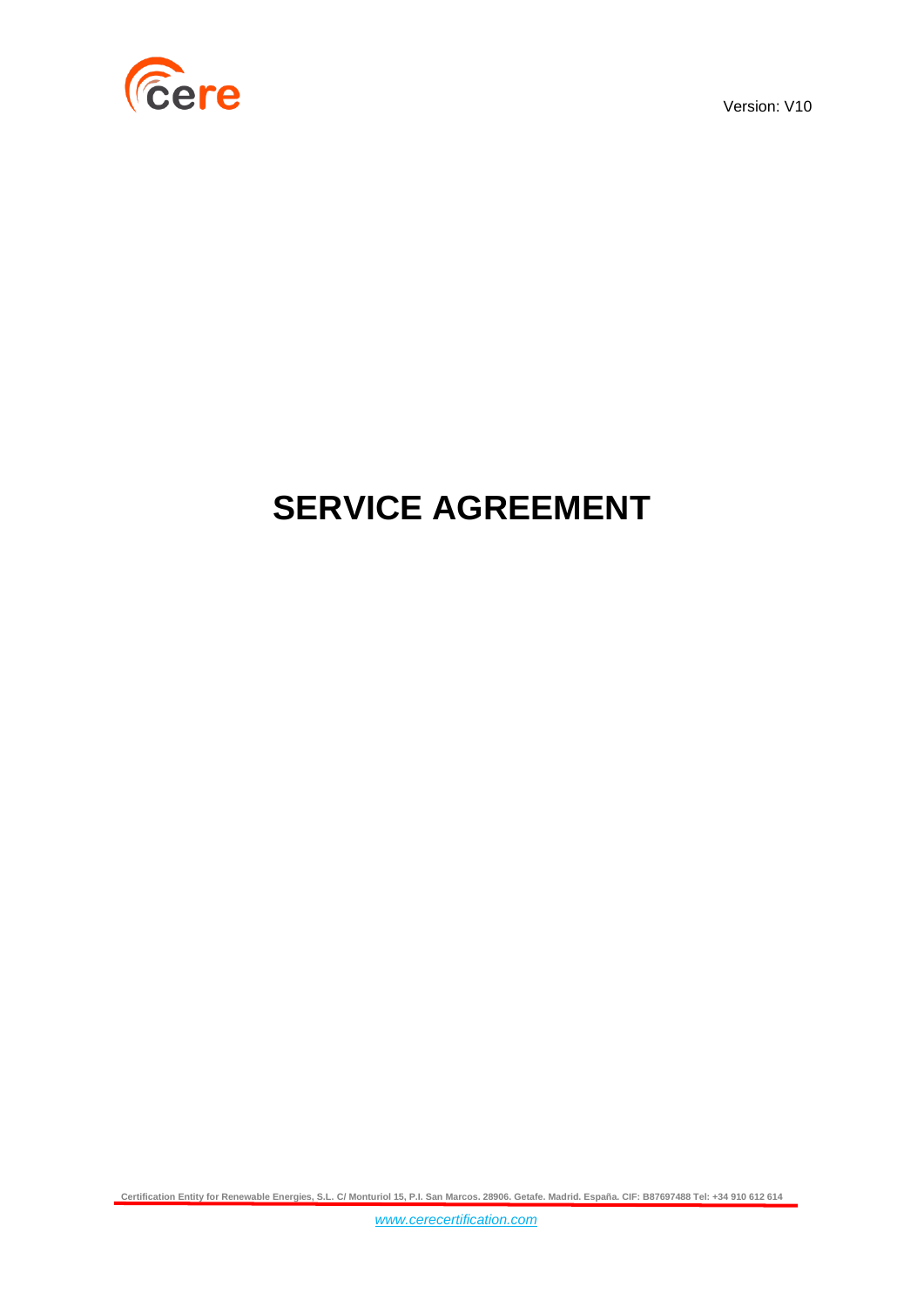

# **Tabla de Contenidos**

| 1 |       |  |  |    |  |  |  |
|---|-------|--|--|----|--|--|--|
| 2 |       |  |  |    |  |  |  |
| 3 |       |  |  |    |  |  |  |
| 4 |       |  |  |    |  |  |  |
| 5 |       |  |  |    |  |  |  |
| 6 |       |  |  |    |  |  |  |
| 7 |       |  |  |    |  |  |  |
|   | 7.1   |  |  |    |  |  |  |
|   | 7.2   |  |  |    |  |  |  |
|   | 7.3   |  |  |    |  |  |  |
|   | 7.4   |  |  |    |  |  |  |
|   | 7.5   |  |  |    |  |  |  |
|   | 7.6   |  |  |    |  |  |  |
|   | 7.7   |  |  |    |  |  |  |
|   | 7.8   |  |  |    |  |  |  |
|   | 7.9   |  |  |    |  |  |  |
|   | 7.9.1 |  |  |    |  |  |  |
|   | 7.9.2 |  |  |    |  |  |  |
|   | 7.9.3 |  |  |    |  |  |  |
|   | 7.10  |  |  | 33 |  |  |  |
|   | 7.11  |  |  |    |  |  |  |
|   | 7.12  |  |  |    |  |  |  |
|   | 7.13  |  |  |    |  |  |  |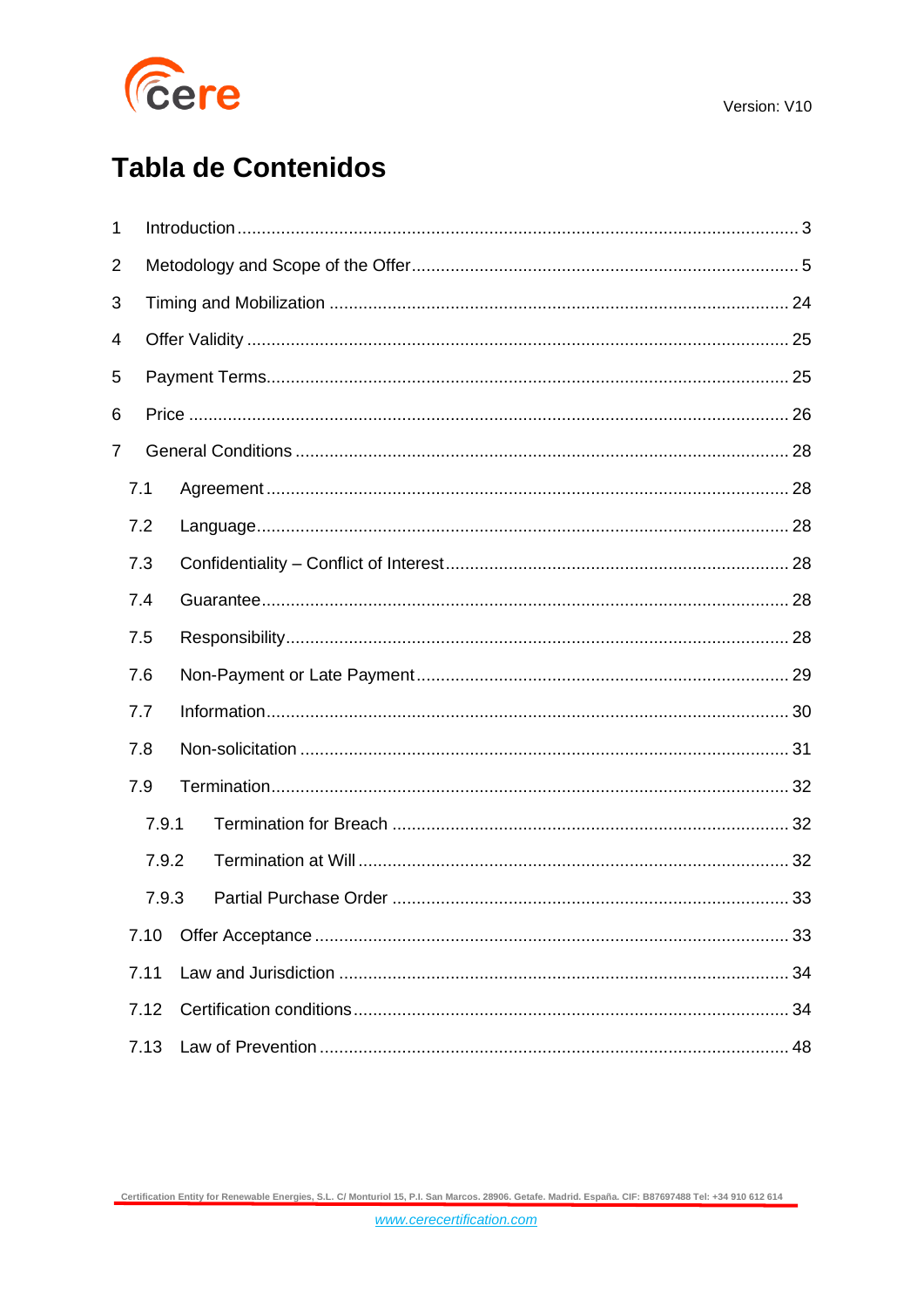

## <span id="page-2-0"></span>**1 Introduction**

The company Certification Entity for Renewable Energies, S.L. (CERE) offers a complete service for the testing, inspection, certification, simulation and verification of converter, inverter, tracker, power plants, medical device, in-vitro diagnostics, aesthetics, software, domestic, information technology, industrial and machinery.

CERE has a technical team of more than 30 employees with more than 10 years of experience in testing and certifying these products worldwide.

CERE is accredited by:

•A2LA (ILAC/IAF) To verify the updated scope visit the website [https://cabportal.touchstone.a2la.org/index.cfm?event=directory.detail&labPID=E3ABDACD-](https://cabportal.touchstone.a2la.org/index.cfm?event=directory.detail&labPID=E3ABDACD-C1D5-4380-A494-869FEB96E484)[C1D5-4380-A494-869FEB96E484](https://cabportal.touchstone.a2la.org/index.cfm?event=directory.detail&labPID=E3ABDACD-C1D5-4380-A494-869FEB96E484)

•IECEE CB Scheme as CBTL (CB Testing Laboratory) and NCB (National Certificacion Body) To verify the updated scope visit the website: [https://www.iecee.org/dyn/www/f?p=106:9:0::::FSP\\_ORG\\_ID:22917](https://www.iecee.org/dyn/www/f?p=106:9:0::::FSP_ORG_ID:22917) and [https://www.iecee.org/dyn/www/f?p=106:26:0::::FSP\\_ORG\\_ID:25555](https://www.iecee.org/dyn/www/f?p=106:26:0::::FSP_ORG_ID:25555)

• MET as NRTL (Nationally Recognized Testing Laboratories) by OSHA (Occupational Safety and Health Administration): <https://www.osha.gov/dts/otpca/nrtl/met.html>

•ENAC (ILAC/IAF). To verify the updated scope, visit the website: https://www.enac.es/documents/7020/a6c085d8-cb9d-4c0d-8eeb-df63c4bb4a20 and https://www.enac.es/documents/7020/d88bb1be-f02d-4b9c-9d57-a31d99b373ff?version=1.0

• https://sunspec.org/sunspec-certified-authorized-test-laboratories/

• SII testing laboratory for PV inverters (Israel)

• RETIE approved certification body for PV inverters (Colombia)

CERE participates in the next standardization committee:

- Spanish committee of P.O. 12.3 for wind and PV plants.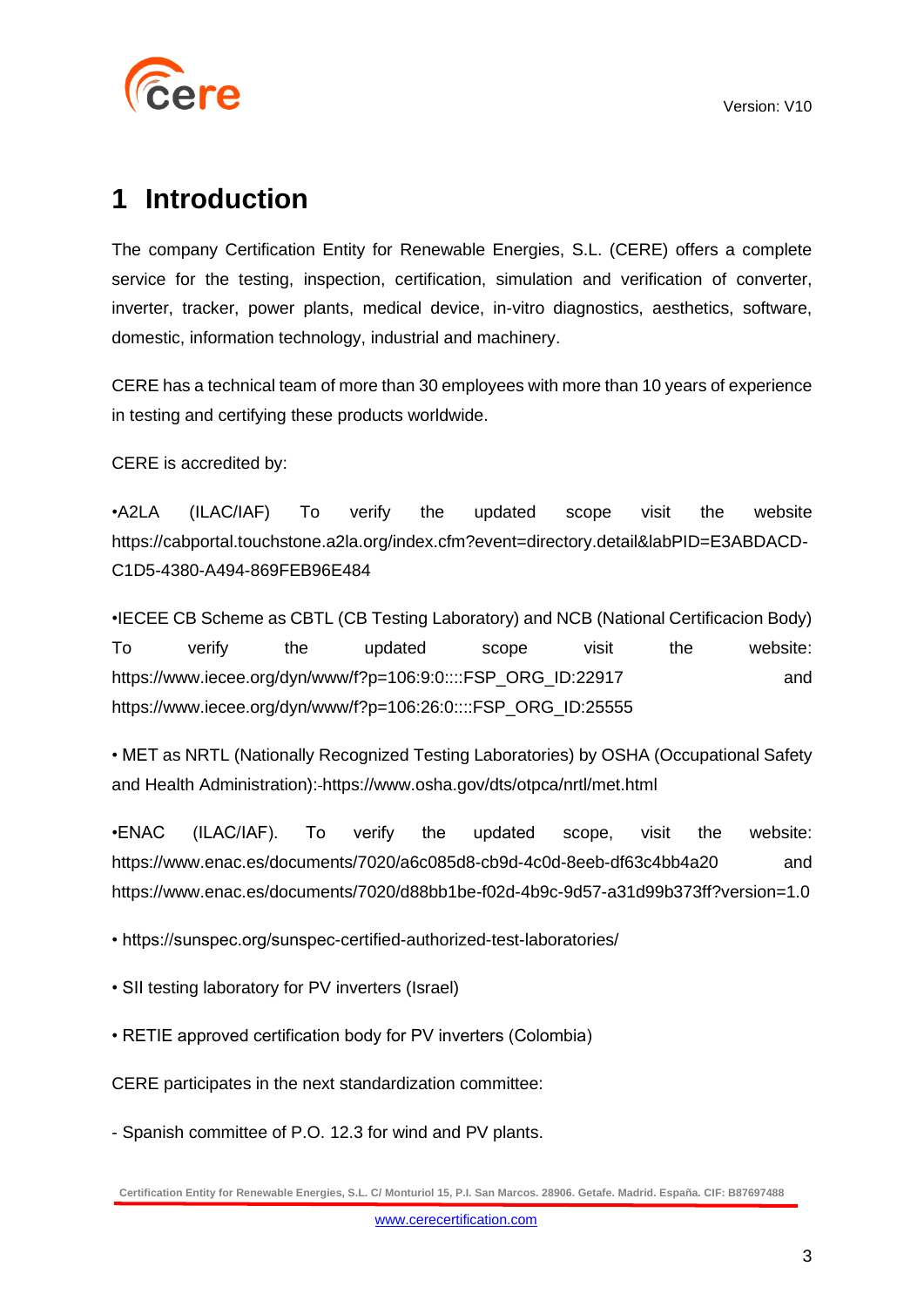

- Spanish committee of EU 2016/631 implementation

- TC 88 Wind turbines. ➢ Project IEC 61400-21, Grid connection ➢ Project IEC 61400-22, Certification standard ➢ Project IEC 61400-27, Modelling

- TC 120 Electric Energy Storage Systems Committee. • WG 5 Safety considerations

- FGW Technical Guidelines: TR3 (Testing), TR4 (validation) and TR8 (certification)

- CTN 209 / SC 62 "Electrical Equipment in Medical Practice"

- Committee of UL 60601-1 "Electrical Equipment in Medical and Dental Practice".

-TC82 phtovoltaic systems.

-SC77-210, Conducted pertrubance.

-SC CISPR-210. Radiated perturbance.

-SC 65, cybersecurity of industrial products.

-SC69, Electric vehicle charger.

-CTN217, Electrical generatung systems.

-SC8A, High integration of renewable energies assessments.

CERE will send all information in non-encrypted electronic format.

Client (hereinafter the Client) has contacted CERE (hereinafter CERE) for the services described under the Offer to obtain the result/s, report/s and/or certificate/s.

The services described below in Methodology and Scope attend to the modules of evaluation of product described in the following Regulations and Directives:

- Regulation Medical Device 2017/745 (Directive 93/42/CEE)
- Regulation In Vitro Diagnostic Medical Device 2017/746 (Directive 98/79/CEE)
- Directive Electromagnetic Compatibility 2014/30/UE (EMC/CEM)
- Directive Low Voltage 2014/35/UE (LVD/DBT)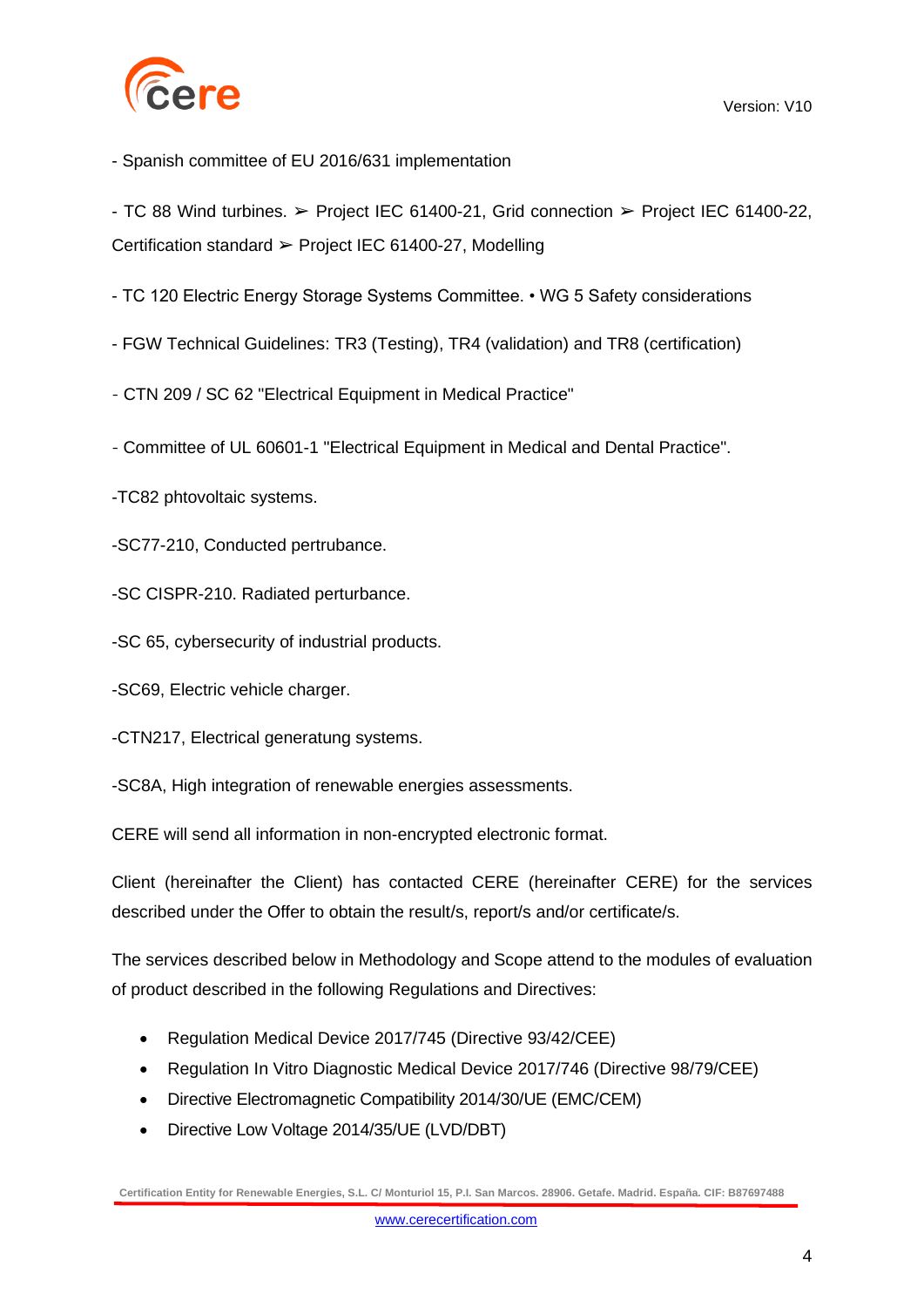

- Directive General Product Safety 2001/95/CE (DSGP)
- Directive Restriction of the use of certain hazardous substances in electrical and electronic equipment 2011/65/UE (ROHS)
- Directive Machinery 2006/42/CE.
	- o Directive Electromagnetic Compatibility 2014/30/UE (EMC/CEM)
	- o Directive Low Voltage 2014/35/UE (LVD/DBT)
	- o R.D. 1215/1997, of July 18, which establishes the minimum safety and health provisions for the use by workers of work equipment. BOE nº 188 07/08/199.
	- $\circ$  R.D. 1644/2008, of October 10, which establishes the rules for the marketing and commissioning of the machines.
	- o Harmonized standards in force published in the official journal of the European Union
	- o Other directives of new approach.

## <span id="page-4-0"></span>**2 Metodology and Scope of the Offer**

CERE develops the contracted scope of the Offer with the following work methodology described below:

### **2.1 Testing Service.**

For all testing services (total and or partial), in the laboratory or on-site (Client's house) and in accordance with the standard referenced in the Offer or without a reference standard, accredited or not:

- 1. Client sends to CERE:
	- a. Electrical and mechanical diagrams
	- b. Electromagnetic Compatibility Test Plan (mandatory in medical device)
	- c. Electromagnetic Compatibility Risk Management (mandatory in medical device)
	- d. Safety Test Plan (recommended)
	- e. Safety Risk Management (mandatory in medical device)
	- f. List of Components,
	- g. Critical Components Certificates,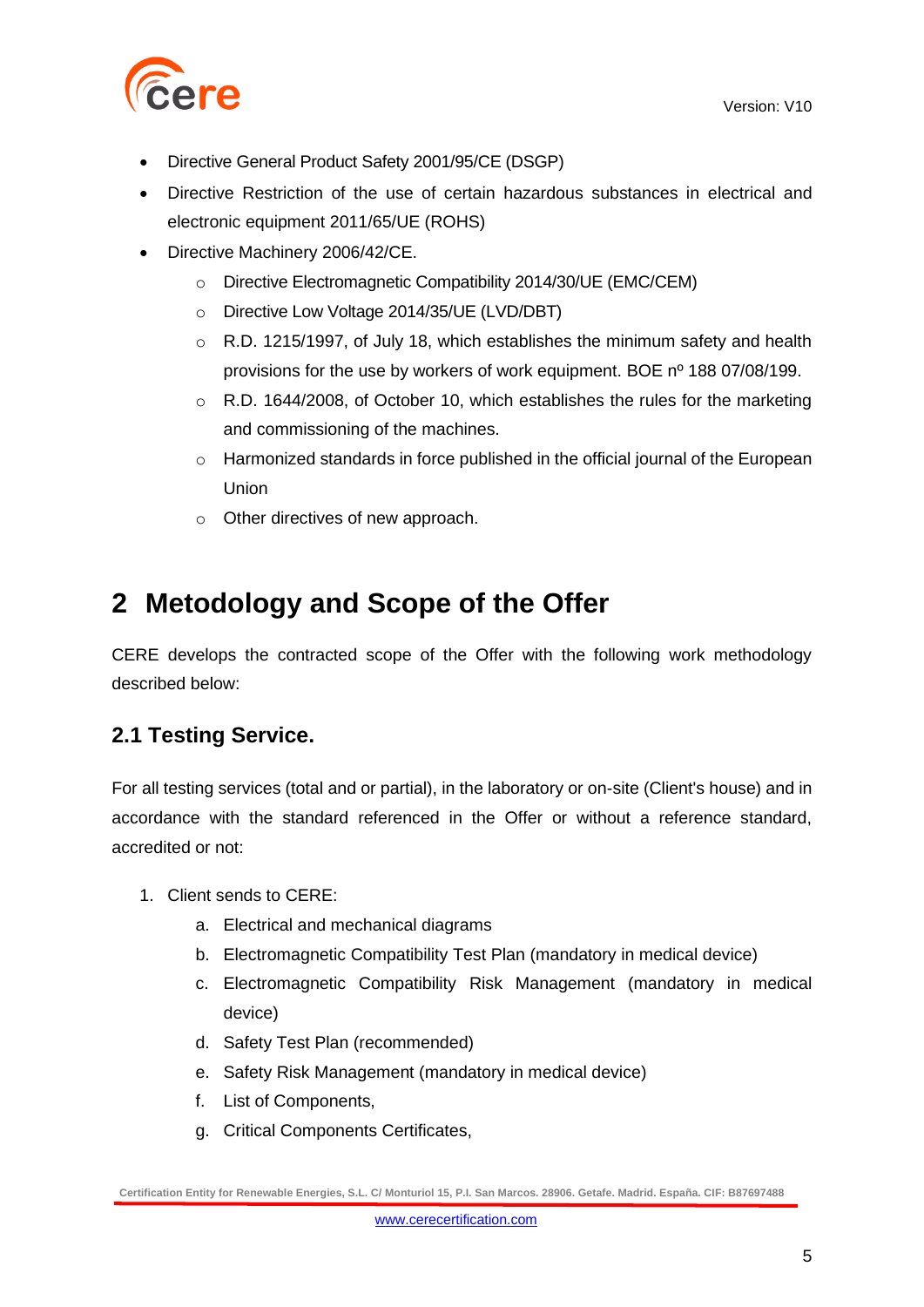

- h. User´s, Installation´s and Maintenance´s Manual.
- 2. CERE will perform an initial analysis or on-site visit if it is object of hire according scope to establish a schedule and coordinate the project.
- 3. CERE will send the Test Program Test Plan.
- 4. Client makes available to CERE, on-site or in the laboratory, as it´s indicate in Offer, of the sample, product, machine, equipment to perform the defined and contracted tests, and Client is in conformity that this unit could be broken due a anything tests.
- 5. CERE will carry out, in decreasing order of criticality, the contracted tests, unless Client will require a different sequence of tests and it will be agreed between both technical people of the project. Critical nonconformities will be communicated at moment of detecting them, and so the Client could take the pertinent corrective actions. In the pretest mode, we will perform all test without stopping to non-conformity due to the nature of the service. The tests will be carried out at the voltage(s) and frequency(ies) indicated in the Offer. The extension or inclusion of voltage/s, frequency(ies) and/or additional ranges different to those indicated in the Offer, it will have associated extra cost. This Agreement not include the tests which by its own definition in standard requires test conditions and/or measurement instrumentation beyond the capabilities of the Client and CERE, CERE could cancel it.
- 6. CERE will issue a report:
	- a. NON CONFORMITY, The Letter Report with findings contains the evidences of the fail/s of the test/s. The Client will have 3 months to respond to this nonconformities for its correction, out of this time CERE could cancel the project. Depending on the modifications of the equipment for resolve these fails, the project could require:
		- i. To repeat the failed tests presented and evidenced in the Non-Conformity Report. The amount contracted only includes the performance of the tests once, the next repetitions will have a extra cost. The valuation of the extra cost of repetitions due the changes

**Certification Entity for Renewable Energies, S.L. C/ Monturiol 15, P.I. San Marcos. 28906. Getafe. Madrid. España. CIF: B87697488**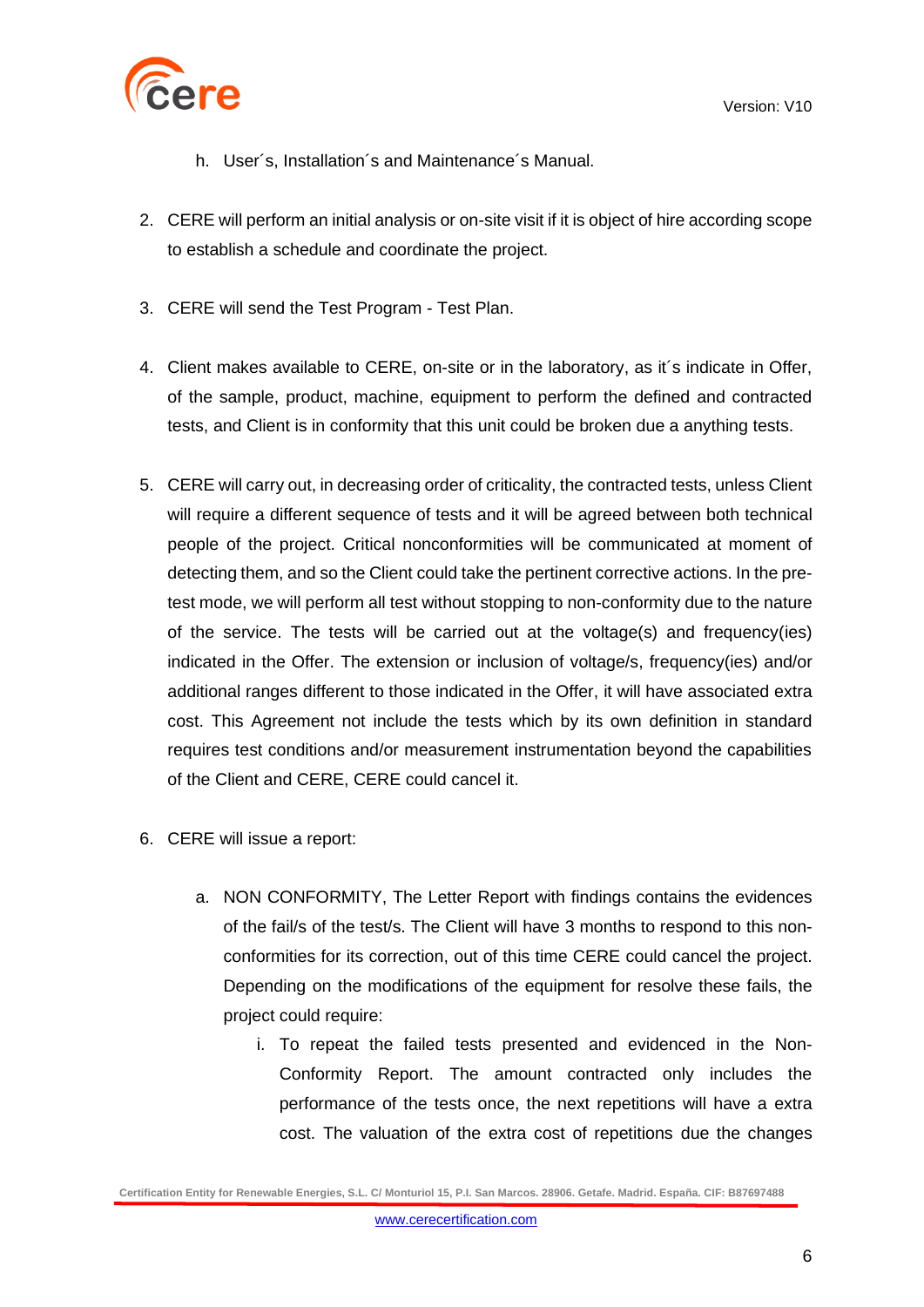

introduce to equipment will be communicated at moment of receiving the sample with the changes.

- ii. To repeat the failed tests, presented and evidenced in the Non-Conformity Report and/or to repeat old tests passed in previosly, depend on changes. The amount contracted only includes the performance of the tests once, the next repetitions will have a extra cost. The valuation of the extra cost of repetitions (the failed tests, presented and evidenced in the Non-Conformity Report and/or old tests passed in previosly) due the changes introduce to equipment will be communicated at moment of receiving the sample with the changes.
- iii. Client will implement solutions to the detected non-conformities and will give evidence of them by returning the sample to carry out those tests that are necessary (see i and ii above) and be able to continue with the process to obtain the Final Test Report. The Client is responsible to guarantee that the new unit corrected is the same initial unit tested.
- b. DRAFT. It is sent to Client when all tests have been passed. Client will give its approval. Then any modification then will have an exrta cost.
- c. CERE, as an accredited testing laboratory according to ISO/IEC 17025:2017, in order to make a declaration of conformity, we are obliged to apply ILAC-G8:09/2019. Guidelines on Decision Rules and Statements of Conformity. The criteria applied are as follows:

Tests under scheme CB

For all tests performed for the CB scheme, the criteria are set out in IEC Guide 115 Ed. 2 2021-03 "Application of uncertainty of measurement to conformity assessment activities in the electrotechnical sector", Chapter 4.

#### **EMC Testing**

EMC tests, the criteria for conformity are set out in the series of international standards CISPR 16-4-2, CISPR 16-4-3, CISPR 16-4-4.

For all other tests (safety, medical, etc.) that are not according to the CB scheme, the safety zone is based on a multiple r of the expanded measurement uncertainty U where  $w = rU$ . For a binary decision rule, a measured value below the acceptance limit  $AL = TL-w$  is accepted.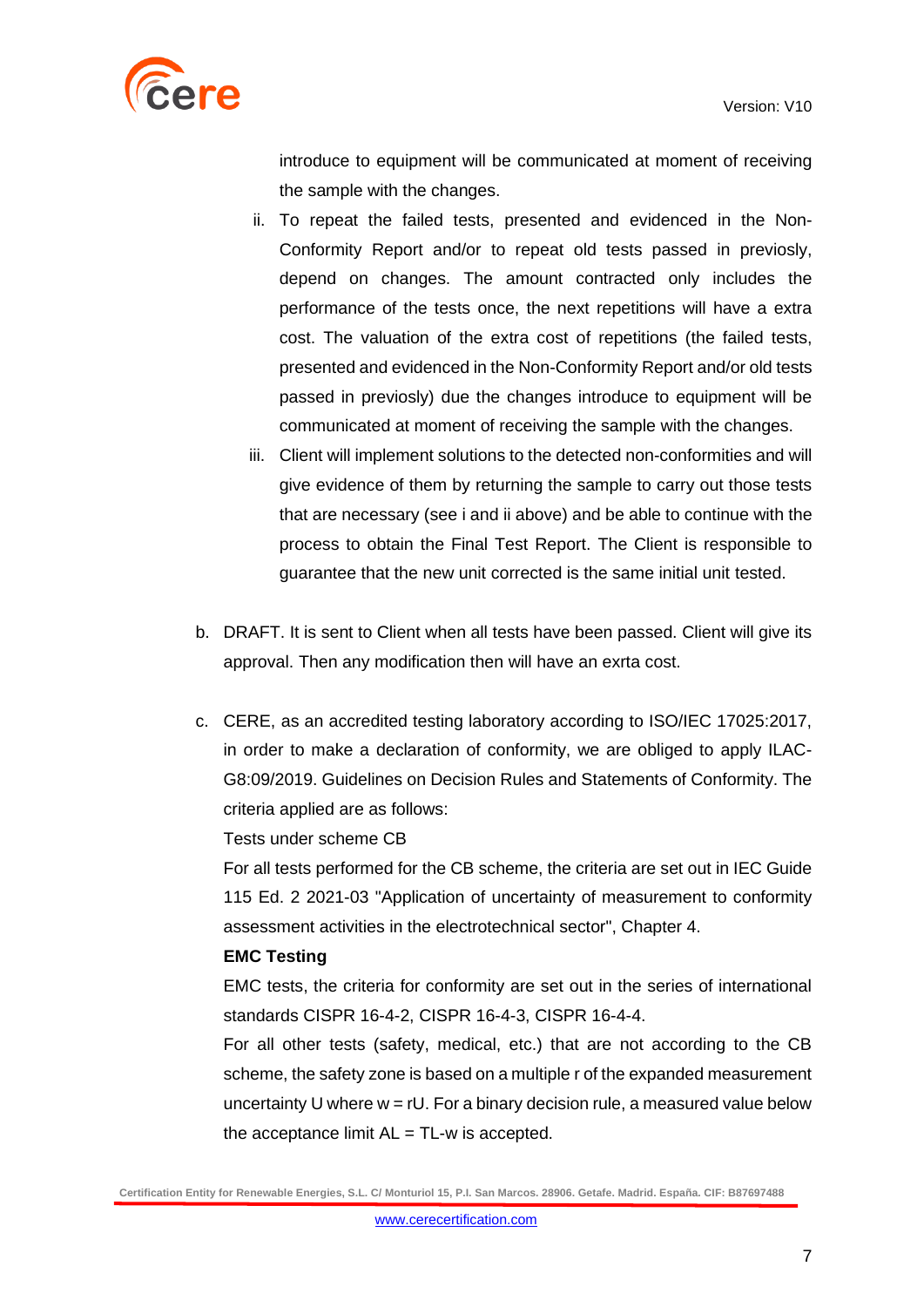

Note The value of r taken by the laboratory is  $r = 1$  which would imply a specific risk < 2,5 % PFR (Probability of False Reject) The laboratory may agree on other decision rules than those mentioned above

upon the client's request.

- 7. CERE will check status of payments and issue signed Test Report in English language according IEC format and under A2LA/ENAC accreditation if the standard described in the Offer is included in the scope of accreditation of CERE, the standard edition of the Test Report will be the same as the standard edition accredited on the date of acceptance of the Offer. In the case of non-accredited standards, the standard edition of the Test Report will be that described in the Offer. The editions, limitations and condition of an accredited standard or not according to accreditation is described in the Offer and thus will correspond to the Test Reports. The results are due to test samples sent by Client, and it is the responsibility of this to guarantee that it is always the same sample. Measurement uncertainties are available to the Client. The test reports only admit 3 modifications due to changes of their critical components or substantial modifications with their corresponding repetitions of total or partial tests (depending on the change performed), having to repeat all the tests in the  $4<sup>th</sup>$ modification of product and its corresponding new edition of Test Report, independently of the total or partial condition that could be derived exclusively from the 4<sup>th</sup> change. The information of this report can not be published or reproduced in full, extracts, summaries, logos ... whatever can be their format and support without prior written authorization and signed by CERE. The derivative works to CERE as ratification or clarification by the use of the Report / s of Result (s) against Notified Bodies, Competent Authorities, Industry, Courts and Arbitration Headquarters recognized by the European Commission, will be valued and invoiced according to the assistance and time of dedication required according to the fee of the year of develop of the work.
- 8. Client has 2 months for pick-up the sample of the laboratory from the notice by the Laboratory or the delivery of the work object of the service by CETEMD, if Client don´t do it and expire this time CERE could proceed, without warning, to the destruction of the sample reimbursing the amount of  $\epsilon$  950 to the Client for the terms of Electric-Electronic Waste Management.

**Certification Entity for Renewable Energies, S.L. C/ Monturiol 15, P.I. San Marcos. 28906. Getafe. Madrid. España. CIF: B87697488**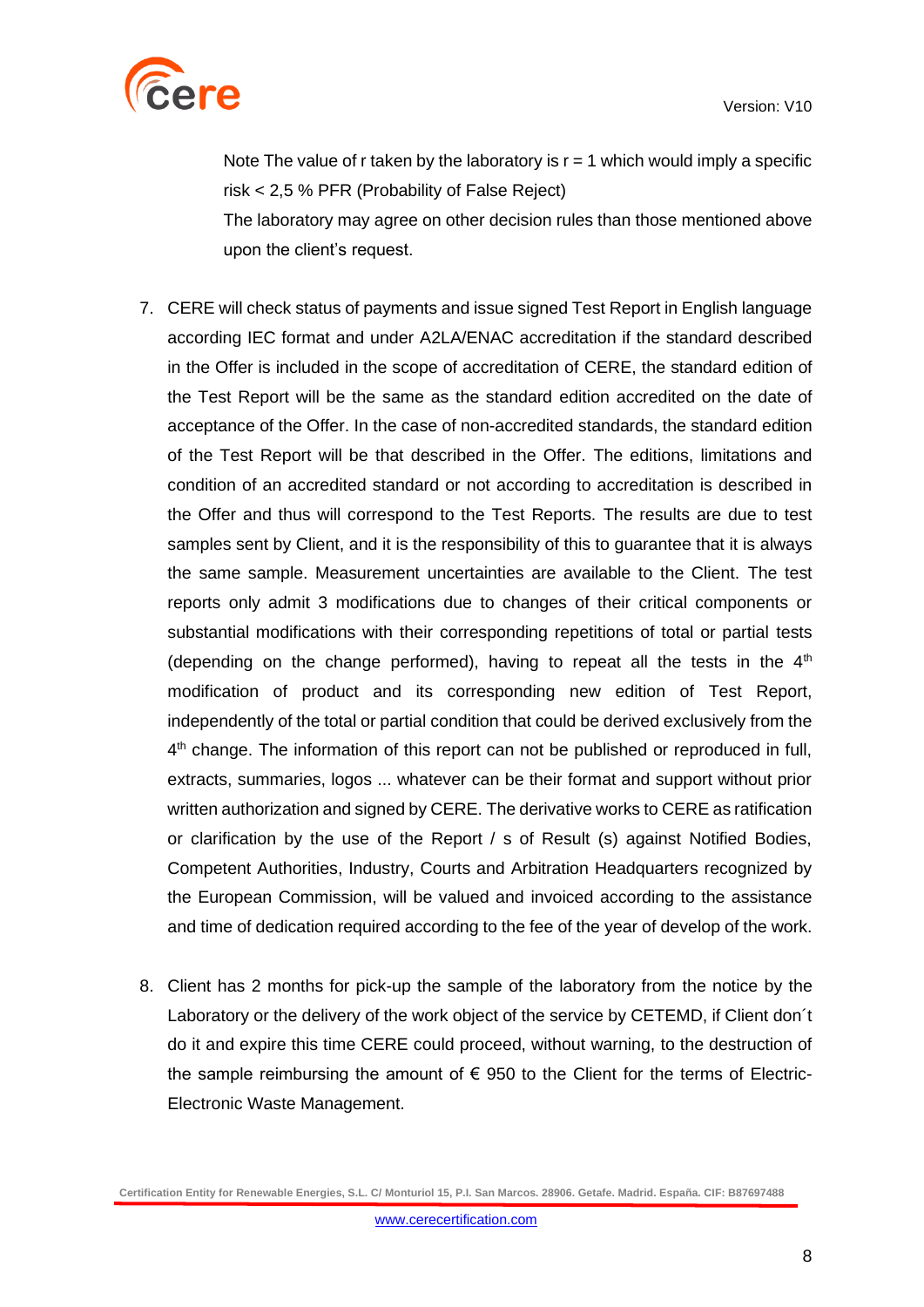

For ASCA service program the clients need provide the above-mentioned information and:

- Identify those tests and test results that are intended to be used to support premarket submissions to the FDA
- Identify special test conditions and additions or modifications to test methods and/or acceptance criteria as permitted by IEC 60601-1 subclauses 4.2.3.2 and 4.5 and ISO/IEC 17025 subclause 7.2.1.4; and
- Indicate that per the risk management requirements of IEC 60601/80601 and IEC 61010 the customer maintains responsibility for specifying and documenting acceptance criteria.

### **2.2. Inspection Service for certification.**

- 1. Client sends to CERE:
	- a. Electrical and mechanical diagrams of the equipment,
	- b. List of Components,
	- c. Critical Components Certificates,
	- d. User, Installation and Maintenance Manual,
	- e. Certificate/s ISO 9001 of the Quality Management System in scope Manufacture made by ISO / IEC 17020: 2012 accredited entity by A2LA or by another mutual recognition entity with A2LA, (optional, according inspection procedure subject or not to certification service and object of service hire according Offer)
	- f. Electromagnetic Compatibility Test Report/s and Electrical Safety Test Report issue by accredited entity UNE-EN ISO / IEC 17025: 2017 and/or by another mutual recognition entity with A2LA and/or performed by an entity accredited as NRTL by OSHA. (optional, according inspection procedure subject or not to certification service and object of service hire according Offer)
	- g. Inspection procedure under customer specifications approved by CERE. (optional, according inspection procedure subject or not to certification service and object of service hire by Offer)
- 2. CERE will coordinate with Client the day of the inspection along with the sending of:
	- a. Inspection Program.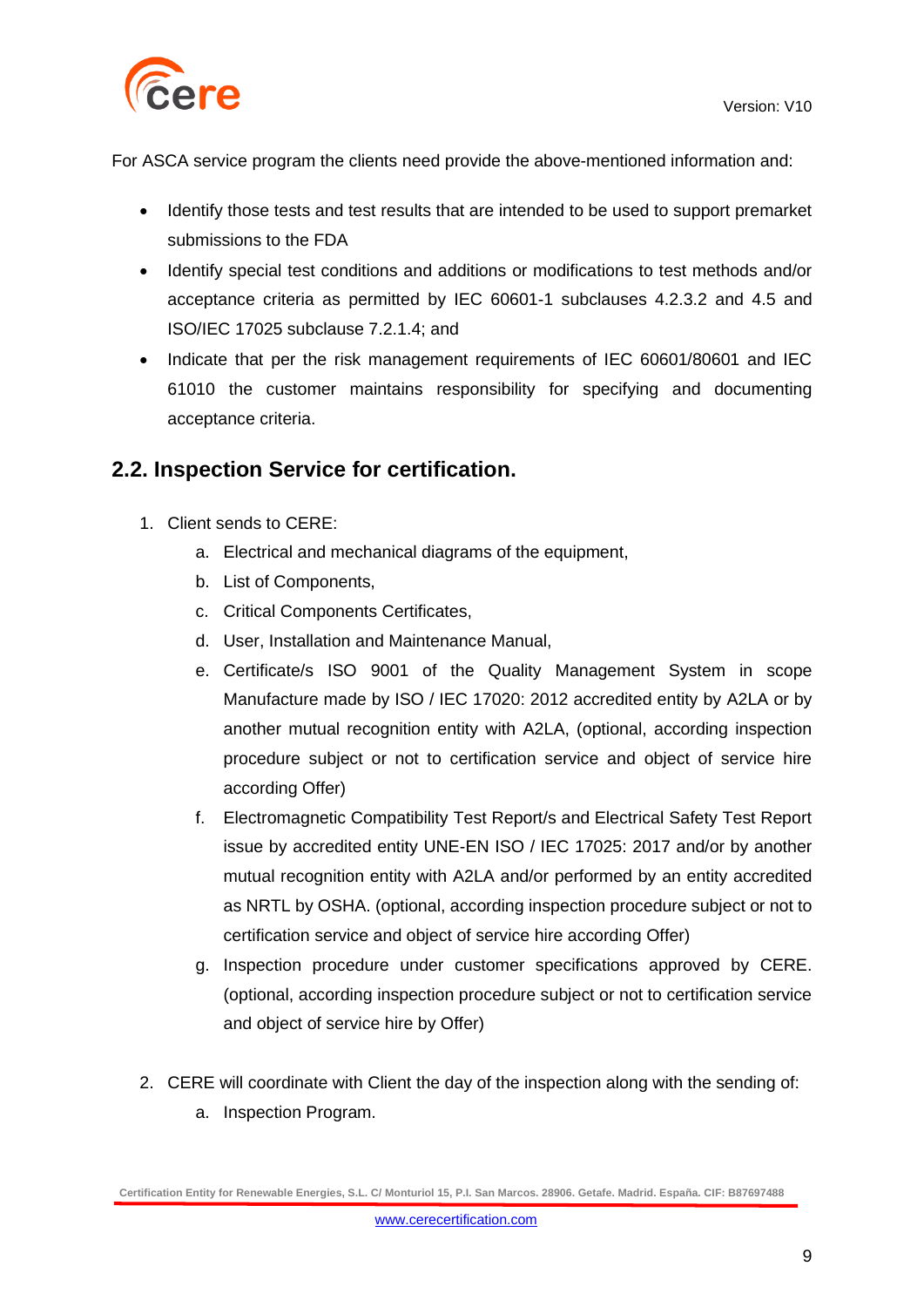



- b. Factory Inspection Procedures and Specific Forms.
- 3. CERE will issue Factory Inspection Report: In Conformity or Non-Conformity.
- 4. Client has a time determined by procedure or certification process to respond and correct the Non-Conformities detected during the inspection.
- 5. CERE may require extraordinary on-site inspections to verify possible resolutions and non-conformities detected during the first inspection.

### **2.3. Certification Service.**

### **2.3.1. Equipments of Renewable Energies.**

CERE will carry out the Certification Process of several client products (see models in offer) according to the regulation included into the offer. Some models will be tested and some other will be included as variant models (when applicable). This variant model acceptance criteria will be:

Provided that they have same hardware and firmware than the tested inverter and fulfill one of the following option:

- For RD 244/2019 the rule is +50% and -80% of the nominal current tested
- *For NTS see chapter 4.5 and 4.6 for variant models.*
- *For CEI 0-16 and CEI 0-21, the criterion is:* 
	- o *1/√10 times and √10 times of the rated power of the power generating unit to be measured.*
- For *the rest of standards*, the criterion is specified on Clause 2.12.2 of FGW TR8 Rev 9 for Type 2 generators (choose one):
	- $\circ$  1/√10 times and twice of the rated power of the power generating unit to be measured.
	- o The power limits shown above can be exceeded or fallen short of, upon consultation with the certification body. The additional transfer must be justified in the certificate and all the process shalk be documented in the internal documentation.
- In the case of a modular system, all the variant models can be included testing the module with lower power.

The Client models under the scope of work of this offer are described into the offer.

**Certification Entity for Renewable Energies, S.L. C/ Monturiol 15, P.I. San Marcos. 28906. Getafe. Madrid. España. CIF: B87697488**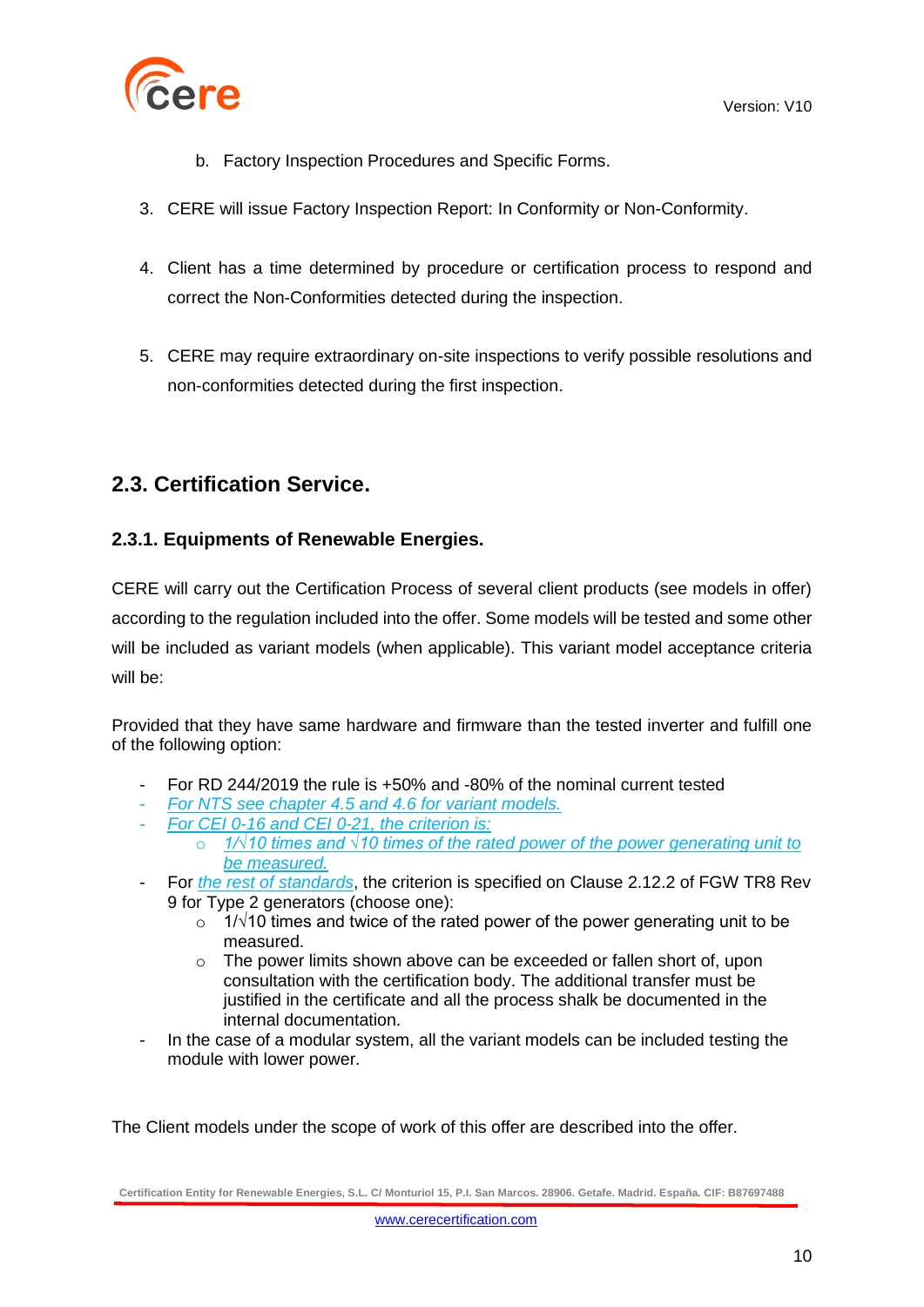

The proposed testing laboratory for the process is:

### • CERE.

If the client does not accept, this must be communicated to CERE before starting the process in order to find other accredited testing laboratory according to ISO 17025 ILAC member for the standard of the certification process.

#### Inspections:

• Initial Inspection: it is necessary an initial inspection before issuing the final certificate.

• Annual Certification Maintenance: Every year shall be done the annual inspections according to the CERE inspection procedure.

The inspections conditions are shown in the Certification Conditions enclosed in the offer.

In order to carry out the work, CERE should receive the following information for each of the PRODUCT to be certified:

- Application form
- Electrical scheme.
- List of critical components.
- Algorithm control version and firmware version.
- Instructions' manual.
- Quality certificate according to ISO 9001 of the manufacturer company
- Trademark
- Model
- Nominal Power
- Electrical characteristics of input and output (V, I, f)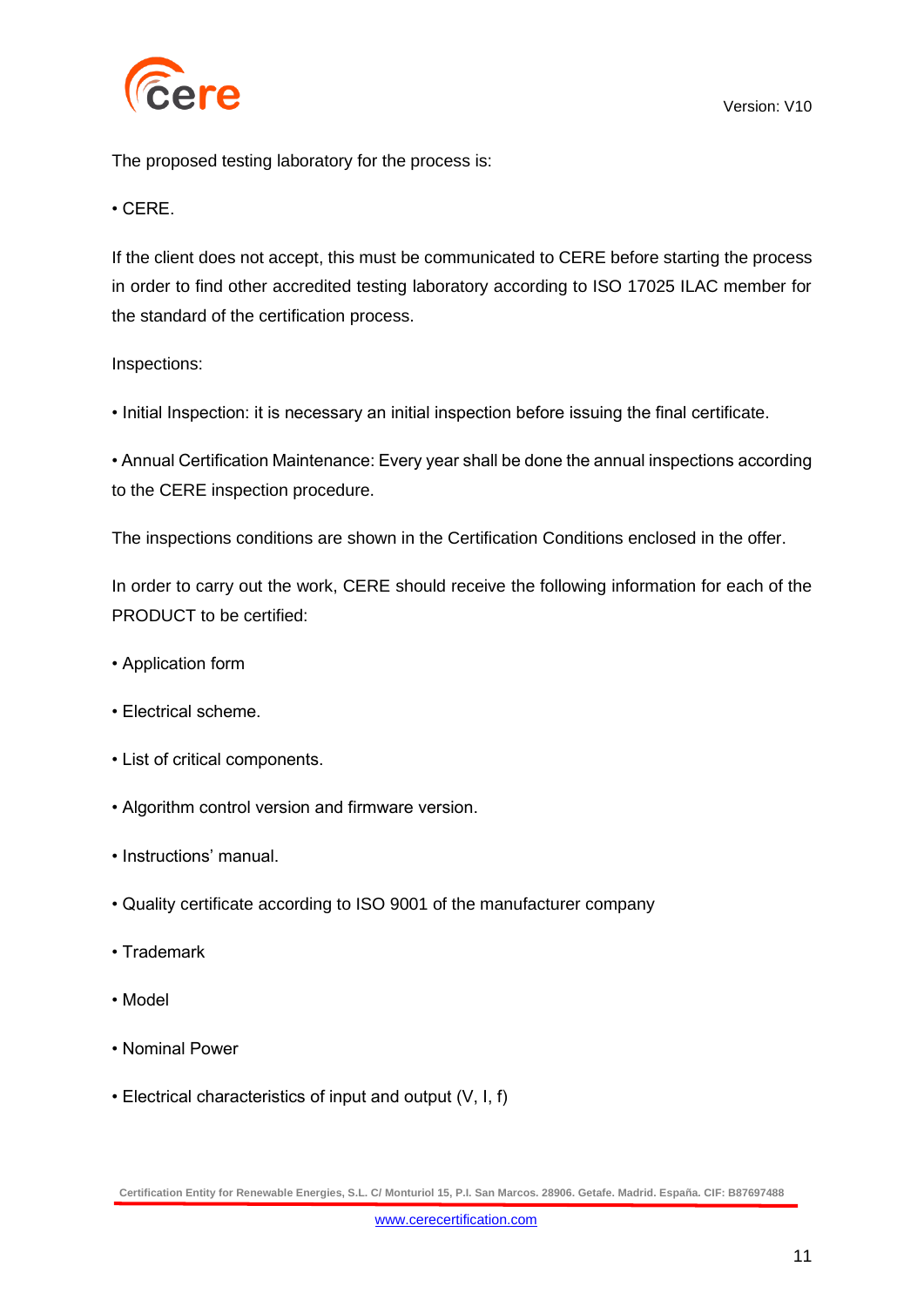

### • Control software versión

The certification process is carried out taking into account the following conditions:

• Corresponds only to CERE determinate if some difference between the given information by the applicant organization and that could be verified by CERE in any moment (for example, because of changes in the PRODUCT), could derivate in a non-compliance of the requests of the certification, keeping the right of the cancellation of the correspondent contract or its modification to adapt to the new situation

• The certificate has a validity of 3 years, after that it will be repeated the cycle, after emission and acceptation of the offer of the recertification.

• The validity of the certificate is subject to not do any change on the PRODUCT that could affect to the test reports issued during the certification and testing process.

• By annual way it will be revised that the applicant has the certificate of the quality system according to the UNE-EN-ISO/IEC 9001 issued by a certification institution accredited. In the scope of the certificate respect of the UNE-EN-ISO/IEC 9001 of the manufacturer company must be included in the manufacturing process. (ONLY applicable for PRODUCT)

• By annual way it will be verified that all the PRODUCT made are the same of the certificated and tested one.

• Once certificated the PRODUCT, any change in it must be communicated to CERE. The evaluation of the change in the behavior of the PRODUCT or installation is responsibility of CERE.

• See certification conditions CC/CERE. The rest of the Certification Process conditions are included in this offer.

• CERE is accredited through UNE-EN/IEC ISO 17065/17025 for the standards included in their accreditation scope above mentioned.

• All the information will be sent in electronic format non-encrypted.

Accepting the offer means that all the requirements included in the Certification Process Conditions are accepted by the Client.

**Certification Entity for Renewable Energies, S.L. C/ Monturiol 15, P.I. San Marcos. 28906. Getafe. Madrid. España. CIF: B87697488**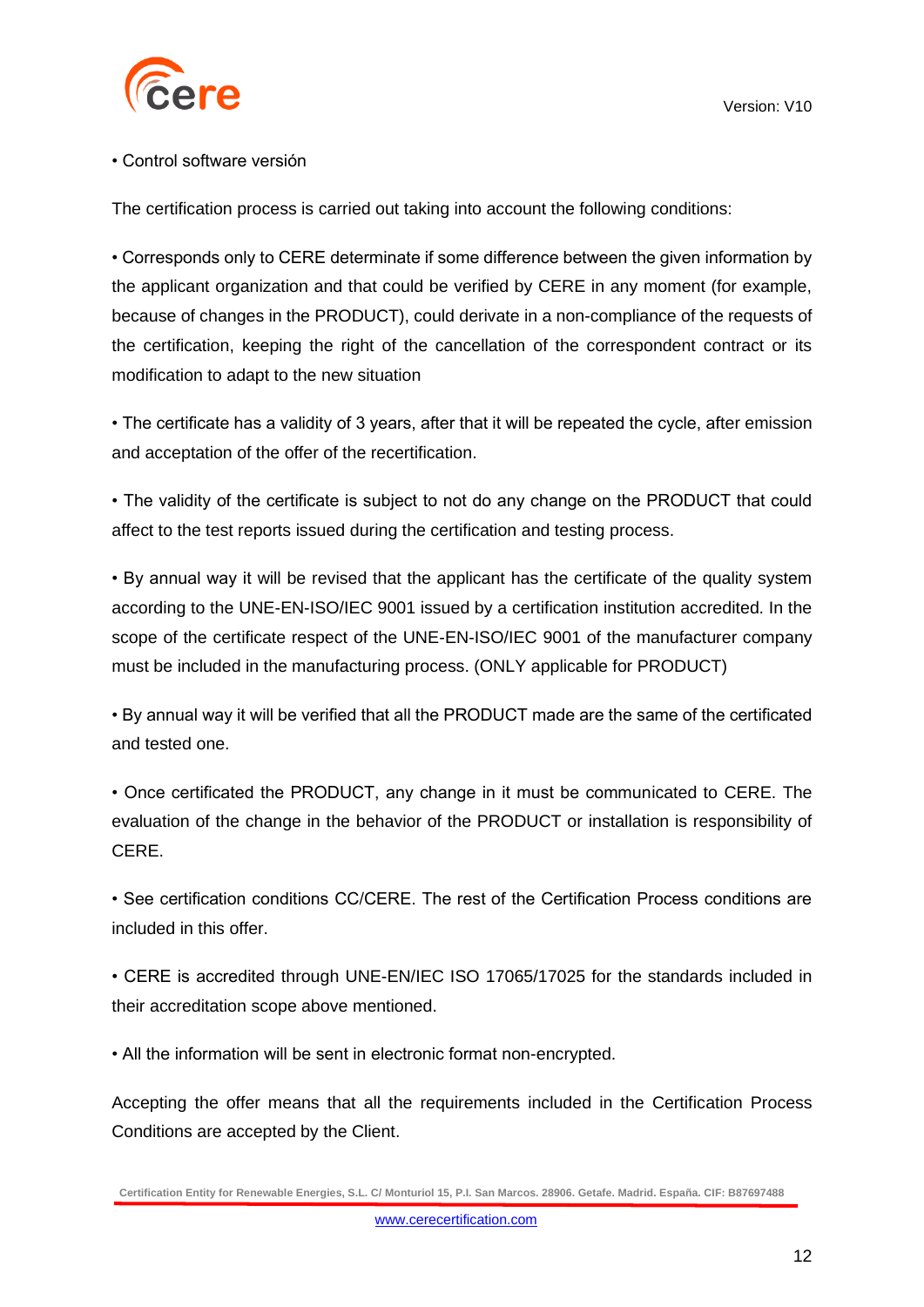

### **2.3.2. Rest of Equipments.**

- 1. Client sends to CERE:
	- a. Electrical and mechanical diagrams of the equipment,
	- b. List of Components,
	- c. Critical Components Certificates,
	- d. User´s, Installation´s and Maintenance´s Manual,
	- e. Certificate/s ISO 9001 of the Quality Management System in scope Manufacture issue by ISO / IEC 17020: 2012 accredited entity by A2LA or by another mutual recognition entity with A2LA, (optional, according inspection procedure subject or not to certification service and object of service hire according Offer)
	- f. Electromagnetic Compatibility Test Report/s and Electrical Safety Test Report issue by accredited entity UNE-EN ISO / IEC 17025: 2017 and/or by another mutual recognition entity with A2LA and/or issued by an entity accredited as NRTL by OSHA. (optional, according inspection procedure subject or not to certification service and object of service hire according Offer)
- 2. CERE sends to Client:
	- a. Certification Program and Test Program (or Test Plan, if it is object of service according to the scope described in the Offer. - See conditions of the Agreement in 2.1 Testing Service).
	- b. CIG021 (Factory Inspection Procedures and Harmonized Requirements),
	- c. CIG022 [Application form according certification mark, to be completed by the Holder of the License (Holder License) and by the Manufacturer (Manufacturer) if different from the licensee],
	- d. CIG024 (Factory Inspections Guide).
- 3. CERE will coordinate with Client the next activities:
	- a. Annual Factory Inspection (one (1) inspection / year) according to CIG23 format (Factory Inspection Report).

**Certification Entity for Renewable Energies, S.L. C/ Monturiol 15, P.I. San Marcos. 28906. Getafe. Madrid. España. CIF: B87697488**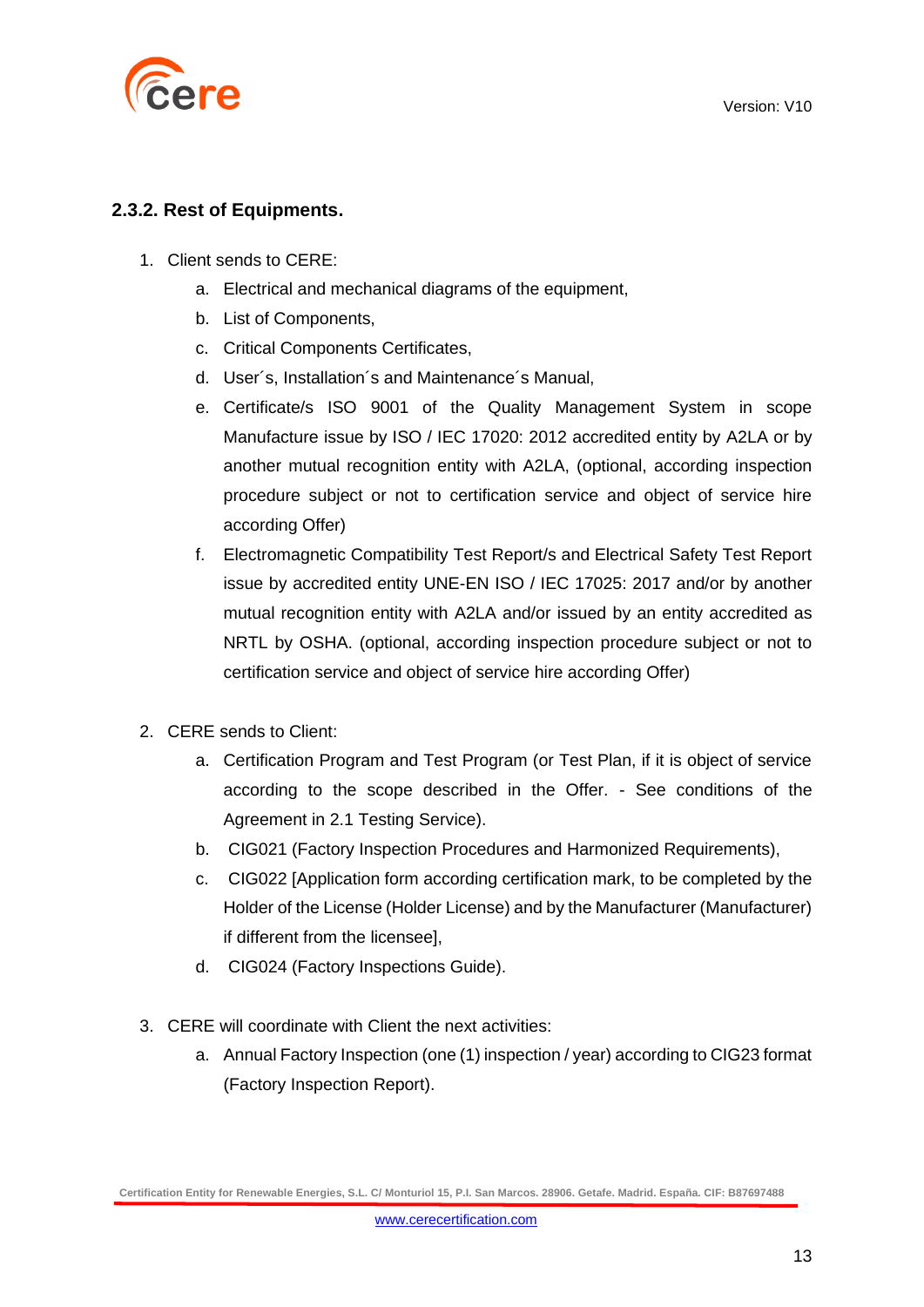

- b. Audit Electromagnetic Compatibility and Electrical Safety Report/s. If these are not accredited A2LA according to UNE-EN ISO/IEC 17025: 2017 or by another mutual recognition entity with A2LA, CERE may required extraordinary inspection of the testing process.
- c. Audit Qulity Management System ISO 9001 in scope Manufacture. If it is not accredited A2LA according to ISO / IEC 17020: 2012 or by another mutual recognition entity with A2LA, CERE may required extraordinary audit of the manufacture´s process.
- 4. CERE will issue Factory Inspection Report: In Conformity or Non-Conformity.
- 5. Client has 3 months to respond and correct the Non-Conformities detected during the inspection and audit.
- 6. CERE may require extraordinary on-site inspections to verify possible resolutions and non-conformities detected during the first inspection and audit.
- 7. CERE will issue Certificate Marking CE of Product Conformity Assessment and Control of Manufacture on the Client's facilities and Client obtains the following product labeling:



- 8. The maintenance of this certification requires:
	- a. Follow-up factory inspection according to the fee of the year in course of the work to be carried out.
	- b. Conditions of Stamp and Brand Use (See 7.12 Certification Conditions).

### **2.3.3. Certification United States y Canada.**

- 1. Client sends to CERE:
	- a. Electrical and mechanical diagrams of the equipment,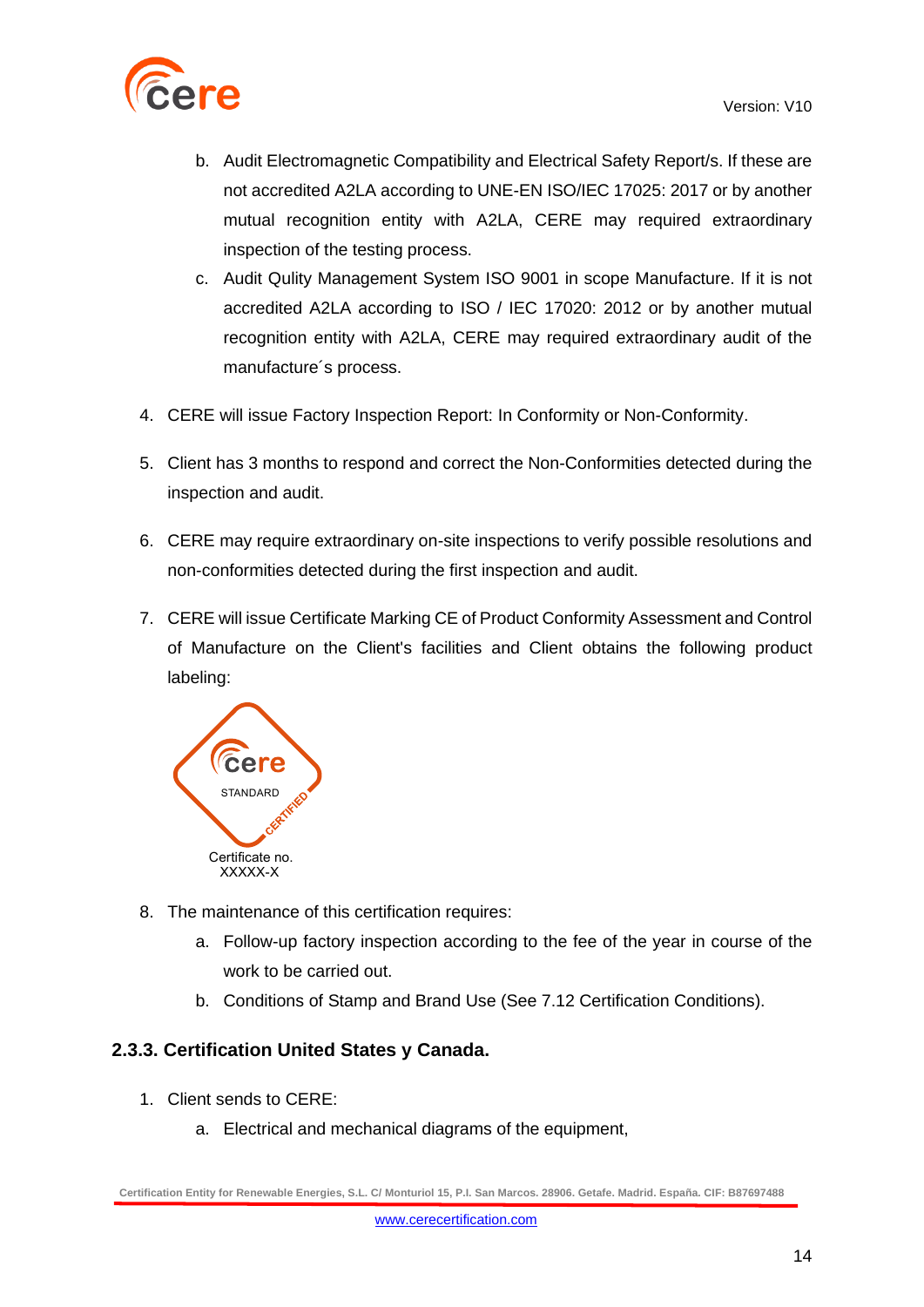

- b. List of Components,
- c. Critical Components Certificates,
- d. User´s, Installation´s and Maintenance´s Manual,
- e. Electrical Safety Test Report issued by an entity accredited as NRTL by OSHA (Occupational Safety and Health Administration).
- 2. CERE sends to Client:
	- a. Certification Program and Test Program (or Test Plan, if it is object of service according to the scope described in the Offer. - See conditions of the Agreement in 2.1 Testing Service).
	- b. Forms (Listing Report and Application Form) with the minimum information necessary to complete for the issuance of certificate.
- 3. CERE will coordinate with Client the next activities:
	- a. Safety Test according standard/s accredited as NRTL by OSHA.
	- b. Annual Factory Inspections (two (2) inspections / year) according to MET format, procedures and conditions.
		- i. Initial Inspection: Review of Quality´s procedures and Verification that the manufacturer has measure´s equipment and facilities necessaries to execute the routine tests required by the corresponding product standard to apply and certify.
		- ii. Annual Inspection, it analyzes and checks:
			- 1. Routine Tests on 100% of the total production carried out under the scope of the certificates.
			- 2. The measure equipment used for Routine Tests is under certified calibration.
			- 3. Traceability of the Critical Components Listed in the Test Report/s against factory.
			- 4. Production and Complaint records.
- 4. CERE will issue:
	- a. Test Report: In Conformity or Non-Conformity.
	- b. Factory Inspection Report: In Conformity or Non-Conformity.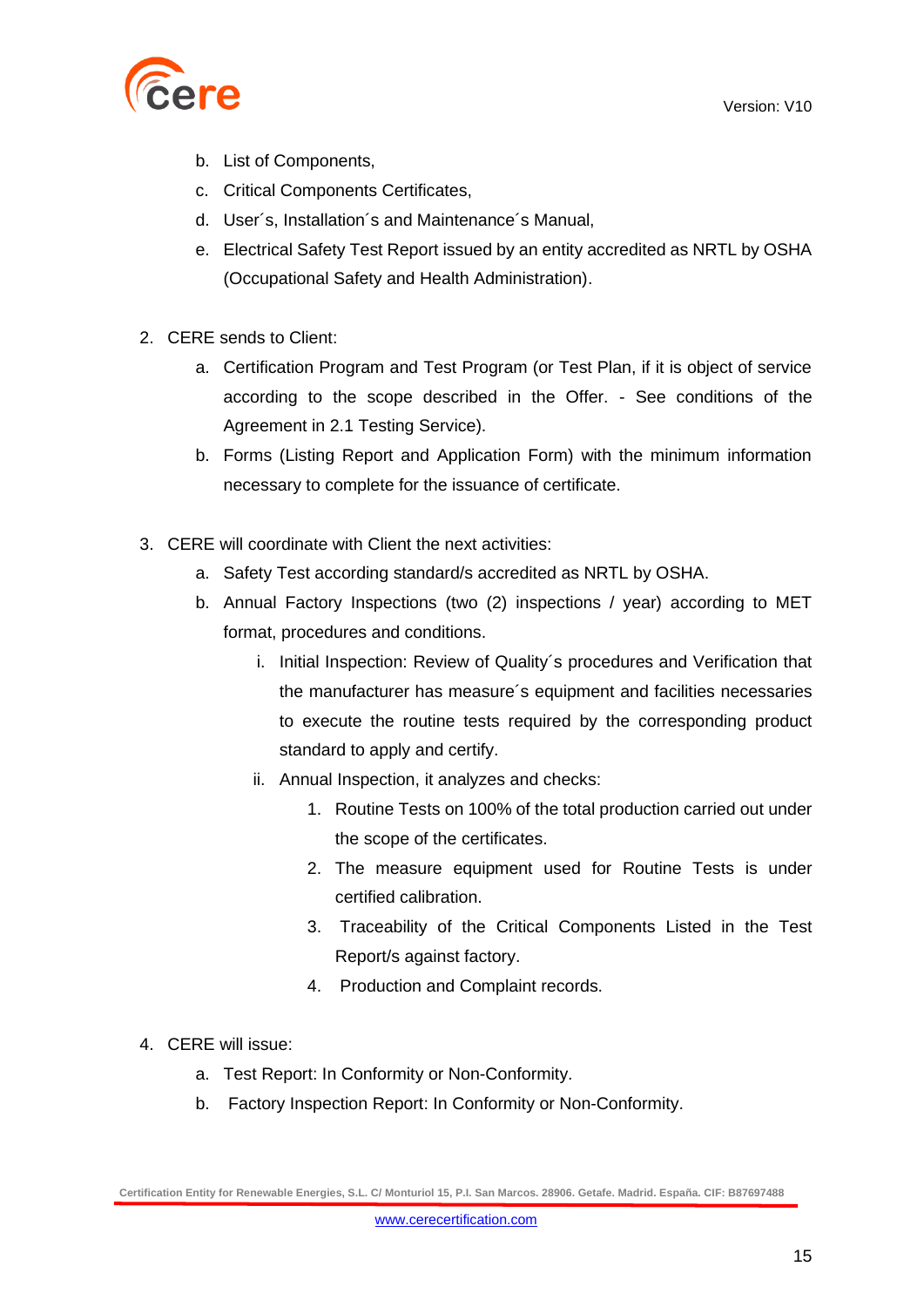

- 5. Client has 3 months to respond and correct the Non-Conformities detected during inspection.
- 6. CERE may require extraordinary on-site visits to verify possible resolutions and nonconformities detected during the process.
- 7. CERE will prepare a Technical File based on Inspection and Test Reports.
- 8. MET Laboratories will audit Technical File and issue Certificate. (MET Laboratories, 914 West Patapsco Avenue, Baltimore, Maryland 21230, United States)
- 9. CERE will manage and send the Listing Mark Certificate:



- 10. The maintenance of this certification requires:
	- a. Follow-up factory inspection according to the fee of the year in course of the work to be carried out.
	- b. MET´s Conditions of Stamp and Brand Use.

### **2.3.4. Certification CB.**

The test laboratory CBTL (CB Testing Laboratory, [https://www.iecee.org/dyn/www/f?p=106:26:0::::FSP\\_ORG\\_ID:25555](https://www.iecee.org/dyn/www/f?p=106:26:0::::FSP_ORG_ID:25555)) of the NCB (National Certification Body, [https://www.iecee.org/dyn/www/f?p=106:9:0::::FSP\\_ORG\\_ID:22917](https://www.iecee.org/dyn/www/f?p=106:9:0::::FSP_ORG_ID:22917) ) will carry out the relevant tests based on the aplicable IEC International Standards and issue a Test Report.

This will be reviewed and validated by the NCB which will subsequently issue a CB Test Certificate, after an administrative review by secretary of IECEE.

CB Test Certificate will be find in the next link [https://certificates.iecee.org/ods/cb\\_hm.xsp](https://certificates.iecee.org/ods/cb_hm.xsp)

**Certification Entity for Renewable Energies, S.L. C/ Monturiol 15, P.I. San Marcos. 28906. Getafe. Madrid. España. CIF: B87697488**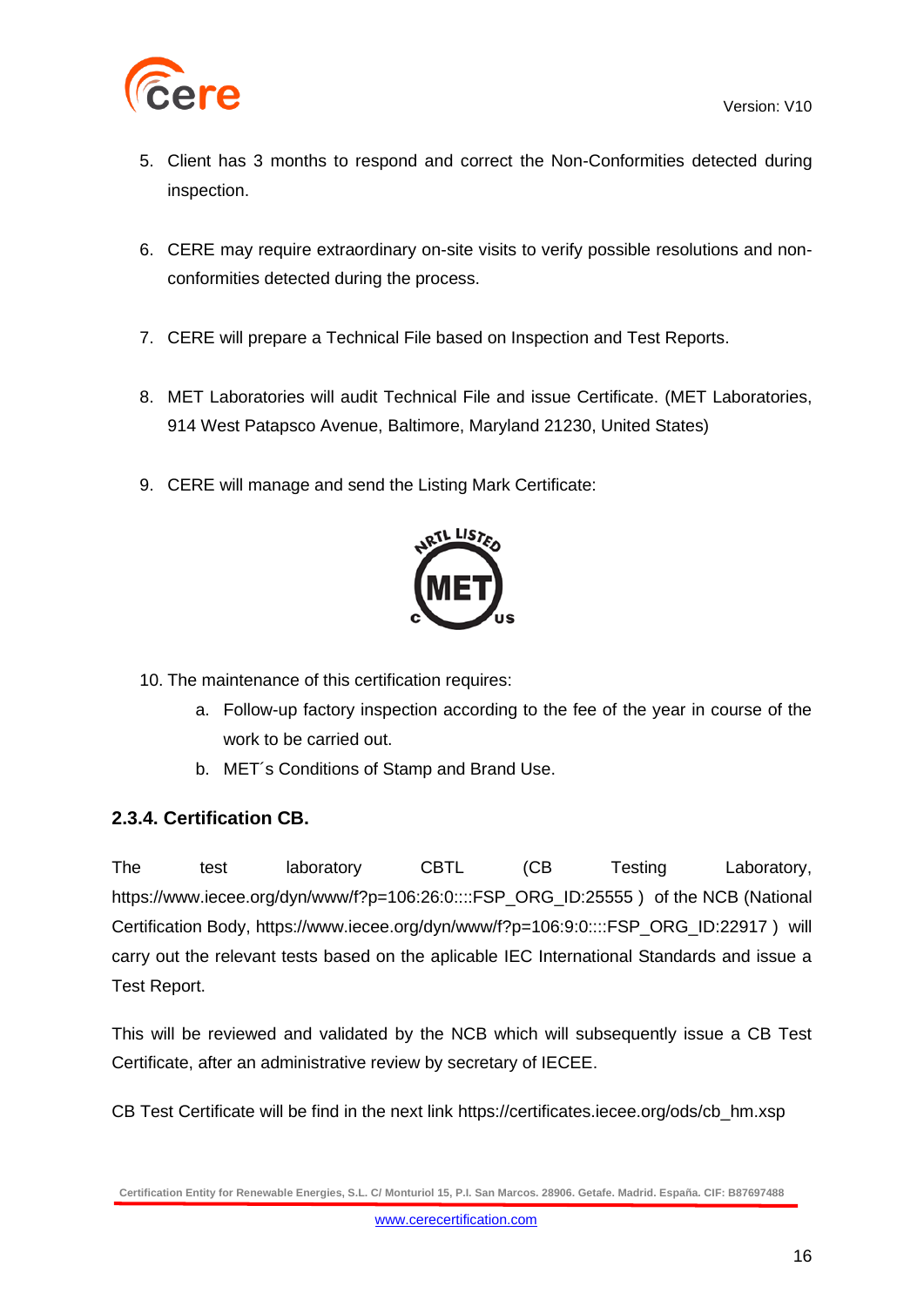

According to the section 4.2.3 from IECEE 02 "Rules of Procedure – CB Scheme of the IECEE for Mutual Recognition of Test Certificates for Electrotechnical Equipment and Components (CB Scheme) and its related services.":

- o Upon receipt of an application for a CB Test Certificate, CERE will (within one month) arrange for testing of the relevant equipment. If the result of the tests is favourable, CERE will sign and issue the related CB Test Certificate requested by the applicant.
- $\circ$  On the other hand, all granted CB certificates will be register in the IECEE online deliverables database within three months from the certificate issue date, and certificates granted in the previous year shall be registered by the end of January of the following year according to the document IECEE 02 section 4.2.3.

For the specific case of a certification project for a product covered by the IECEE product category CYBR, the following procedure is applicable, taking into account that the related offers to be sent to the Certificates of Compliance (CoC) applicants will be always issued from the NCB (CERE) even though the related testing service will be provided by the associated CBTL.

o PE.T-CERE-28 "PROCEDURE FOR THE IECEE CB SCHEME CYBR CATEGORY CERTIFICATION".

### **2.4. Verification Service.**

- 1. Technical Construction File: Assistance, Inspection, Evaluation and Testing
	- a. Client sends to CERE:
		- i. General description.
		- ii. Design.
		- iii. Instruction manual in accordance with section 1.7.4 of Annex I of Directive 2006/42 / EC.
		- iv. Electrical and mechanical diagrams.
		- v. Reports of Electromagnetic Compatibility and Electrical Safety Tests.
		- vi. Declarations of conformity and approvals of components, individual machines and associated accessories.
	- b. CERE will coordinate with Client:

**Certification Entity for Renewable Energies, S.L. C/ Monturiol 15, P.I. San Marcos. 28906. Getafe. Madrid. España. CIF: B87697488**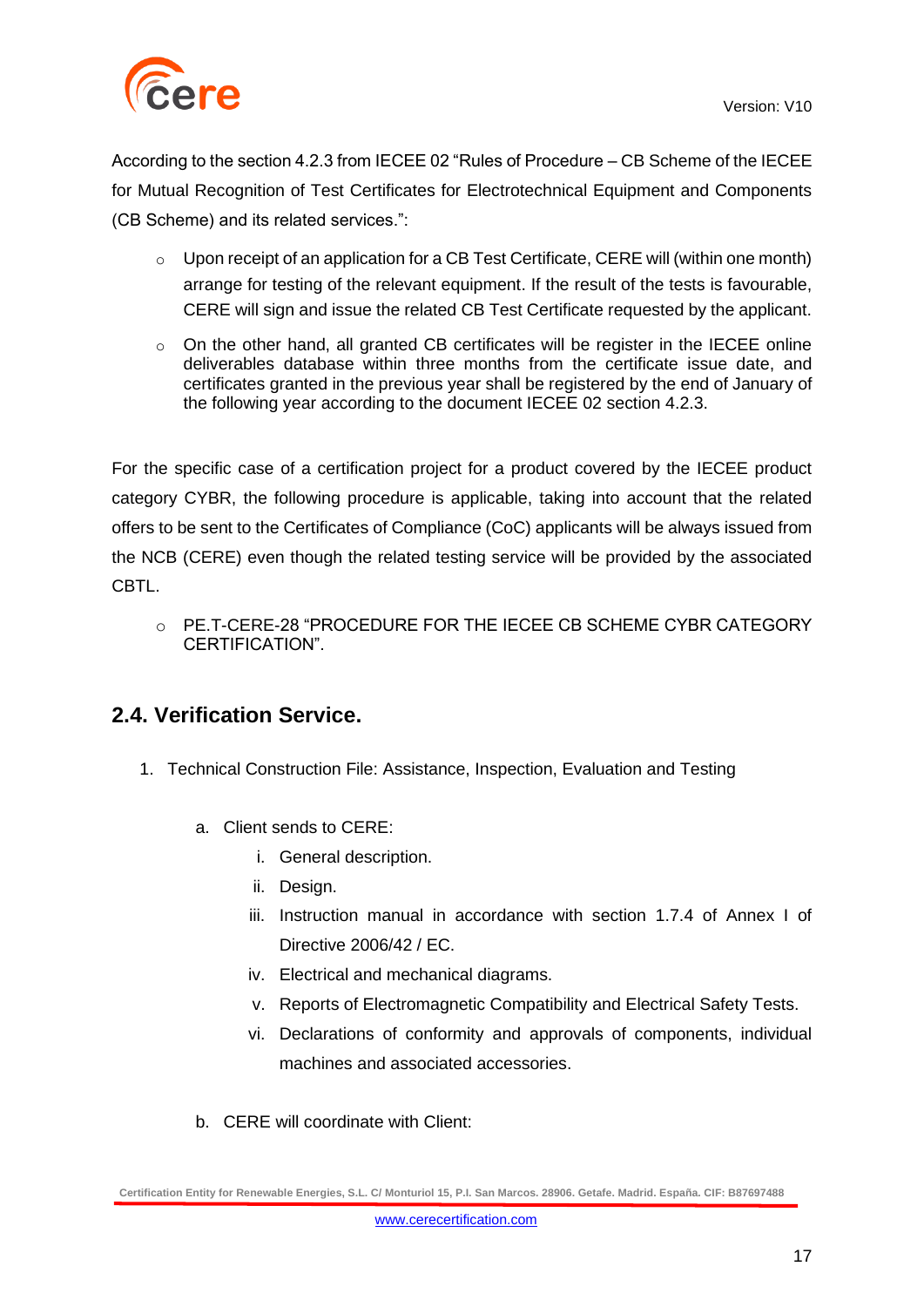

- i. Inspection:
	- 1. Audit according Directive.
	- 2. Identification of new approach directives.
	- 3. Identification of the harmonized European standard EN of CE marking.
	- 4. Evaluate the designs.
	- 5. Supervision of Performance Tests according to harmonizes product standard EN of application.
	- 6. Audit Electromagnetic Compatibility Test Report and Electric Safety Test Report. This audit does not include and is not the subject of this Agreement any other type of tests that could be defined by standard and that by its own definition determines test conditions and/or measurement instrumentation beyond the capabilities of the Client and CERE, reserving CERE the right of non-realization of these (eg seismic, chemical, mechanical, vibration, acoustic, destructive and non-destructive tests on welds, structure calculations, etc ...).
- ii. Electromagnetic Compatibility Critical Tests of and Electrical Safety Critical Test in situ in the Client's facilities, if any of them are object of service provision according to the scope described in the Offer - See conditions of the Agreement in 2.1 Testing Services.
- c. CERE will issue:
	- i. Inspection:
		- 1. Evaluation Report of the Machinery Directive 2006/42 / CE and applicable product regulations.
		- 2. Performance Tests Report
	- ii. Testing:
		- 1. Electromagnetic Compatibility Test Report, if it is object of service provision according to the scope described in the Offer - See conditions of the Agreement in 2.1 Testing Services.
		- 2. Electrical Safety Test Report, if it is object of service provision according to the scope described in the Offer - See conditions of the Agreement in 2.1 Testing Services.

**Certification Entity for Renewable Energies, S.L. C/ Monturiol 15, P.I. San Marcos. 28906. Getafe. Madrid. España. CIF: B87697488**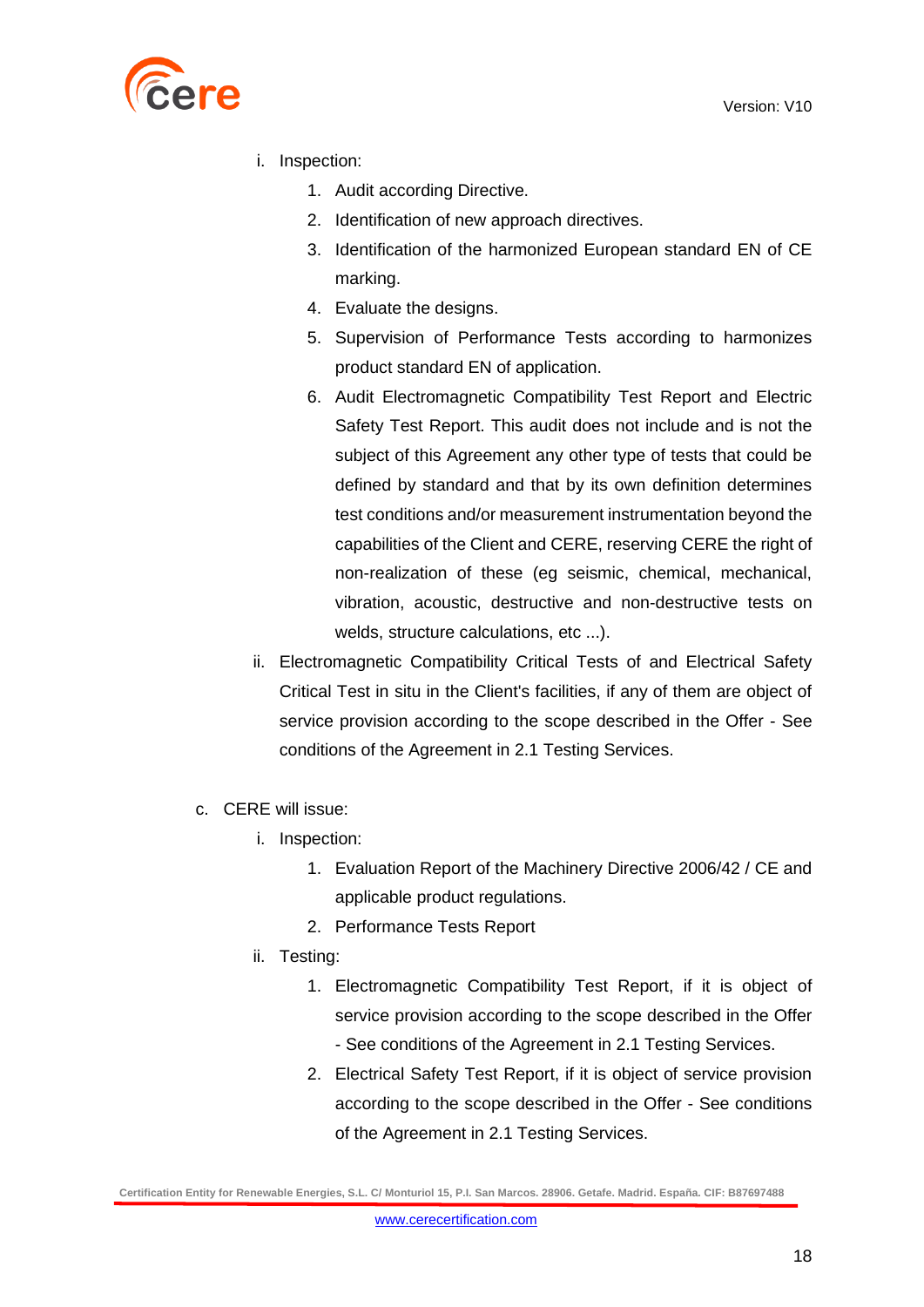

- d. CERE may require extraordinary on-site visits for verification or repetition of Functional and/or Electromagnetic Compatibility and/or Safety Tests of possible resolutions and non-conformities detected during the first inspection or tests, if these are object of service provision according to the scope described in the Offer - See conditions of the Agreement in 2.1 Testing Services.
- e. Client has 3 months to respond and correct the Non-Conformities detected during the inspection and audit.
- f. CERE will issue:
	- i. Risk Analysis (UNE-EN ISO 12100: 2012: Safety of machinery General principles for design - Risk assessment and risk reduction).
	- ii. Essential Health and Safety Requirements (Annex I of R.D. 1644/2008)
	- iii. Identification of harmonized European legislation
	- iv. Annex III of Directive 2006/42 / EC (CE Marking)
	- v. Self-declaration of conformity according to Annex II Directive 2006/42 / **C<sub>E</sub>**
	- vi. Conformity assessment (UNE-EN ISO 13849-1: 2016. Safety of machinery - Safety-related parts of control systems - Part 1: General principles for design).
- 2. Regulatory´s study:
	- a. Client sends to CERE:
		- i. Design.
		- ii. Electrical and mechanical diagrams.
		- iii. List of Components,
		- iv. Critical Components Certificates,
		- v. User´s, Installation´s and Maintenance´s Manual
		- vi. Prototype, sample, product, machine, equipment, device, ... (advisable)
	- b. CERE will issue Assessment Report: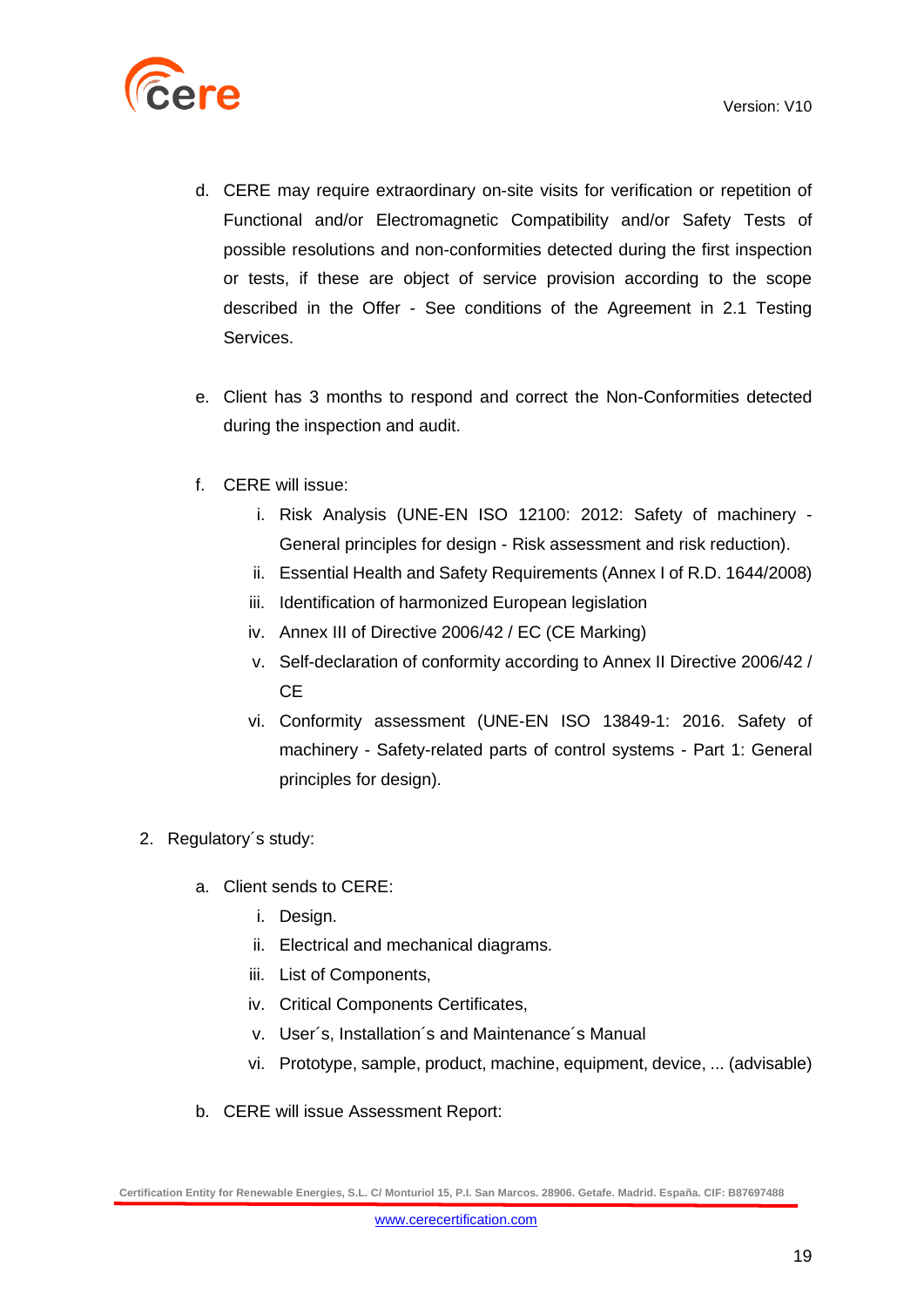

- i. Identify Directives for Europe and applicable Legislation for other markets, depend on the scope described in the Offer
- ii. Classify and Identify Safety Test Standards
- iii. Certification´s Plan
- iv. Recommendations
- 3. Technical Assistance. Upon request of Client, CERE will study it, not being allowed in contracted Testing Services - See conditions of the Agreement in 2.1 Testing Services. Examples of this are: Repetition of Tests with Client, Meetings with Client, Explanations and Technical Clarifications, Ratification of Report/s and/or Certificates to Notified Bodies, Competent Authorities, Industry, Courts and Arbitration Headquarters recognized by the European Commission and Performed Routine Tests.
- 4. Electromagnetic Compatibility Test Plan and Electrical Safety Test Plan (depend on the scope described in the Offer).
	- a. Client sends to CERE:
		- i. Design.
		- ii. Electrical and mechanical diagrams.
		- iii. List of Components,
		- iv. Critical Components Certificates,
		- v. User´s, Installation´s and Maintenance´s Manual
		- vi. Prototype, sample, product, machine, equipment, device, ... (advisable)
	- b. CERE will issue Test Plan Report (Identification, interpretation and description of the Tests to be carried out) according to the market defined in the object of the Offer.
- 5. Risk Management of Electromagnetic Compatibility and Safety (depend on the scope described in the Offer)
	- a. Client sends to CERE:
		- i. Design plans
		- ii. Electrical and mechanical diagrams
		- iii. List of Components

**Certification Entity for Renewable Energies, S.L. C/ Monturiol 15, P.I. San Marcos. 28906. Getafe. Madrid. España. CIF: B87697488**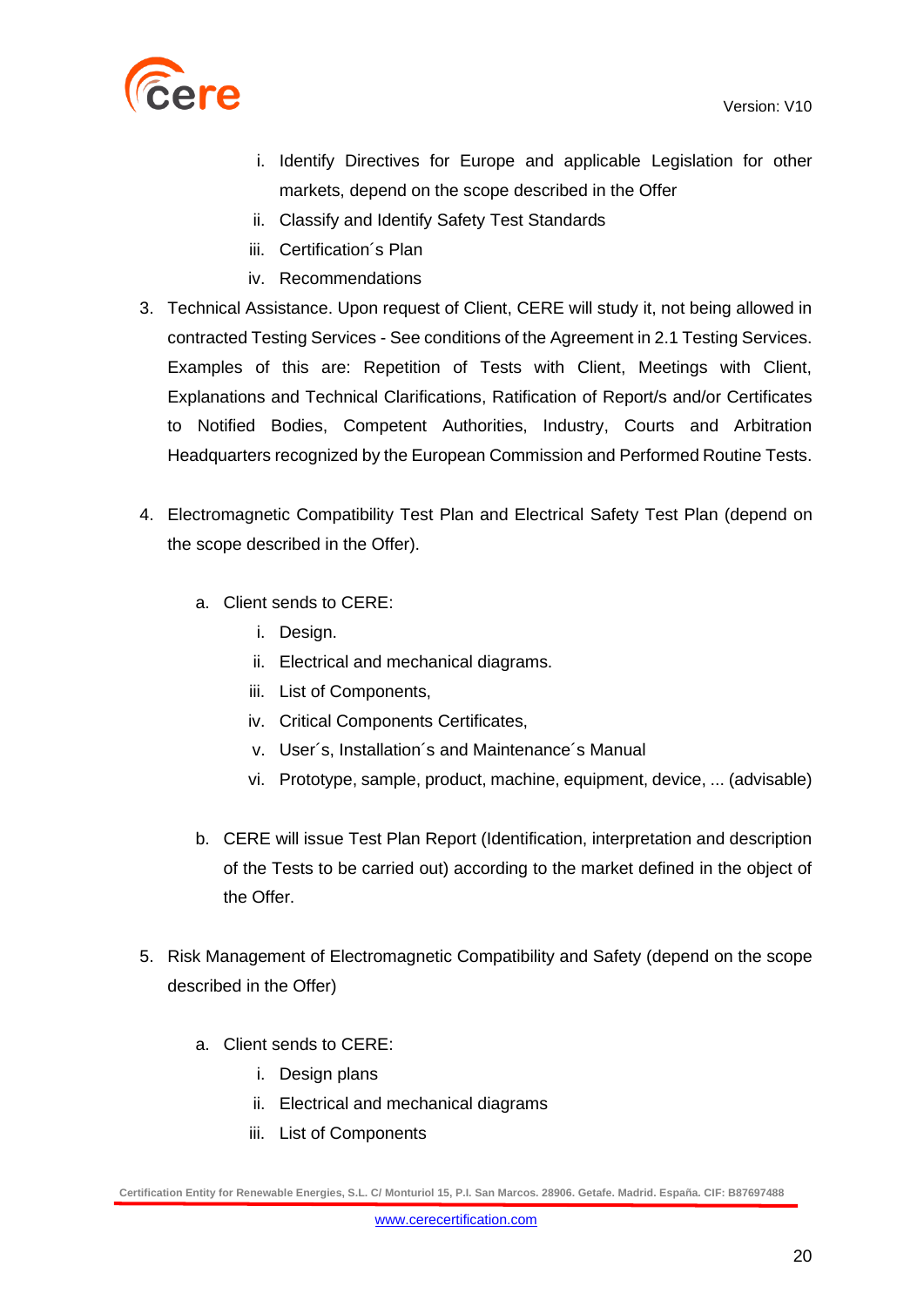

- iv. User´s, Installation´s and Maintenance´s Manual
- v. Prototype, sample, product, machine, equipment, device (recommended)
- b. CERE will issue Electromagnetic Compatibility and Safety Risk Management Report/s (depend on the scope described in the Offer)
- 6. User's Manual, Installation and Maintenance.
	- a. Client sends to CERE:
		- i. Design.
		- ii. Electrical and mechanical diagrams
		- iii. List of Components,
		- iv. Prototype, sample, product, machine, equipment, device (recommended).
	- b. CERE will issue a User´s Manual, Installation and Maintenance Report. (depend on the scope described in the Offer)
- 7. Documentary study:
	- a. Client sends to CERE:
		- i. User manual.
		- ii. Electrical and mechanical diagrams
		- iii. Test Reports and Certificates,
		- iv. Risk Managment (medical device)
		- v. Prototype, sample, product, machine, equipment (recommended).
	- b. CERE will issue Results Report regarding the information sent.
- 8. Writers:
	- a. Client sends to CERE:
		- i. User´s manual.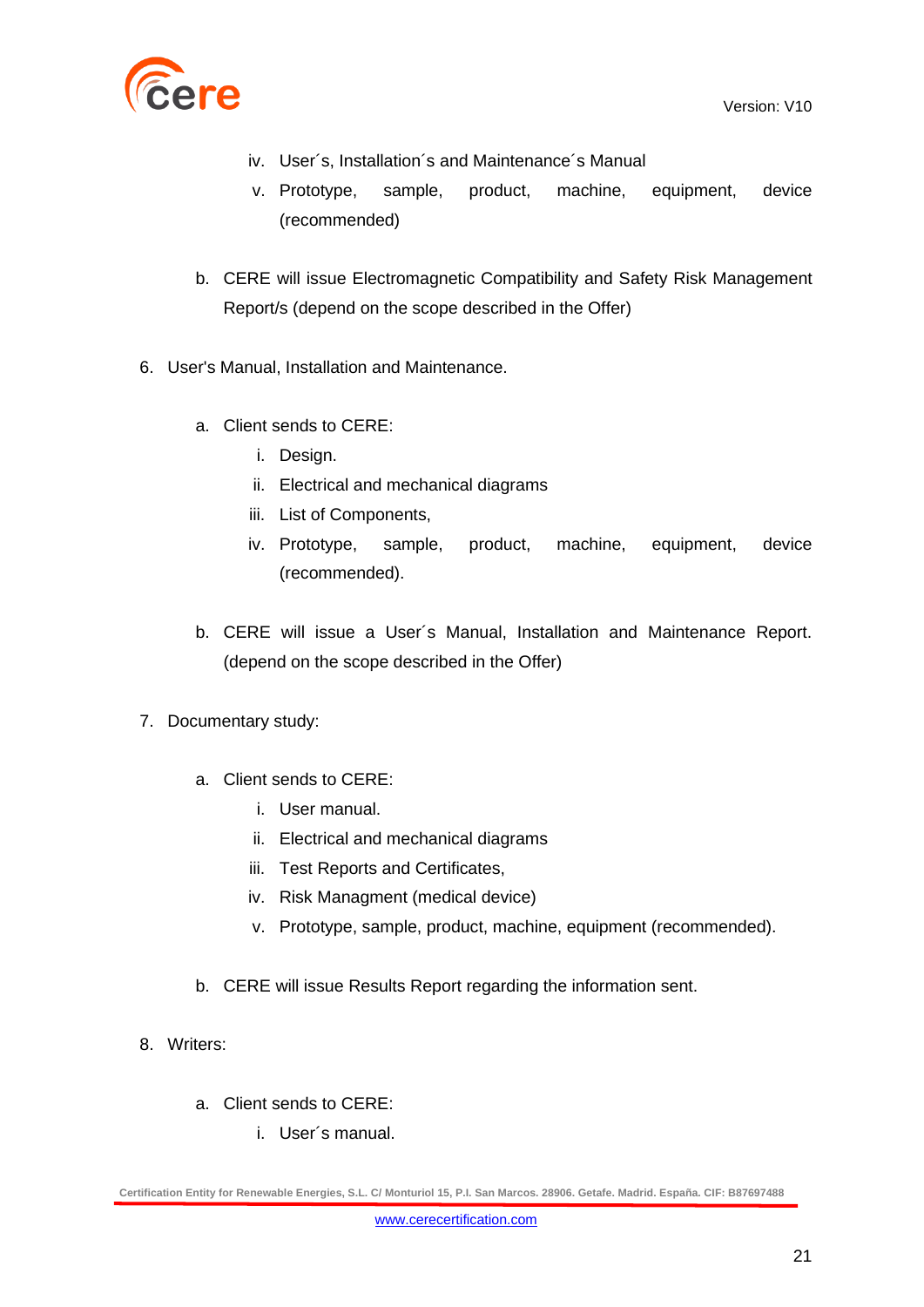

- ii. Electrical and mechanical diagrams
- iii. List of Components,
- iv. Prototype, sample, product, machine, equipment (recommended).
- b. CERE will issue contracted Documentation object of the description of scope of the Offer.
- 9. Verification of Critical Components for the adaptation to CE Marking and American and Canadian Market (depend on the scope described in the Offer)
	- a. Client sends to CERE:
		- i. Electrical and mechanical diagrams
		- ii. List of Components,
		- iii. Critical Components Certificates,
		- iv. User´s, Installation´s and Maintenance´s Manual
		- v. Prototype, sample, product, machine, equipment, device (recommended).
	- b. CERE sends Customer Critical Component Verification Report. The evaluation report will contain the following information: Identification of the Critical Components of the Equipment and Validation of its Certificates.
- 10. Study of Conformity Assessment:
	- a. Client sends to CERE:
		- i. Design
		- ii. Electrical and mechanical diagrams
		- iii. List of Components
		- iv. Critical Components Certificates
		- v. User´s, Installation´s and Maintenance´s Manual
		- vi. Prototype, sample, product, machine, equipment, device (recommended)
	- b. CERE will issue Assessment Report: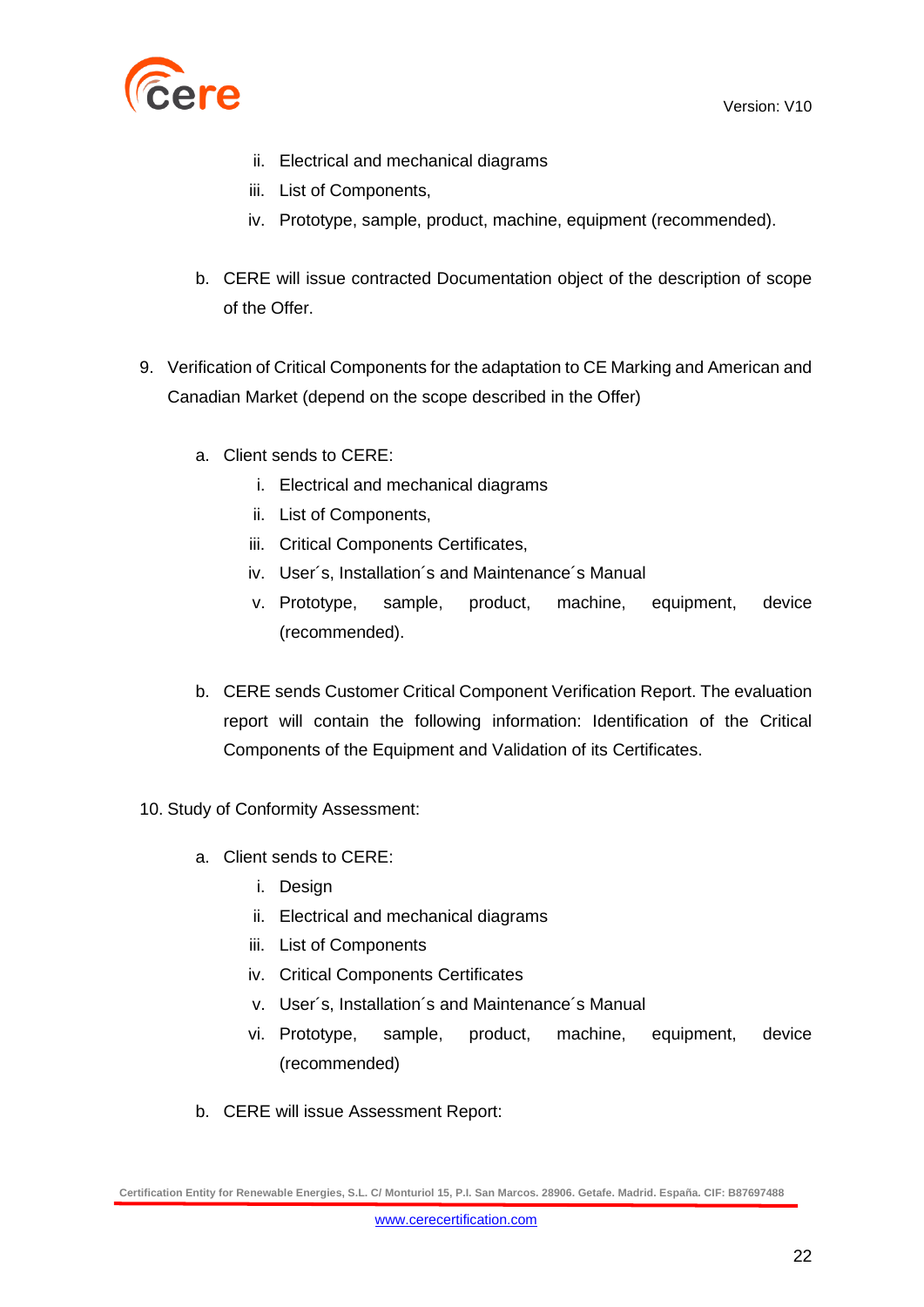

- i. Identify Directives for Europe and applicable Legislation for other markets, depend on the scope described in the Offer
- ii. Classify and Identify Safety Test Standards
- iii. Certification´s Plan
- iv. Electromagnetic Compatibility Test Plan
- v. Safety Test Plan
- vi. Recommendations
- 11. Verification of Conformity Assessment:
	- a. Client sends to CERE:
		- i. Design
		- ii. Electrical and mechanical diagrams
		- iii. List of Components
		- iv. Critical Components Certificates
		- v. User´s, Installation´s and Maintenance´s Manual
		- vi. Electromagnetic Compatibility Test Plan (mandatory in medical device)
		- vii. Electromagnetic Compatibility Risk Management (mandatory in medical device)
		- viii. Safety Test Plan (recommended)
		- ix. Safety Risk Management (mandatory in medical device)
		- x. Prototype, sample, product, machine, equipment, device
	- b. CERE will issue the following Reports:
		- a. Documentary Analysis.
		- b. Result Evaluation of the Construction chapter according to the standard. Includes recommendations.
		- c. Critical Components Verification. See conditions of the Agreement in 2.4 Vertification Services
		- d. Electromagnetic Compatibility Critical Tests and Electrical Safety Test.
			- See conditions of the Agreement in 2.1 Testing Services. The tests will be defined once the Documentary Analysis has been carried out.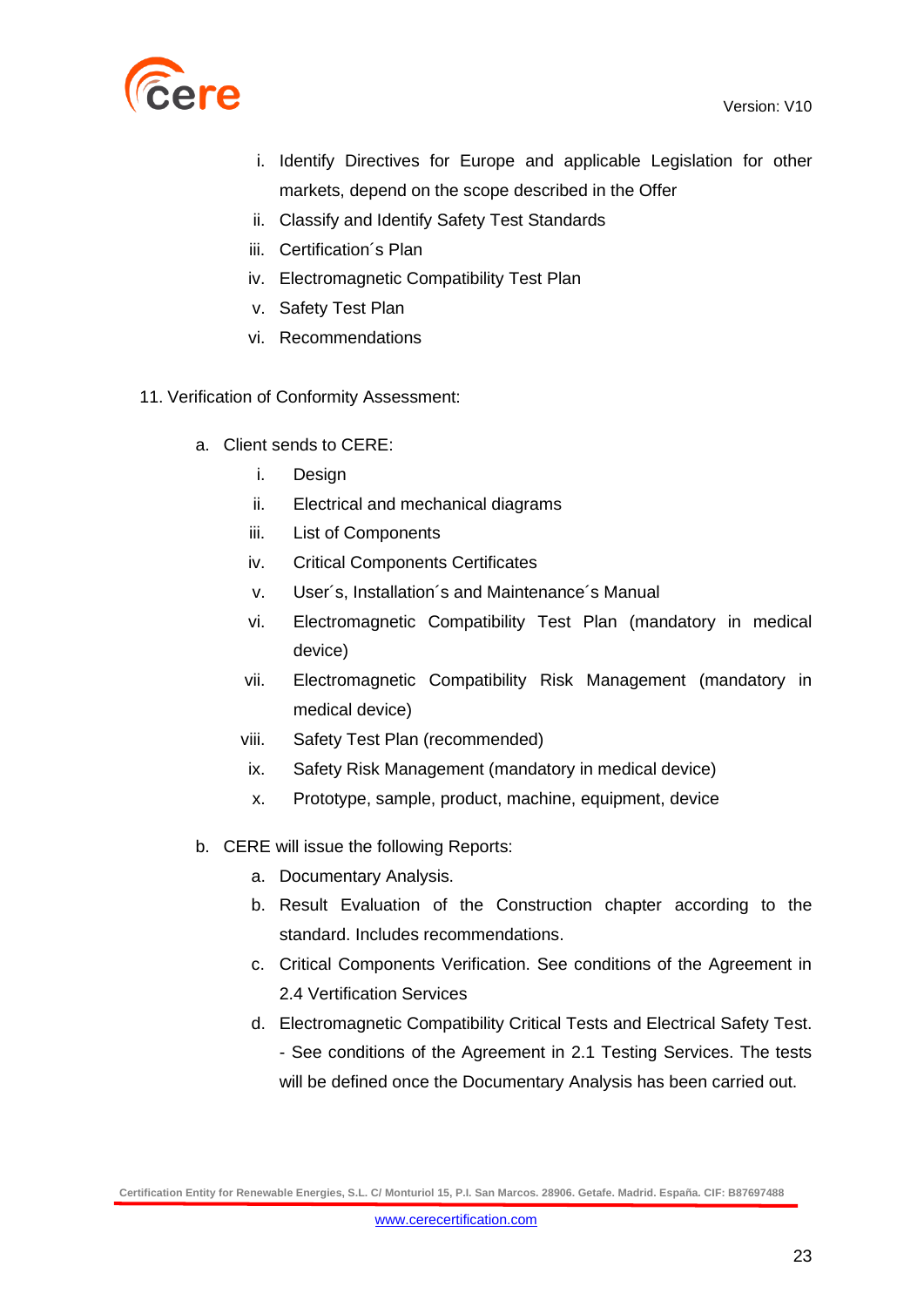

- 12. Documentary Analysis of ROHS Directive:
	- a. Client sends to CERE:
		- i. Electrical and mechanical diagrams,
		- ii. List of Components BOM (Bill of Material),
		- iii. Certificates of Components regarding ROHS Directive,
		- iv. User´s, Installation´s and Maintenance´s Manual
		- v. Prototype, Sample, product, machine, equipment, device (recommendable)
	- b. CERE sends a Client Documentary Analysis Report, Correction´s Plan and Recommendations.
- 13. Technical Training:
	- a. CERE defines with Client the date, program design, level of the contents and the objectives of the course.
	- b. CERE will send the program and contents of the course prior to its performance

## <span id="page-23-0"></span>**3 Timing and Mobilization**

The times indicated in the offer are ideal, they can only be guaranteed in the case of having all the information, compliance with all tests to the first time, compliance with all inspection and certification processes depend on the scope described in the Offer.

The day of the technical staff is 8 hours from Monday to Friday, including travel. The excesses of these hours will be considered as extension of works and the extra cost derived will depend on the concrete scope described in Offer and 6. Price.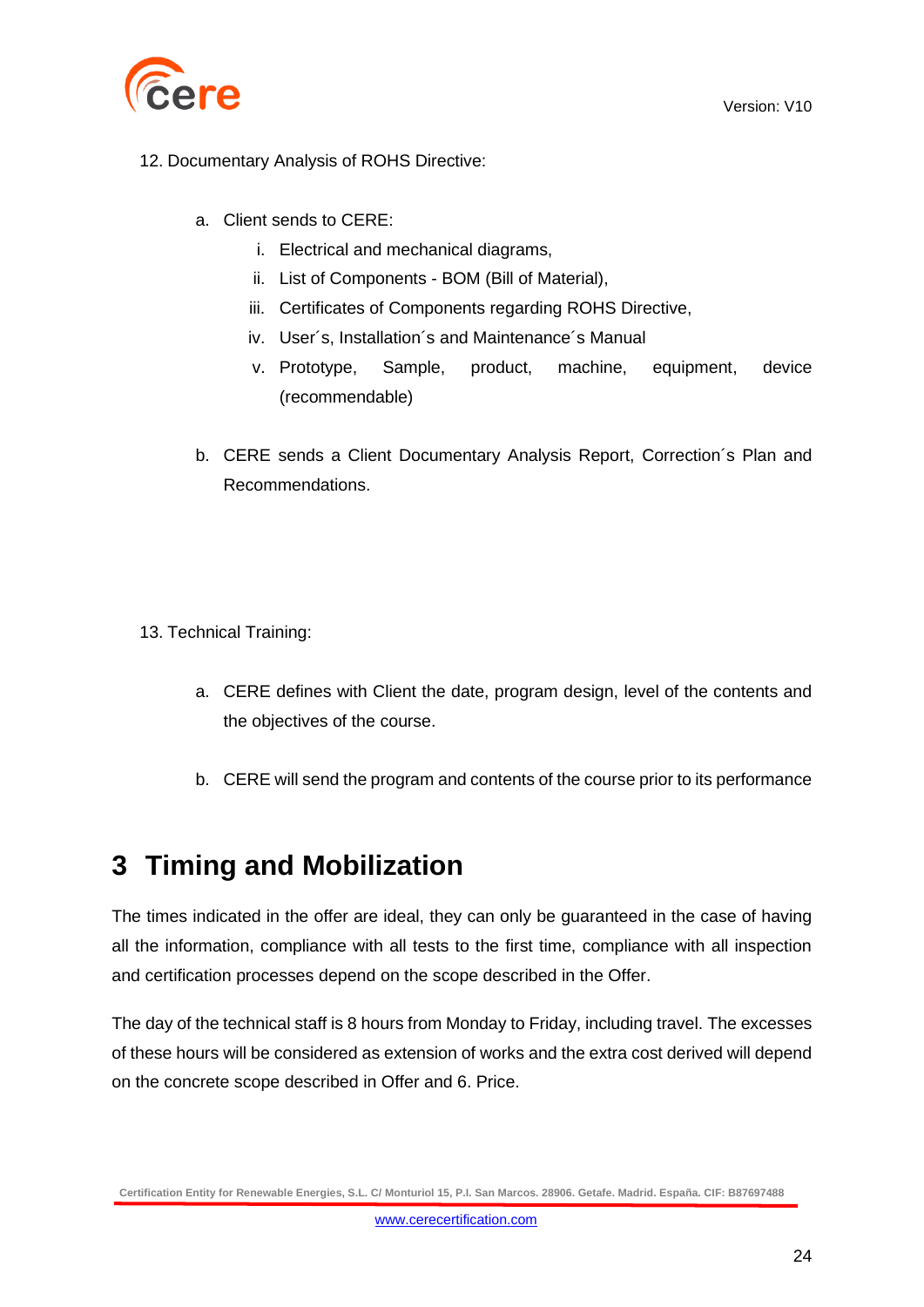

Travel times are not included in the amounts, it will be considered separately, unless there was express mention in the description of Offer, according to scope described in 6. Price.

The management of the sending of prototypes, samples, products, machines and equipment subject to tests, verifications, certifications, etc., between both Client - CERE addresses will be done by Client. Also to send to possible subcontracted parties as parts of the project, including also shipment of instrumentation and own accessories for the complete and correct operation of the equipment, as well as the measurement instrumentation that might be necessary and not be available by CERE

# <span id="page-24-0"></span>**4 Offer Validity**

The offer will be valid for a period of 60 days from day of the Offer.

# <span id="page-24-1"></span>**5 Payment Terms**

The usual form of payment is 50% at the time of approval of the Offer, 50% at the end of the Tests and verified payment proceeds to the issuance and delivery of the Reports and / or Certificates, depending on the scope contracted.

Invoices will be issued by Certification Entity for Renewable Energies, S.L. (CERE) C/ Serrano 8, 3º izquierda. 28001. Madrid, Spain CIF: B87697488

All invoices will be paid by bank transfer within 30 days of the issuance of these, except for the initial payment that will have to be effective 10 days after from acceptance.

The CERE bank account numbers are:

| <b>Bank</b>            | SWIFT              | IBAN                          |
|------------------------|--------------------|-------------------------------|
| <b>Banco Santander</b> | <b>BSCHESMM</b>    | ES26 0075 0223 9706 0697 5124 |
| <b>Caixabank</b>       | <b>CAIXESBBXXX</b> | ES83 2100 1801 1113 0033 5405 |

**Certification Entity for Renewable Energies, S.L. C/ Monturiol 15, P.I. San Marcos. 28906. Getafe. Madrid. España. CIF: B87697488**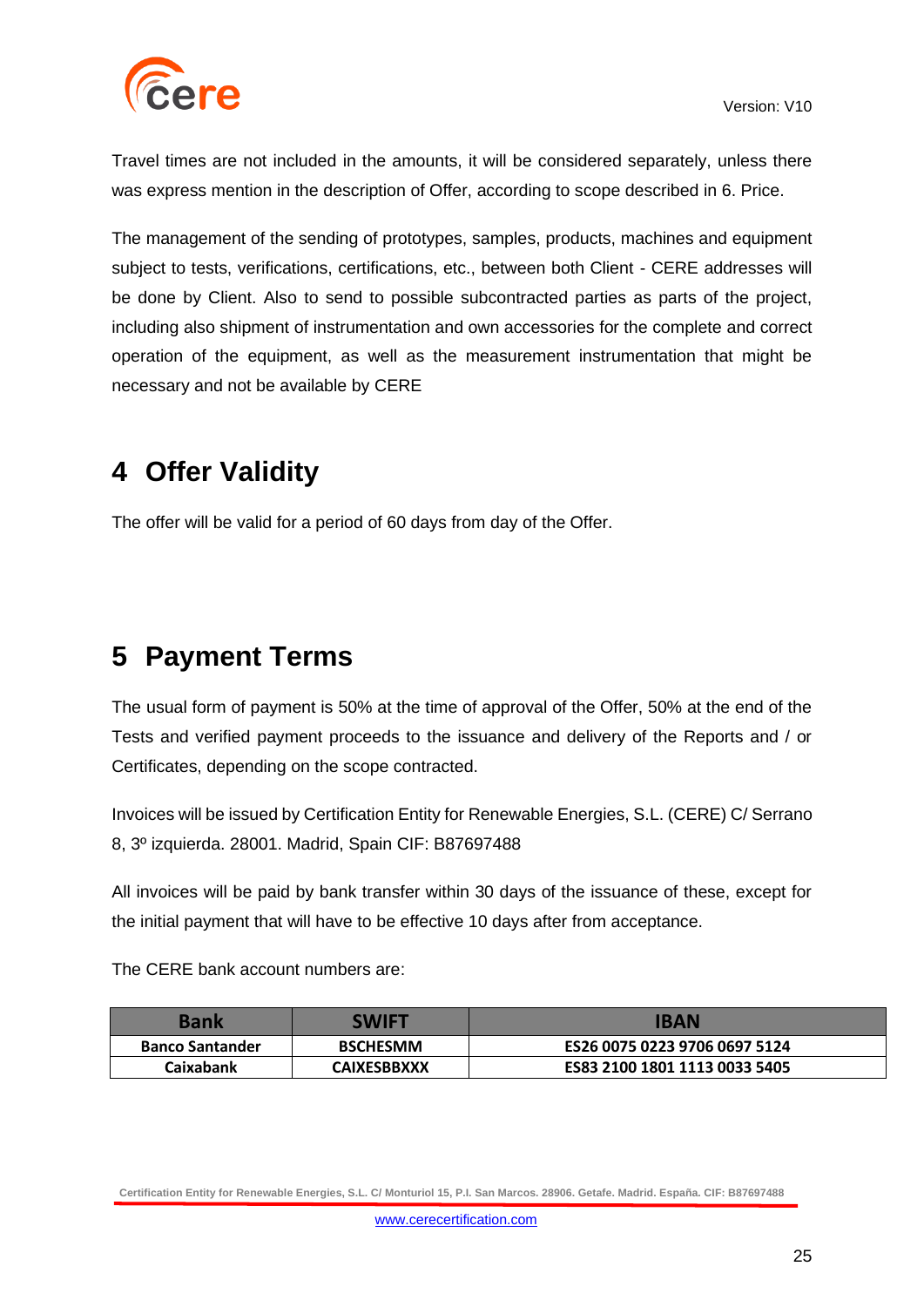

In order to avoid fraud cases, any modification or change in the invoices, in the payment terms or in the account numbers must be authorized by a legal representative of CERE by means of an original and sealed document.

In case of modify overdue invoices will have extra cost of  $\epsilon$  50.

# <span id="page-25-0"></span>**6 Price**

The initial price of the project is indicated in the Offer in the Price section, CERE will also charge if it applies any extra expense that may arise derived from the development and behavior of the Client according to the scope described below, indicated in Offer in the Extra Costs section and according 7.9.3 Partial purchase orders,

In the price is not included the Value Added Tax according the price of services. The rates will be reviewed annually in relation to the Customer Price Index (CPI) and will be applied according to the current year to all the works and even retroactively if CERE decide it.

Any extra expense must be communicated prior to its realization by CERE and authorized by the Client.

For any additional service required by the Client and/or if the test times contracted are exceeded depending on the needs of the development of the project and/or if they were directly applied in themselves, CERE will charge the following additional amounts under the application of the following service concepts:

-Study and Inclusion of variant model. It is the time dedicated to the technical study and preparation of the technical justification of each variant model for its inclusion in the generated reports and/or certificates.

-Hour Repetition Electromagnetic Compatibility Tests. It is the time for the repetition of the tests not pass at first time. This section includes re-review about required documentation.

-Hour Repetition Safety Tests. It is the time for the repetition of the tests not pass at first time. This section includes re-review about required documentation.

**Certification Entity for Renewable Energies, S.L. C/ Monturiol 15, P.I. San Marcos. 28906. Getafe. Madrid. España. CIF: B87697488**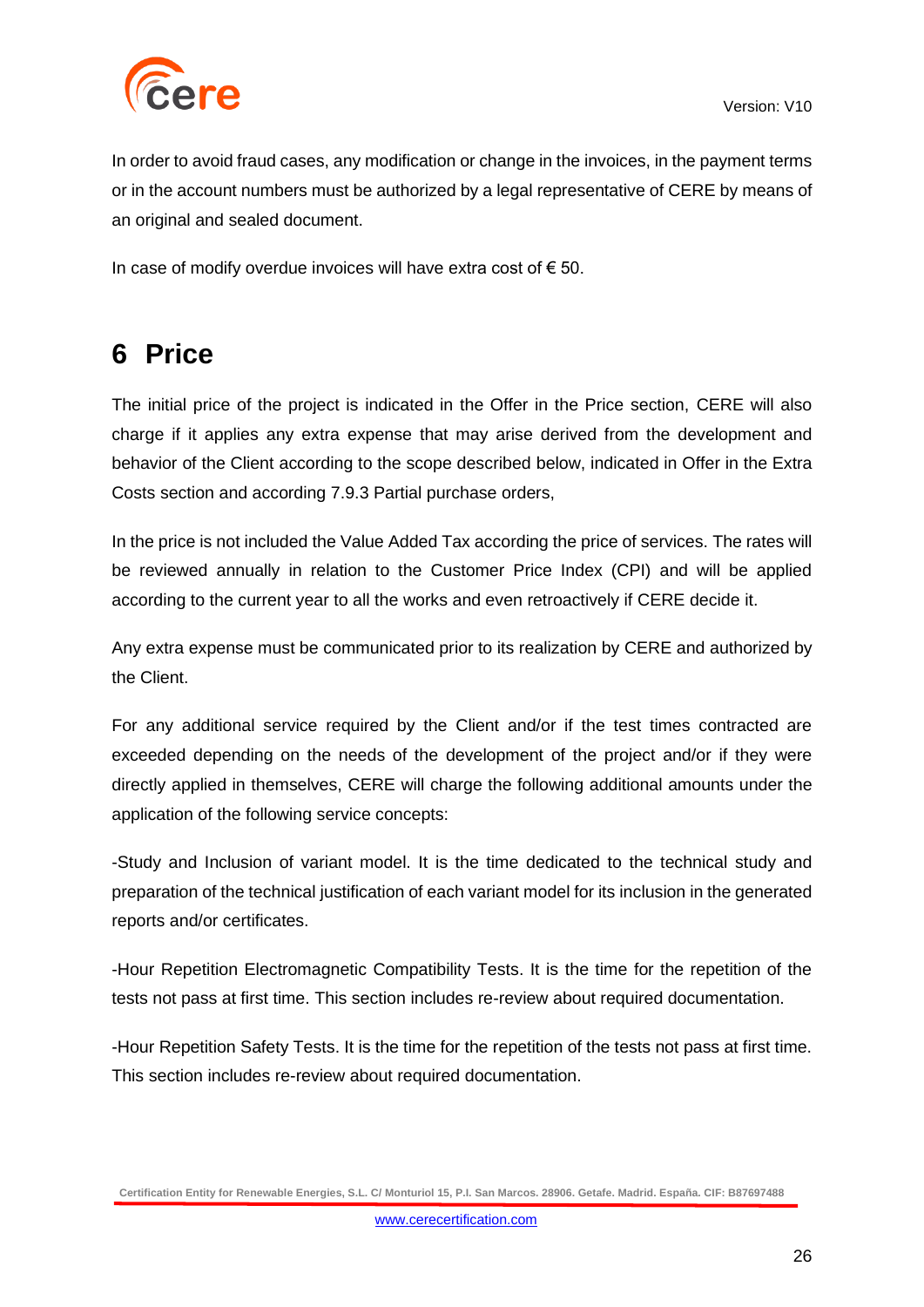

-Hour Technical Assistance. It is the time dedicated upon request of Client, CERE will study it, not being allowed in contracted Testing Services - See conditions of the Agreement in 2.1 Testing Services. Examples of this are: Repetition of Tests with Client, Meetings with Client, Explanations and Technical Clarifications, Ratification of Report/s and/or Certificates to Notified Bodies, Competent Authorities, Industry, Courts and Arbitration Headquarters recognized by the European Commission and Performed Routine Tests.

-Urgency. It grants a maximum response time of 24 hours.

-Travel Management. It is the time and cost of management and administration for the processing of travel, reservations, agendas and cancellations. It is susceptible to be considered additionally. Client could take charge of the management of it.

-Technical Hour in Itinere. It is the time spent from the home of the technical personnel employed to the place in situ where the work will perform.

-Greater than 100 Kg. It is a plus for effort and danger.

-Typhase. It is a plus for danger.

-Additional Voltage and Frequency. The tests will be perform at the voltage (s) and frequency (ies) indicated in the Offer, the extension or inclusion of voltages, frequencies and/or additional ranges different from those indicated in the Offer will have associated cost overruns.

-Extra hour manday. The working day is from Monday to Friday from 8:00 a.m. to 18:00 p.m.

-Extra hour: night-time (from Monday to Friday from 21:00 p.m. to 8:00 a.m.), Saturdays, Sundays and holidays.

-Modification of Report. Allows any typographic modification (applicant name, equipment name, etc ...) allowed afterwards, once the Draft document sent to the Client has been confirmed.

-Original copy Report. It is the report/certificate in paper format with fresh signatures.

In any case, the extension of works and the corresponding additional charges must be authorized in the first instance by the Client.

**Certification Entity for Renewable Energies, S.L. C/ Monturiol 15, P.I. San Marcos. 28906. Getafe. Madrid. España. CIF: B87697488**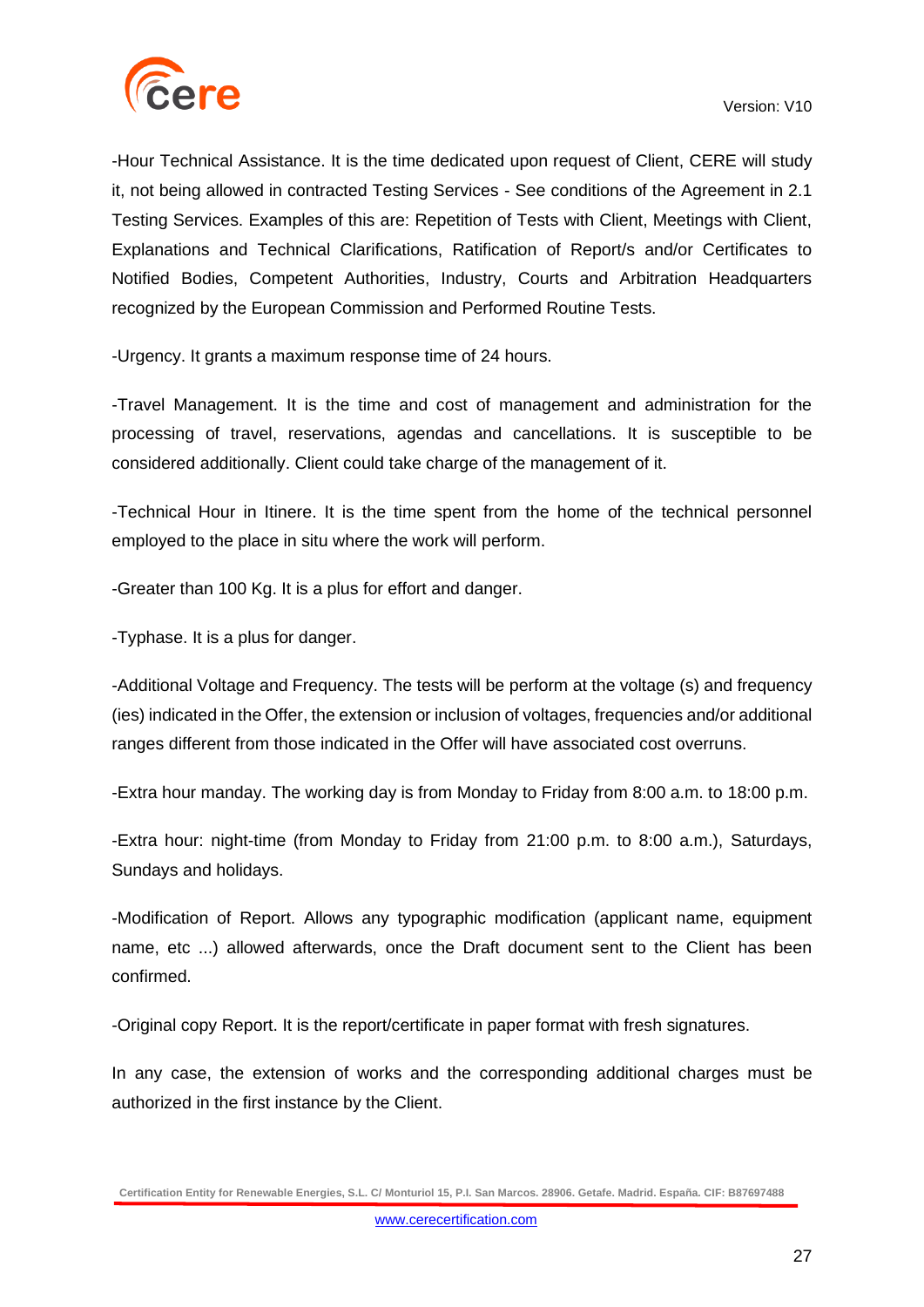

# <span id="page-27-0"></span>**7 General Conditions**

## <span id="page-27-1"></span>**7.1 Agreement**

The Offer, once it is properly accepted by the Client according to Clause 7.10 Offer Acceptance, shall become a valid agreement between CERE and the Client (hereinafter the Agreement).

## <span id="page-27-2"></span>**7.2 Language**

All notifications and communications will be in Spanish and/or English and/or both. The reports will be written in English.

## <span id="page-27-3"></span>**7.3 Confidentiality – Conflict of Interest**

CERE will maintain confidentiality during its work regarding all matters discussed and also confirms to have no conflict of interest.

### <span id="page-27-4"></span>**7.4 Guarantee**

The independence of CERE ensures the proper execution of work, always aimed at meeting the interests of both the Client and the project.

## <span id="page-27-5"></span>**7.5 Responsibility**

CERE commits to perform the service in accordance with the terms of this offer and the general standard of care practiced by similar Testing, Inspection and Certification Entities.

CERE shall not have any liability under this Agreement or the matters contemplated herein after the earlier of: i) six (6) months after the date of the last invoice, and ii) six (6) months after the date of the last report, sent by CERE to Client.

Also, notwithstanding any to the contrary stated or implied in this offer, CERE shall have no liability in respect of any indirect, consequential or special loss which the Client may suffer

**Certification Entity for Renewable Energies, S.L. C/ Monturiol 15, P.I. San Marcos. 28906. Getafe. Madrid. España. CIF: B87697488**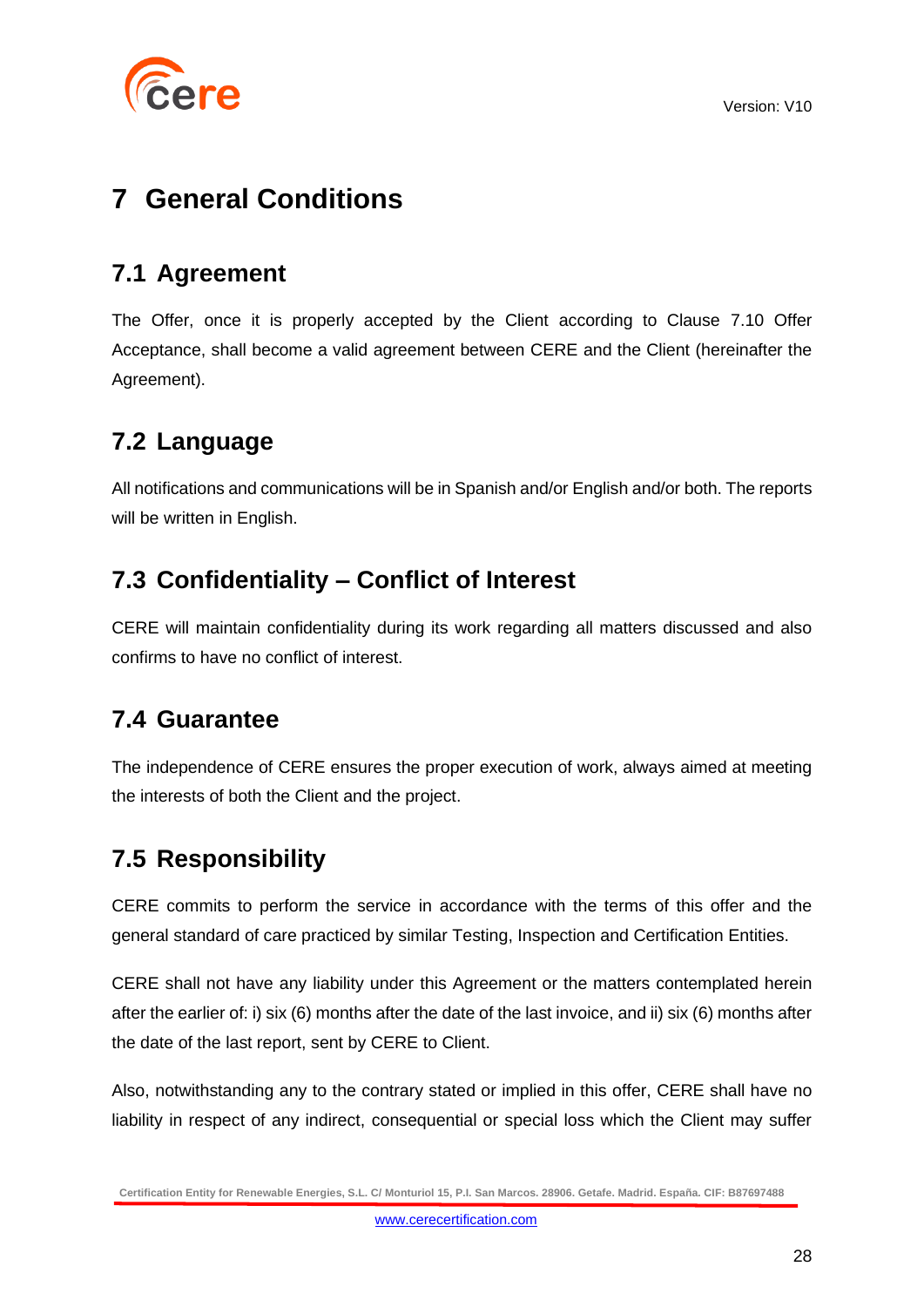

arising out of or in connection with CERE's services, whether involving or not the negligence, fault or strict liability of CERE, including any economic and / or financial loss, such as loss of income and / or profits, loss of business, loss of contract, extra cost, delay in the operation, increase in financial costs, emerging damage or loss of earnings

In relation to any claim arising from the provision of services covered by this Agreement, the liability to CERE never exceed the fees of performed services of Offer accepted, and affected by the claim.

In the event that any invoice payment is late, CERE will be completely released from its obligations under this Clause 7.5 Responsibility.

In addition, without prejudice to the provisions or the implications of this Agreement, CERE shall have no liability with respect to any indirect, consequential, consequential and / or consequential damage and / or damage that the Client may suffer derived or related to the services provided. or not by CERE, whether caused or not by negligence or lack of CERE, including any economic and / or financial loss, such as loss of income and / or profits, loss of business, loss of contract, extra cost, delay in the operation, increase in financial costs, emerging damage or loss of earnings. In relation to any claim arising from the provision of services covered by this Agreement, the liability of CERE may never exceed the fees paid to CERE in the Offer accepted and affected by the claim.

In the event that any invoice is delayed, CERE will be totally released from its obligations according to this Clause 7.5 "Responsibility".

Likewise, CERE avoids all responsibility on the third parties if there would projects which would have associated in the works and services offered by CERE a partial or total subcontracting activity.

### <span id="page-28-0"></span>**7.6 Non-Payment or Late Payment**

In the event of a non-payment or late payment by the Client of an invoice of CERE on due date, CERE may terminate the Agreement, provided that it first notifies the Client in writing (including by email) of the non-payment and the intention to terminate, giving a period of not less than twenty (20) days to remedy the non-payment, and the latter does not remedy the non-payment within that period.

**Certification Entity for Renewable Energies, S.L. C/ Monturiol 15, P.I. San Marcos. 28906. Getafe. Madrid. España. CIF: B87697488**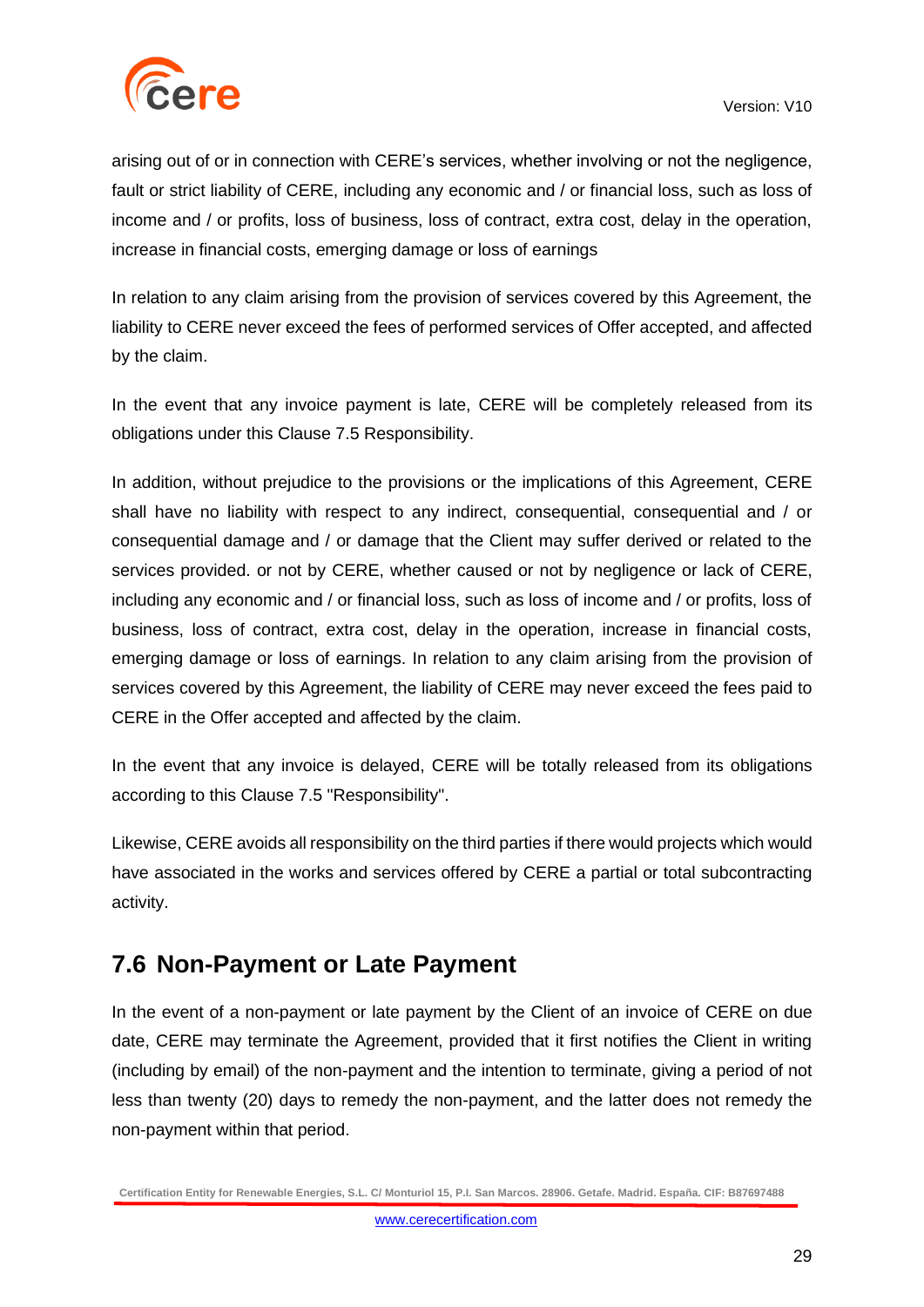

In particular, in the event of termination by CERE by reason of non-payment by the Client on due date of an invoice issued by CERE not remedied within the period referred to in the foregoing paragraph, CERE shall be entitled to the immediate payment of all invoices then pending payment, the payment of work in progress and expenses up to the date of termination and the payment of all costs and expenses of demobilization of any personnel working on the project on site or at the Client's offices, without prejudice to any other rights to which it may be entitled.

Notwithstanding the foregoing, additionally, in the event of a non-payment of an invoice of CERE on due date by the Client, CERE may suspend the performance of its services, provided that it notifies the Client in writing (including by email) of the breach, giving a period of not less than ten (10) days to remedy the non-payment. If the non-payment is not remedied within ten (10) days of the notice, CERE may opt to continue to suspend the performance of its services or, upon notification in writing, terminate the Agreement, with the effects stated in the precedent paragraph

In all cases, CERE will charge the Client an annual interest of 10% on the amount pending, starting from the payment due date until the reception of the payment plus interest.

## <span id="page-29-0"></span>**7.7 Information**

CERE assumes that, the beginning date of the jobs could only be guaranteed when CERE had all the necessary documents, moment in that it will be communicated the definitive date to start the jobs and the provided completion and the client shall guarantee that all the information given is true.

This information will be submitted to CERE by e-mail. The client agrees to communicate to CERE if there is any change in the product to be certified, inspected and testing.

The proposal has been done analysing all the information given by the applicant and/or the information in database of CERE, so the budget could be modified in case of changes in the information or in the reference requests.

CERE, as an accredited testing laboratory according to ISO/IEC 17025:2017, in order to make a declaration of conformity, we are obliged to apply ILAC-G8:09/2019. Guidelines on Decision Rules and Statements of Conformity. The criteria applied are as follows:

**Certification Entity for Renewable Energies, S.L. C/ Monturiol 15, P.I. San Marcos. 28906. Getafe. Madrid. España. CIF: B87697488**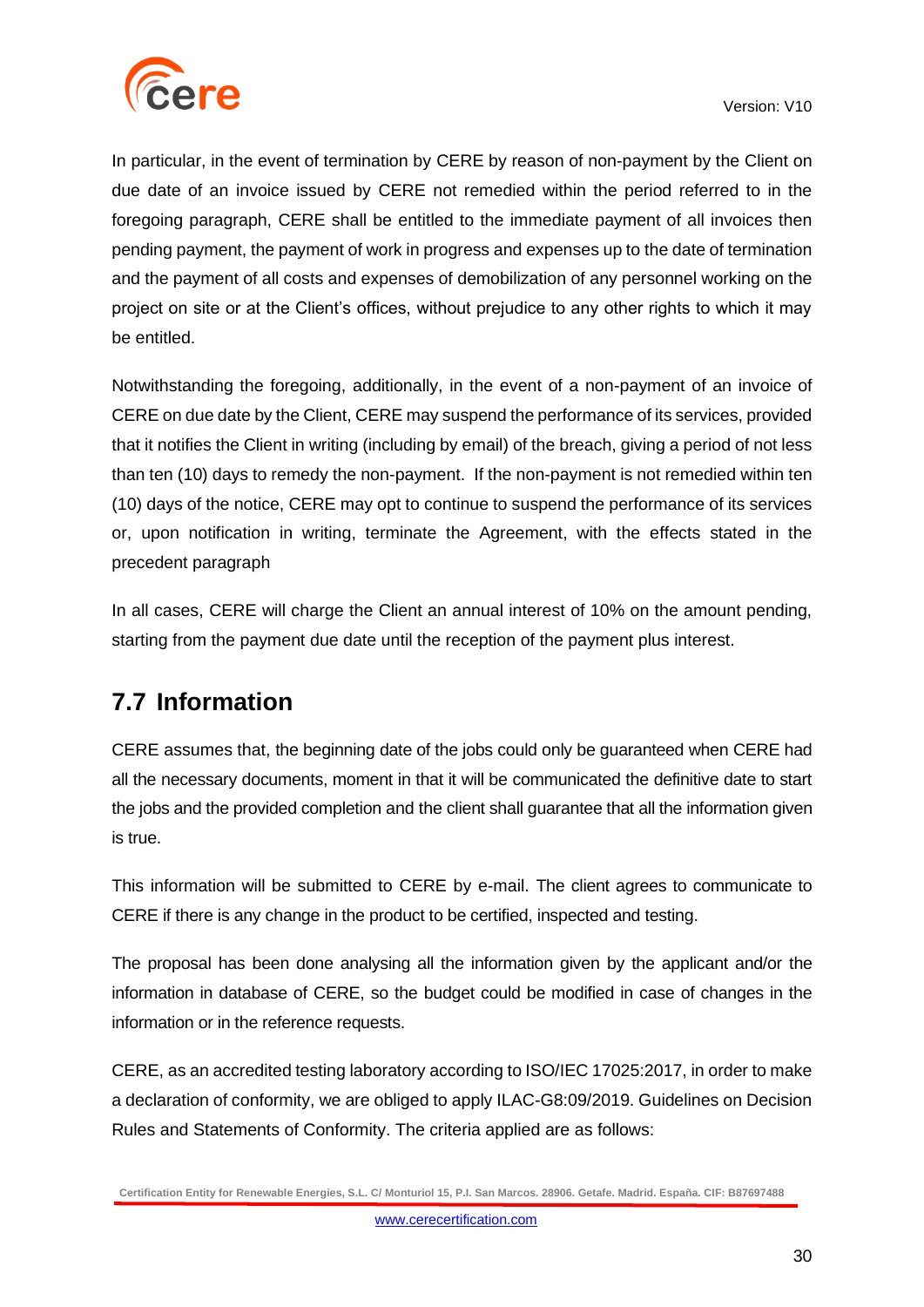

### Tests under scheme CB

For all tests performed for the CB scheme, the criteria are set out in IEC Guide 115 Ed. 1 2007-09 "Application of uncertainty of measurement to conformity assessment activities in the electrotechnical sector", Chapter 4.

### EMC Testing

EMC tests, the criteria for conformity are set out in the series of international standards CISPR 16 part 4 -2, 3, 4.

Network connection tests. For this type of test the normative document already has included decision rules.

For all other tests (safety, medical, etc.) that are not according to the CB scheme, the safety zone is based on a multiple r of the expanded measurement uncertainty U where  $w = rU$ . For a binary decision rule, a measured value below the acceptance limit  $AL = TL-w$  is accepted.

Nota The value of r taken by the laboratory is  $r = 1$  which would imply a specific risk  $< 2.5$  % PFR (Probability of False Reject)

The laboratory may agree on other decision rules than those mentioned above upon the client's request.

### <span id="page-30-0"></span>**7.8 Non-solicitation**

During the validity period of this Proposal (till the finalization of the construction) and for 1 additional year after termination, the Client or any of its subsidiaries will not solicit, hire or encourage any organization directly or indirectly controlled by the themselves to solicit, any employee of CERE or any of its subsidiaries to leave the employ of CERE or any of its subsidiaries.

In addition, during the validity period of this Proposal the Client will honor the contractual relationship of CERE's employees dedicated to the project and will not form a direct contractual relationship with them or under any circumstances.

**Certification Entity for Renewable Energies, S.L. C/ Monturiol 15, P.I. San Marcos. 28906. Getafe. Madrid. España. CIF: B87697488**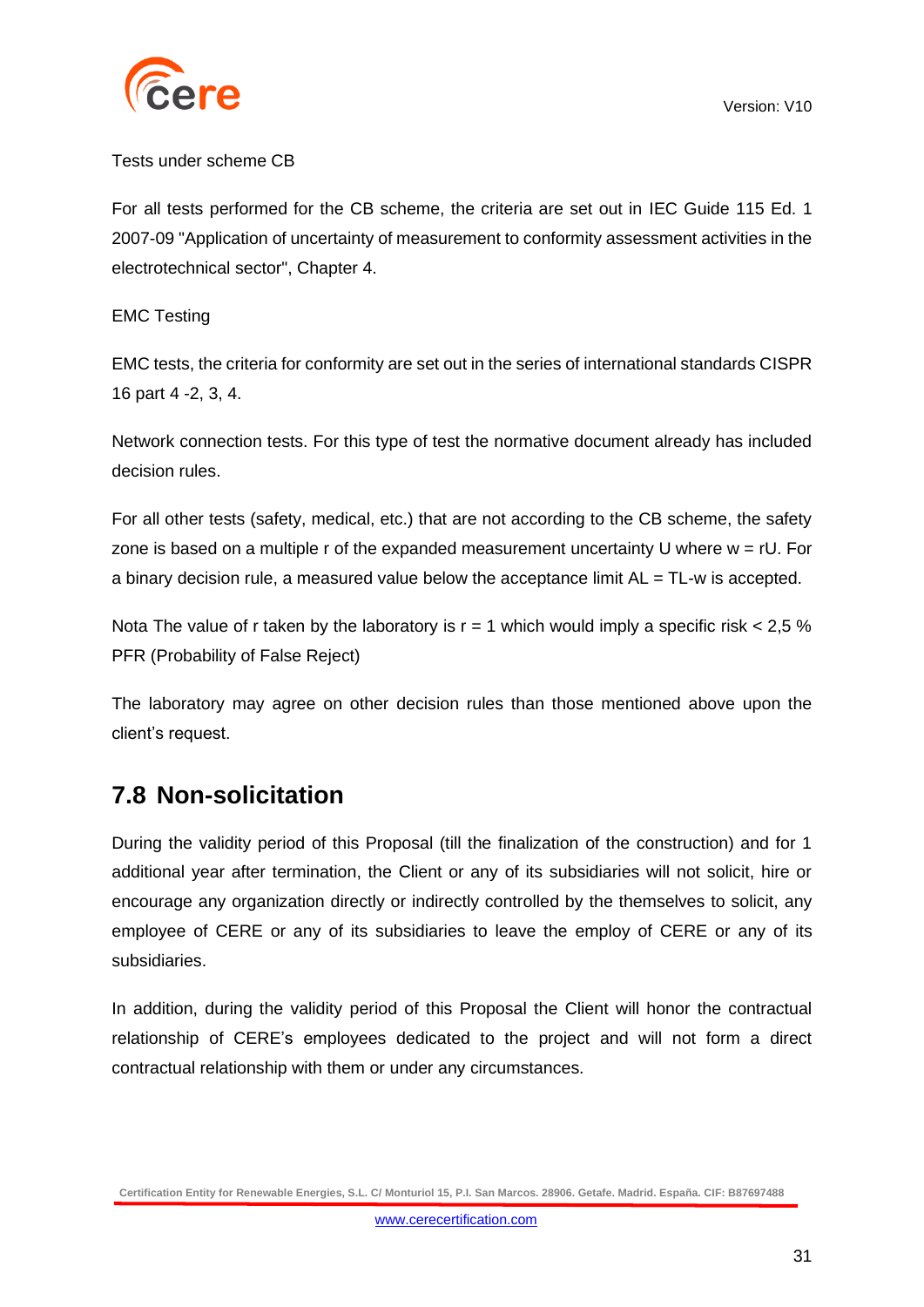

### <span id="page-31-0"></span>**7.9 Termination**

### <span id="page-31-1"></span>**7.9.1 Termination for Breach**

In the event of a serious breach by either of the parties of their obligations (or any non-payment by the Client of an invoice of CERE on due date), the other may terminate the Agreement, provided that it first notifies the party in breach in writing (including by email) of the breach/non payment and the intention to terminate, giving a period of not less than twenty (20) days to remedy the breach/non payment, and the latter does not remedy the breach/non payment within that period.

In particular, in the event of termination by CERE by reason of non-payment by the Client on due date of an invoice issued by CERE, or other breach by the Client of its obligations, not remedied within the period referred to in the foregoing paragraph, CERE shall be entitled to the immediate payment of all invoices then pending payment, the payment of work in progress and expenses up to the date of termination and the payment of all costs and expenses of demobilization of any personnel working on the project on site or at the Client's offices, without prejudice to any other rights to which it may be entitled.

Notwithstanding the foregoing, additionally, in the event of a serious breach (or non-payment of an invoice of CERE on due date) by the Client, CERE may suspend the performance of its services, provided that it notifies the Client in writing (including by email) of the breach, giving a period of not less than ten (10) days to remedy the breach/non-payment. If the breach/nonpayment is not remedied within ten (10) days of the notice, CERE may opt to continue to suspend the performance of its services or, upon notification in writing, terminate the Agreement, with the effects stated in the foregoing paragraph.

### <span id="page-31-2"></span>**7.9.2 Termination at Will**

Apart from the above, the Client may terminate the Agreement at will (that is, without any breach by CERE entitling the Client to terminate for breach) at any time upon thirty (30) days notice in writing to CERE. In such case, CERE shall be entitled to receive all amounts referred to in the foregoing Clause 7.9.1 Termination for Breach, plus a sum, hereby agreed as liquidated damages, equal to twenty percent (20%) of the Price, stated in Offer, of each of the Tasks remaining to be performed, either totally or partially. The total of these amounts (other than those relating to invoices already issued) shall be invoiced to the Client and paid by the

**Certification Entity for Renewable Energies, S.L. C/ Monturiol 15, P.I. San Marcos. 28906. Getafe. Madrid. España. CIF: B87697488**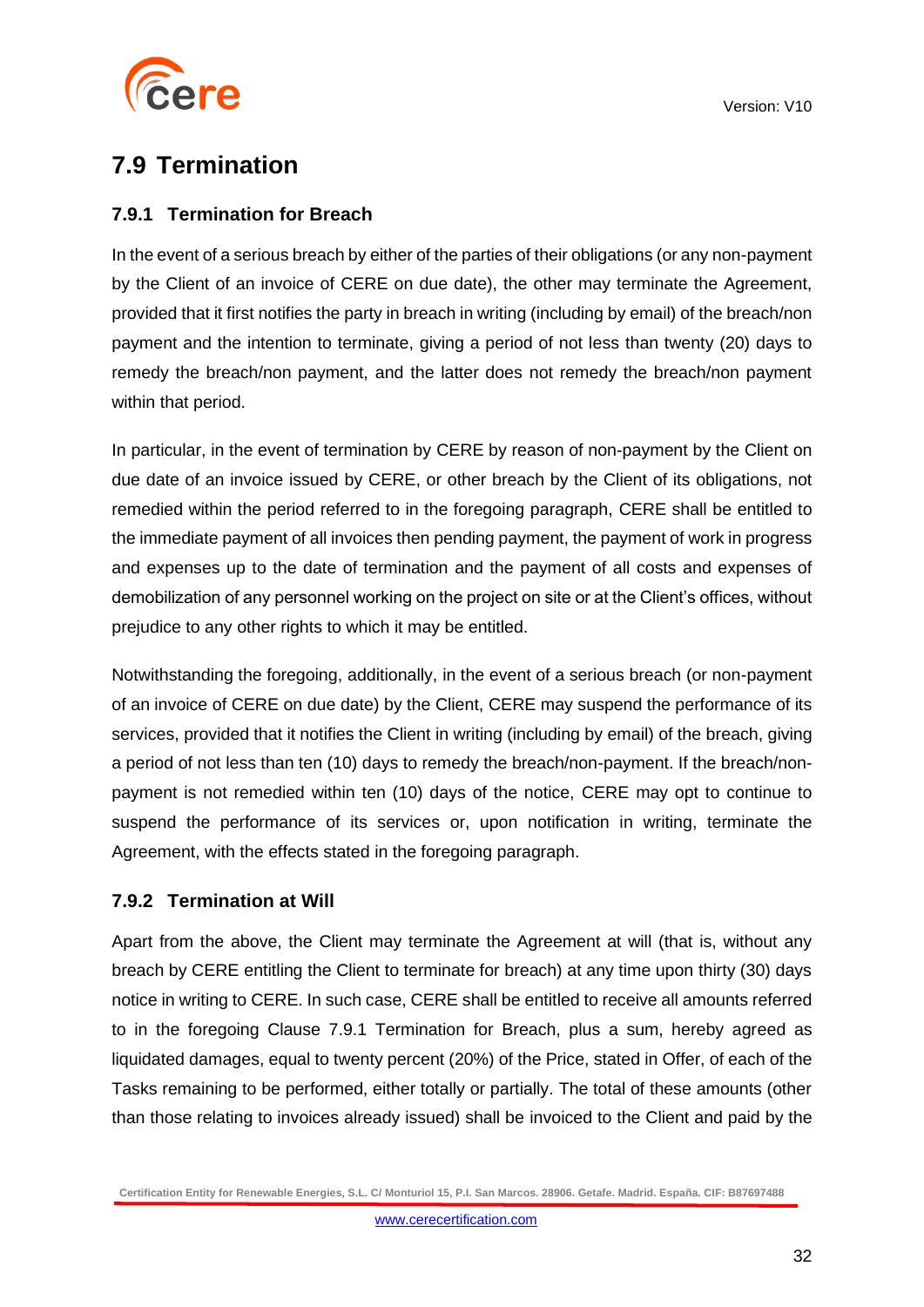

Client within a period of thirty (30) days from the date of the invoice, together with the payment of any outstanding invoices.

### <span id="page-32-0"></span>**7.9.3 Partial Purchase Order**

In case that the Client does not issue a Purchase Order for all the positions offered and only requires Partial Purchase Orders for one or various positions, CERE may terminate the Agreement at our sole discretion if a full Purchase Order is not issued within a maximum period of one month from the date of Partial.

Depending on the development of the Project, the works may be affected to the obligation to extend hours and their corresponding amount with respect to the initially accepted budget, this extension will be previously communicated before the execution of it and can be in any format: verbal agreement, email, order and offer extension if the amount is high or under the Client's request.

### <span id="page-32-1"></span>**7.10 Offer Acceptance**

In case the Client accepts all the terms of the Offer, in the first instance thanking a lot for his trust, the Client shall sign and, if possible, stamp it, including its company invoicing details.

The acceptance of the Offer determines the following:

- The compliance of all the conditions mentioned in this Agreement Service Provision and scopes described in Offer.
- Accept the process conditions of CERE attached with this proposal.
- Respect the processing of the process done by CERE and give the necessary information to the evaluation, pay all the inspection, testing, evaluation and certification fees that could be, independently of the results.
- The acceptance of the conditions of the processes, testing procedures, inspection, verification and certification of CERE.
- The conformity with the included information in the applicant form attached with the offer.

**Certification Entity for Renewable Energies, S.L. C/ Monturiol 15, P.I. San Marcos. 28906. Getafe. Madrid. España. CIF: B87697488**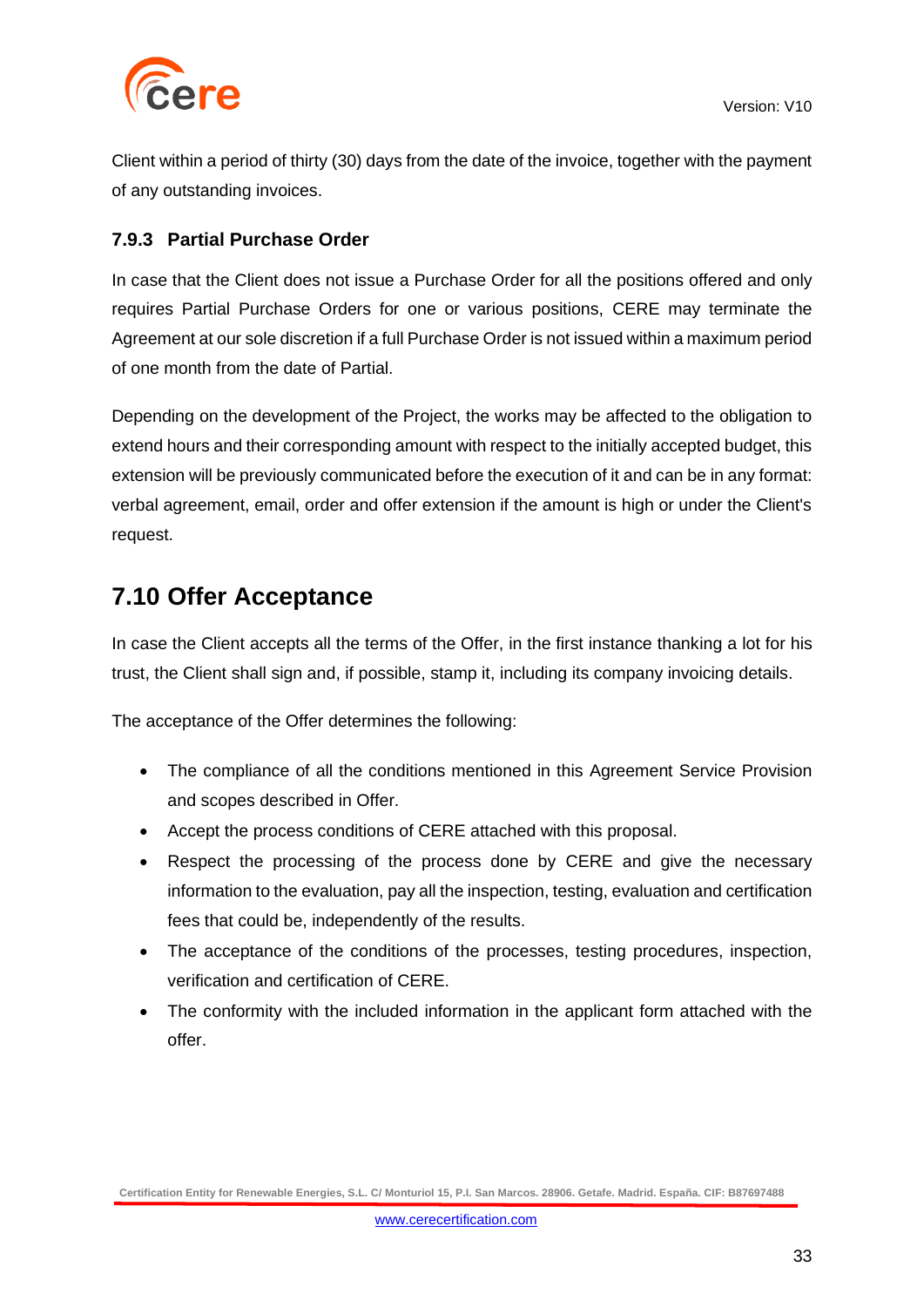

### <span id="page-33-0"></span>**7.11 Law and Jurisdiction**

CERE and the Client agree that all the rights and obligations of the Parties hereunder shall be governed by, construed, and interpreted in accordance with the laws of Spain.

The Parties agree that the courts of Madrid will have exclusive jurisdiction to settle any dispute which arises out of or in connection with the Co-Development Agreement and the parties agree to submit to that jurisdiction.

### <span id="page-33-1"></span>**7.12 Certification conditions**

### **INTRODUCTION**

Certification Entity for Renewable Energies, S.L (in advance CERE), make the present Certification conditions according to the requests of the rule UNE-EN ISO/IEC 17065, UNE-EN ISO 17020, UNE-EN ISO 17025 and CBTL/NCB.

The present document describes the general lines of the Certification process of Installations and Products according to standards requested.

### **DECLARATION OF IMPARTIALITY**

The Direction of CERE recognizes the importance of keep the independence and impartiality, manage with the conflicts of interest that could be and make sure the objectivity in the activities of certification made by CERE, for that:

- CERE identifies and analyses the potential sources of the conflicts of interest to determinate in which cases mustn´t give its certification services.
- CERE will have access to all the relevant information of the companies related with CERE to analyse their activities and be able to keep the independence.
- CERE has complete authority relative with its certification activity and, this activity, is absolutely independent of any other activity of the companies related with CERE.

All the staff of CERE, including the directive team, agrees to comply the Integrity and Professional Conduct Code of CERE. This agreement force to keep the necessary confidentiality.

**Certification Entity for Renewable Energies, S.L. C/ Monturiol 15, P.I. San Marcos. 28906. Getafe. Madrid. España. CIF: B87697488**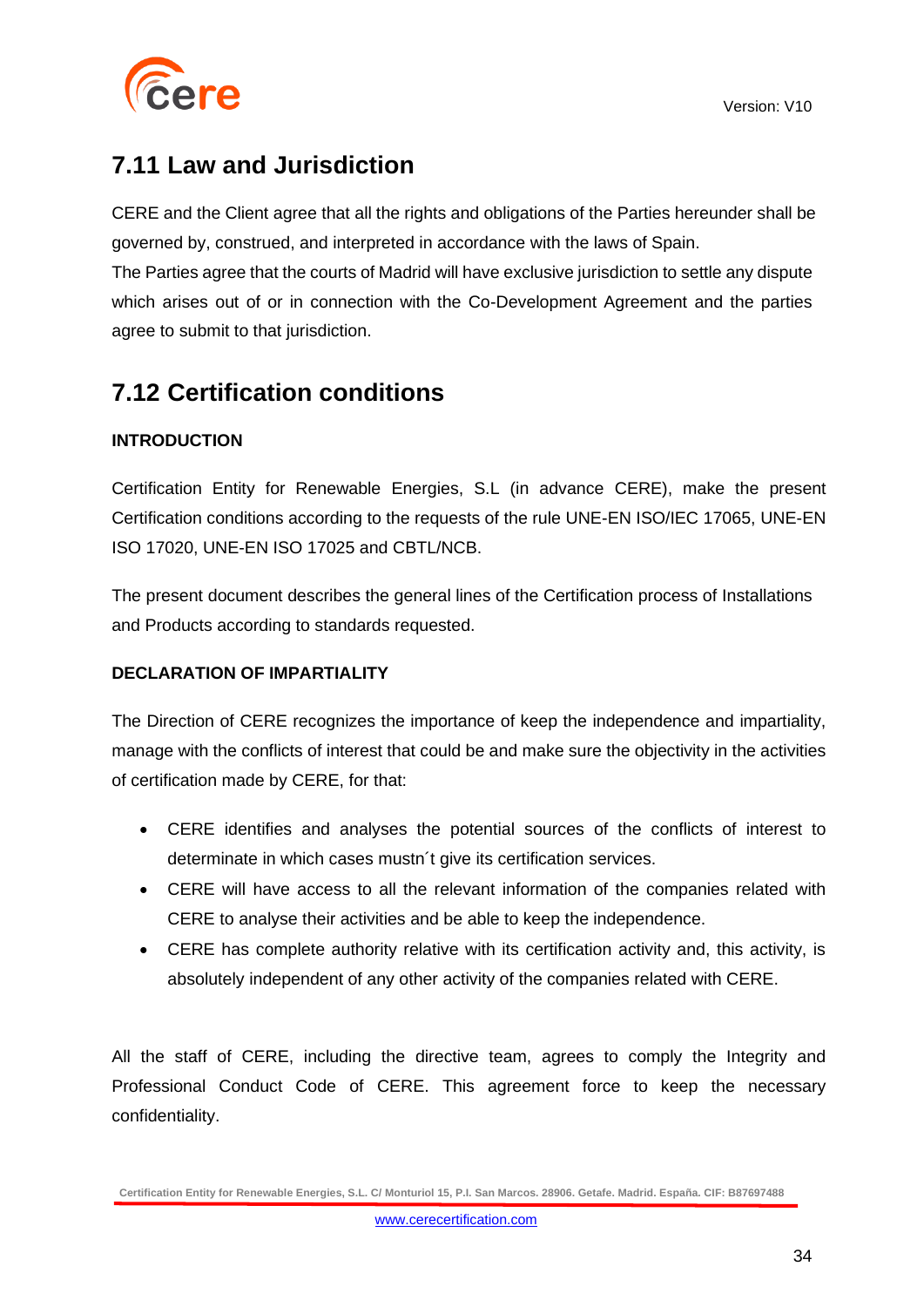

CERE doesn´t give consulting and doesn´t make any declaration that could associate the certification services of CERE to the consulting services of other organizations, in the way to give the understanding that both activities are related or can influence in the independence and impartiality of the certification.

CERE does not make external activities of formation, except when it is only to give general information that is available publicly.

CERE has an Impartiality Committee that has the function to keep the impartiality, according to the present declaration and the accreditation requests. The members of that Committee that make decisions relative to the certification have the same rules that the certification teams.

### **CONFIDENTIALITY**

CERE keeps all the levels of its organisation, the confidentiality of the information obtained in the development of its activities with the client. This includes all the information received by a third party

No information is given to third parts, except when existing specific requests of publishing or communication in the corresponding diagrams (for example lists of certificated companies), or when the committees of certification and tracing, or the entities of the accreditation access to the expedients in the development of their functions.

If CERE is required legally to give information, it must first inform the client, or the person concerned, unless prohibited by law.

The certification body and the laboratory are responsible, through legally enforceable commitments, for the management of all information obtained or created during the performance of certification/laboratory activities. Except for information that the customer makes publicly available, or when agreed between the certification body/laboratory and the customer (e.g. for the purpose of responding to complaints), all other information is considered proprietary information and shall be regarded as confidential. The certification body/laboratory shall inform the customer in advance, of the information it intends to place in the public domain

When the certification body /laboratory is required by law or authorized by contractual arrangements to release confidential information, the customer or individual concerned shall, unless prohibited by law, be notified of the information provided.

**Certification Entity for Renewable Energies, S.L. C/ Monturiol 15, P.I. San Marcos. 28906. Getafe. Madrid. España. CIF: B87697488**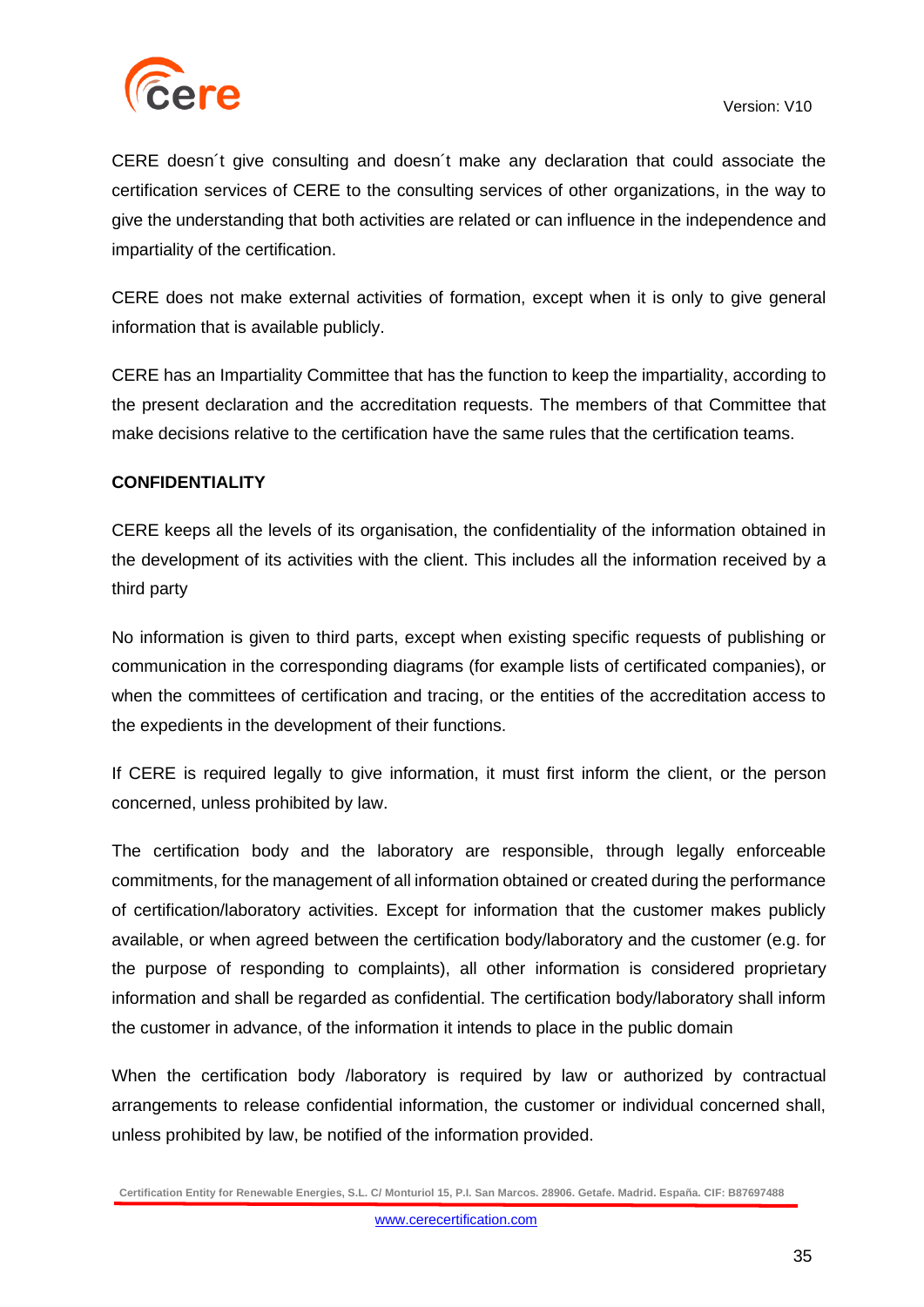

Information about the customer obtained from sources other than the customer (e.g. complainant, regulators) shall be confidential between the customer and the laboratory/certification body. The provider (source) of this information shall be confidential to the laboratory/certification body and shall not be shared with the customer, unless agreed by the source.

Personnel, including any committee members, contractors, personnel of external bodies, or individuals acting on the laboratory's behalf, shall keep confidential all information obtained or created during the performance of laboratory activities, except as required by law.

### **ACCESS TO THE CERTIFICATION**

Any organization that send the requests and apply will have access to the certification services of the CERE. The processes will be done with no discrimination.

The appliance of the certification implies the knowledge and acceptation by applicant of the requests of the present certification conditions (CC)

### **CERTIFICATION TRADEMARKS AND CERTIFICATES**

The use of the certificates respect to standards requested will be according to the following points:

#### **Installations:**

The use of the certificate related to the standards requested for installations shall be in accordance with the follow points:

- The CERE Certificate describes the certificated products, the name of the company and the certificated characteristics and localizations specifically certificated.
- The CERE Certificate can be reproduced in its original way excepting the size, which could be modified.
- Any doubt related to the use of the Certificate or inclusion of the text in announcement must be consulted to the staff of the CERE.
- In the event that the text is used, avoid confusion regarding the scope and the meaning of the certificate.
- The right to use the certificate expires at the end of the certification period.

**Certification Entity for Renewable Energies, S.L. C/ Monturiol 15, P.I. San Marcos. 28906. Getafe. Madrid. España. CIF: B87697488**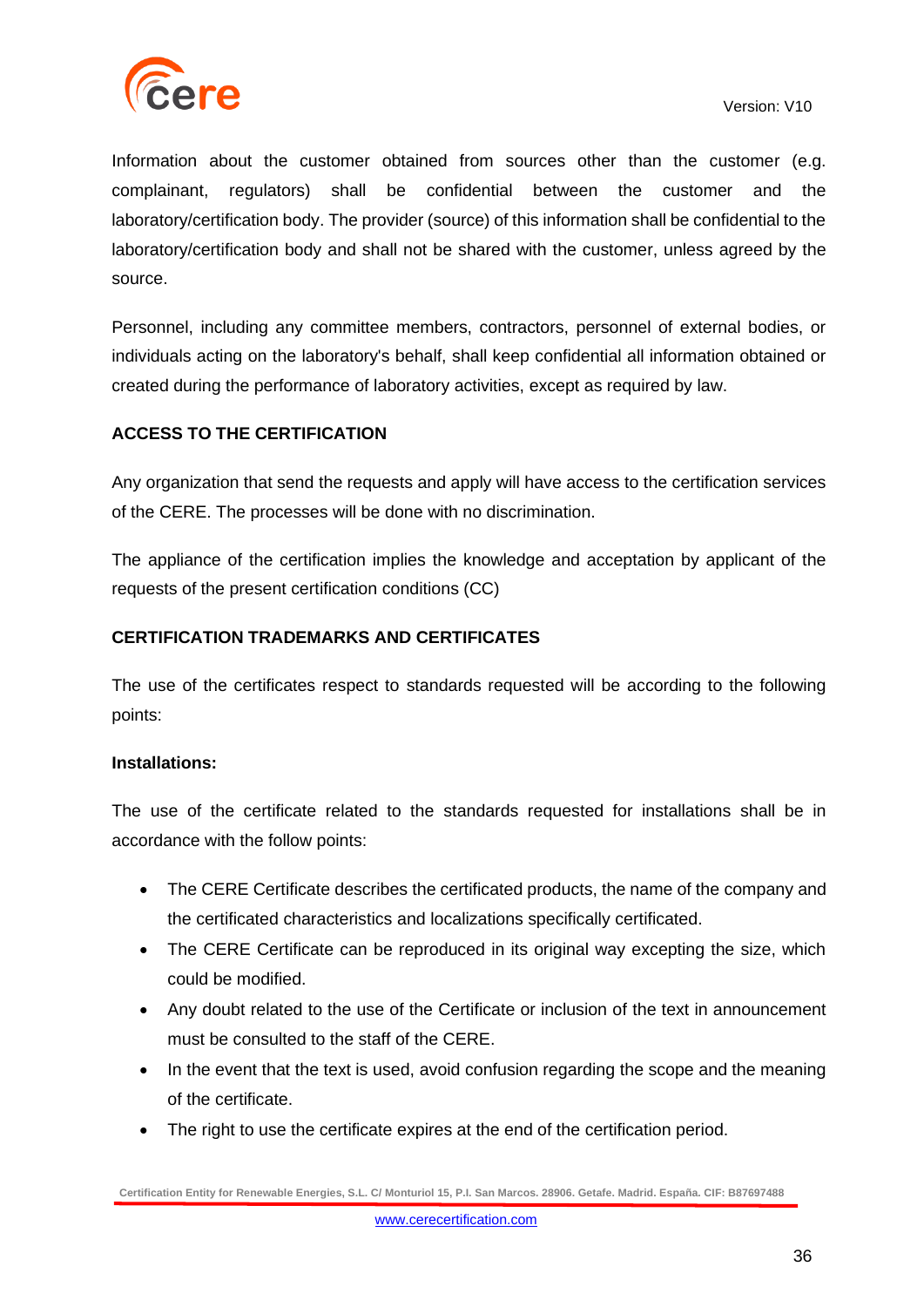

- The inadequate use of the certification, certificate or mention about the condition of the certificated organization will be considered non-compliance of the requests of the certification. CERE will take, at the Client's expenses, the appropriate actions to solve the non-compliance, that can suppose the suspension or retirement of the certificate, legal actions and the publishing of the transgression.
- Customer shall comply with the scheme requirements in case of any reference to the certifications at any marketing tool
- In case reference is made to its certification in the media or any other written or nonwritten means, the client must comply with the requirements of CERE to those specified in the scheme.
- The customer will comply with all the requirements that may be stipulated in the certification scheme regarding the use of the conformity marks and the information related to the installation

#### **Products:**

For the use of the trademark in the products according to standards requested, the following points must be complied:

- The Client will respect the directives of CERE about the color, size and representation of the trademark in the products and in any material of communication or promotion. The Client will always apply the written approval of CERE in those materials of communication.
- The Client agrees specifically that:

(a) Does not modifies the Trademark in anyway, although it will be allowed to change the dimensions of the logotype, as long as the originals proportions are maintained.

- (b) will use the Trademark only in the way that it is describe in this document;
- (c) will use the Trademark alone or in associate with the certificated products;

(d) will use the Trademark in his documentation and communication material making sure this will not create confusion in the certificated and non-certificated products;

(e) will not use the Trademark without the association of the certificated characteristics always that it is used in promotional material (labels, catalogs, brochures…) or it is shown in certificated facilities,

**Certification Entity for Renewable Energies, S.L. C/ Monturiol 15, P.I. San Marcos. 28906. Getafe. Madrid. España. CIF: B87697488**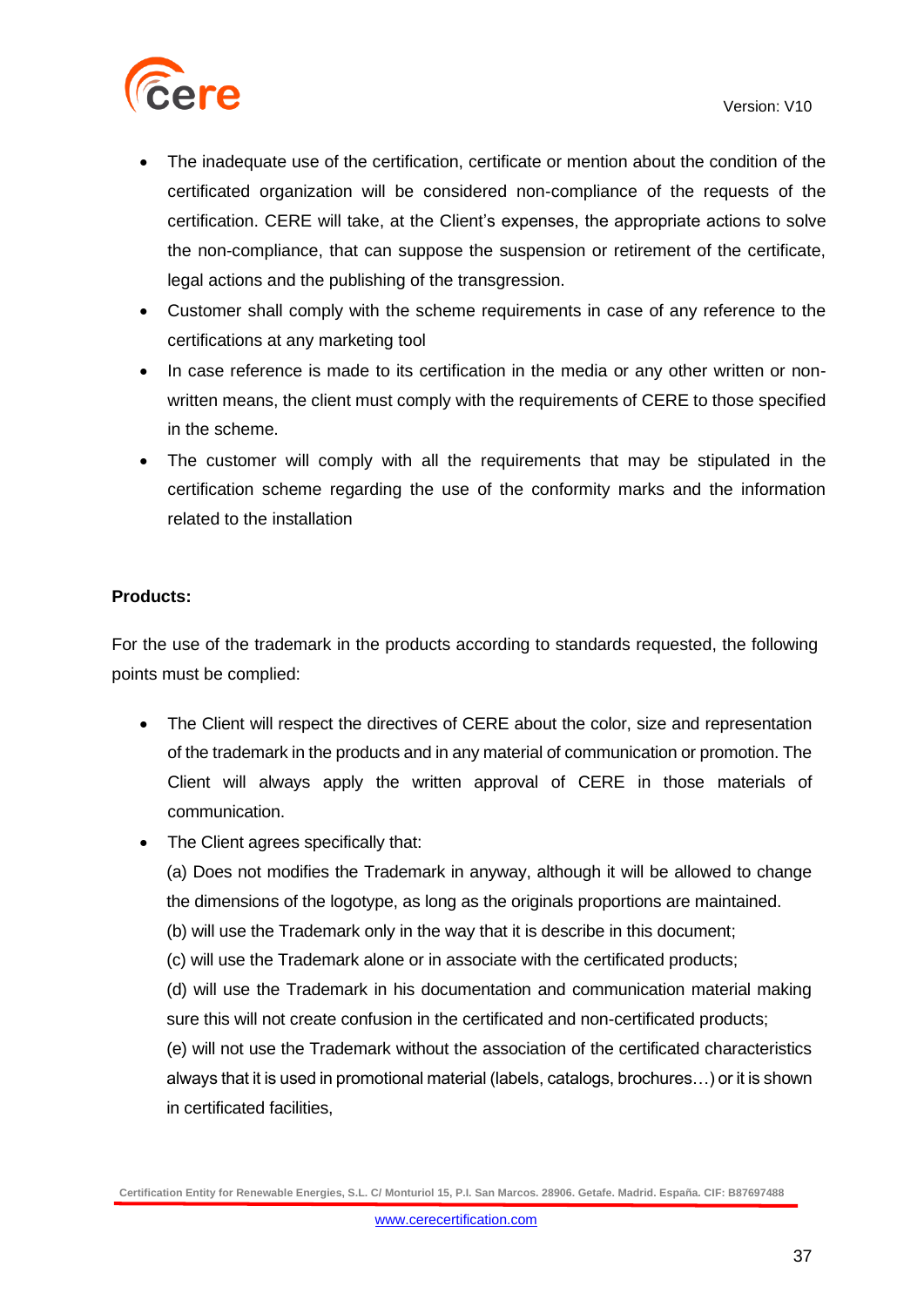

(f) in case of suspension or retirement of the certificate, it will be retired immediately the Trademark of all its documentation, communication material, products, and won´t use any element that could be confused with the Trademark

(g) will not make any declaration of property related with the trademark and will not discuss the right of CERE to give the use of that to other Clients.

(h) will use the trademark with other ones of his property just after the approval of CERE (i) the customer shall comply with all the requirements that may be stipulated by the certification scheme in relation to the use of the conformity marks and the information related to the product

#### **CB scheme certificates:**

In this context and according to CERE's scope in the IECEE CB Scheme, CERE is allowed to assume the following 2 roles according to IECEE Definitions document:

- NCB "A" or "Issuing and Recognizing NCB": National Certification Body to which an applicant first applies to obtain a CB Test Certificate and a CB Test Report (CB Scheme)
- NCB "B" or "Recognizing NCB": National Certification Body to which an applicant applies to be granted its national certification approval on the basis of a CBTC previously granted by a NCB "A" aforementioned.

Further details on Issuing and/or Recognizing roles could be found on IECEE 02-2 "IECEE Membership" (Sections 3.1 "Recognizing NCBs" & 3.2 "Issuing and Recognizing NCBs")

The right of the Client to use de the Trademark could only be transferred with the authorization of CERE

The use of the Trademark of the certification is strictly limited to the certificated products of the Client and cannot be used for other localizations, affiliates, etc… that are not covered by the scope of the certificate

The use of the Trademark does not exonerate the Client of any responsibility done by the law related to the design, manufacturing, security or responsibility of the certificated products.

It will have to indicate in orange circle (XXXX) of the trademark the certificate number.

The CERE Certificate describes the certificated products, the name of the company and the certificated characteristics and specifies localizations certificated by CERE

**Certification Entity for Renewable Energies, S.L. C/ Monturiol 15, P.I. San Marcos. 28906. Getafe. Madrid. España. CIF: B87697488**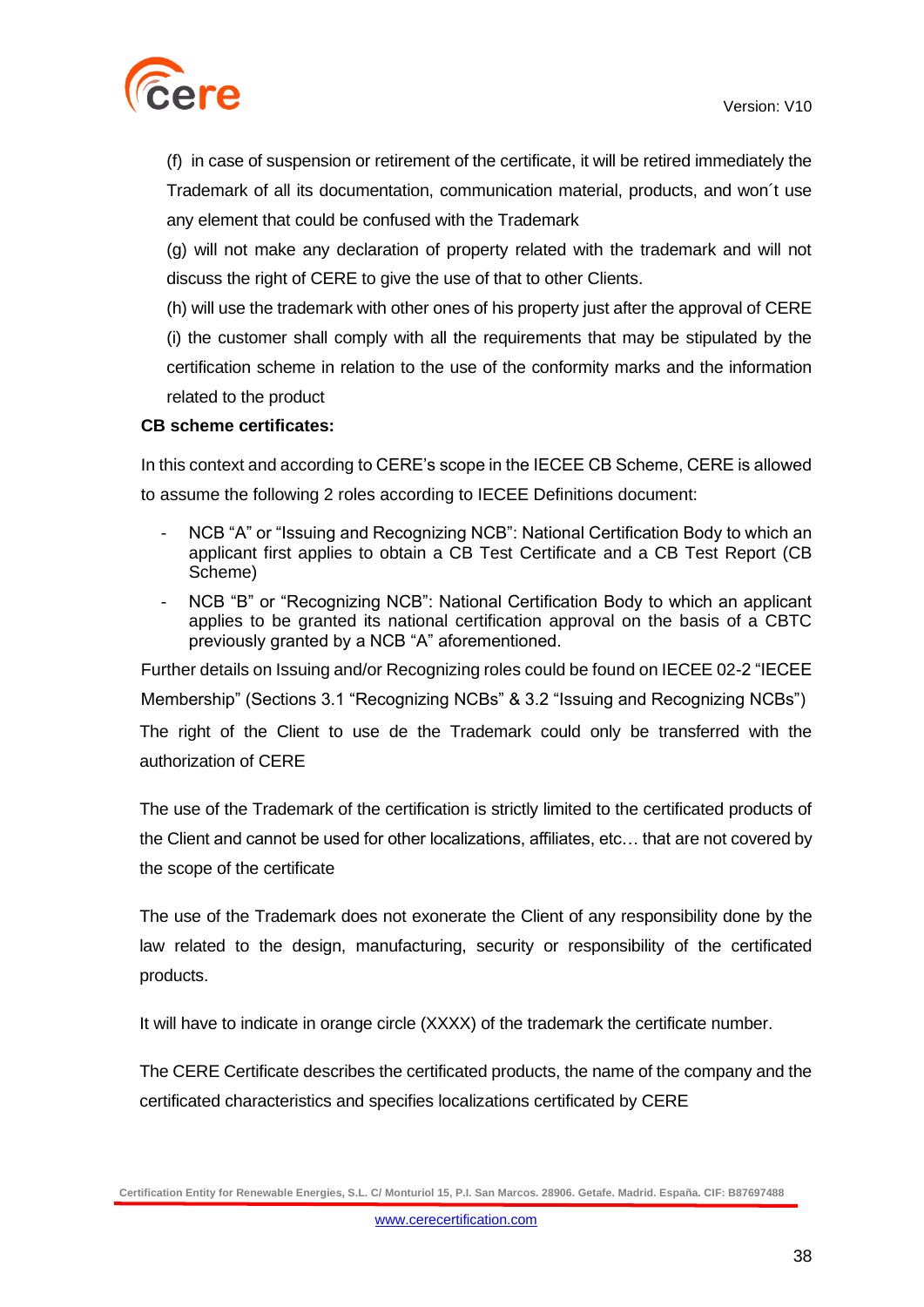

The CERE Certificate can be reproduced in the original form, excepting the size that can be modified.

Any doubt respects the use of the Certificate or inclusion of the text in announcement must be consulted to the staff of the CERE.

In the event that the text is used, avoid confusion regarding the scope and the meaning of the certificate.

The right to use the certificate expires at the end of the certification period.



### **CHANGES IN THE INSTALLATION/PRODUCT**

The certificated Client will inform duly CERE about any modification of the product or installation.

CERE will determinate if the changes require an additional inspection. The non-notification of the changes could derivate in the suspension of the certificate.

The Client must inform CERE about changes that affect to the capability meet the requirements of the certification process. For example: critical changes in the quality system, organization and management, legal condition, commercial and organization of the property, factory address and contact.

Customer shall comply with all certification requirements including any change communicated by the certification Body.

### **SUSPENSION OF THE CERTIFICATE**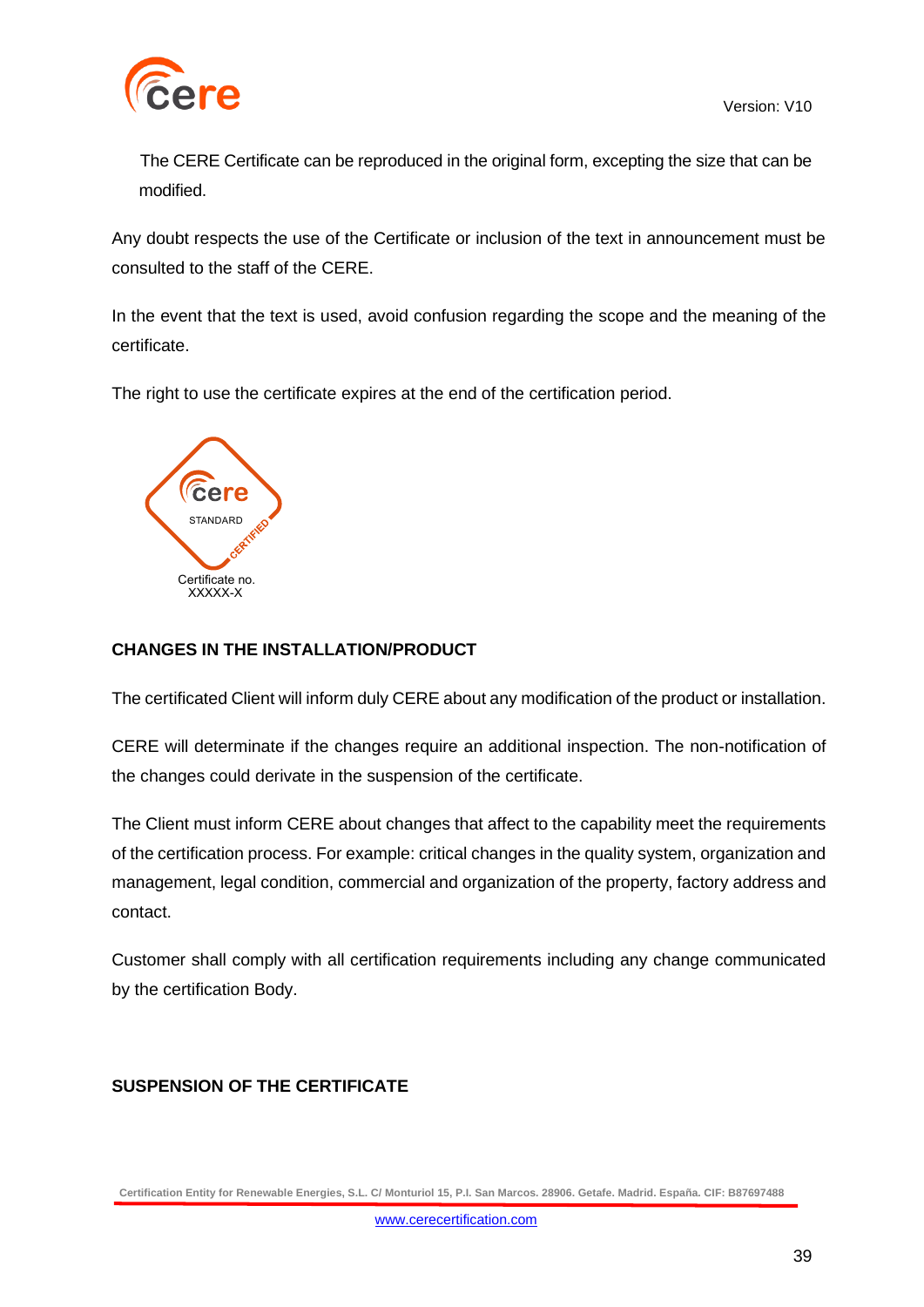

The certificate can be suspended by CERE during a maximum period of 6 months, in the following cases:

- If any infraction is produced in the contractual conditions, Certification Conditions or Rules that set the use of the certification trademark.
- It isn´t made the adequate treatment of the non-conformities.
- If a bad use of the trademark is produced and it isn´t corrected with the appropriate rectifications or other measures taken by the Client.
- The product or the installation doesn't comply with the certification rules, according to the applicable regulation.

The suspension of the certificate will be confirmed by writing for the Client, indicating the conditions for the suspension lift. When those conditions were complied, it will take out the suspension and will be notified to the Client the restitution of the certificate.

CERE will have the information relative to the suspended certifications accessible to the public.

The Client won´t identify as certificated and won´t use the Certification Trademark while his certificate was suspended.

All the costs of the suspension and the restitution of the certification will be charged by CERE to the Client.

The Client has right of appeal (see appeals)

### **ANULATION OF THE CERTIFICATE**

The certificate can be cancelled by CERE in the following cases:

- **•** If the Client does not take appropriate actions in the event of cessation.
- **.** If CERE ends its contract with the Client
- **.** If the Client does not comply with his financial obligations.
- For requesting of the Client.

In the previous cases, CERE has the right to retire the certificate, communicating it to the Client with a writing.

**Certification Entity for Renewable Energies, S.L. C/ Monturiol 15, P.I. San Marcos. 28906. Getafe. Madrid. España. CIF: B87697488**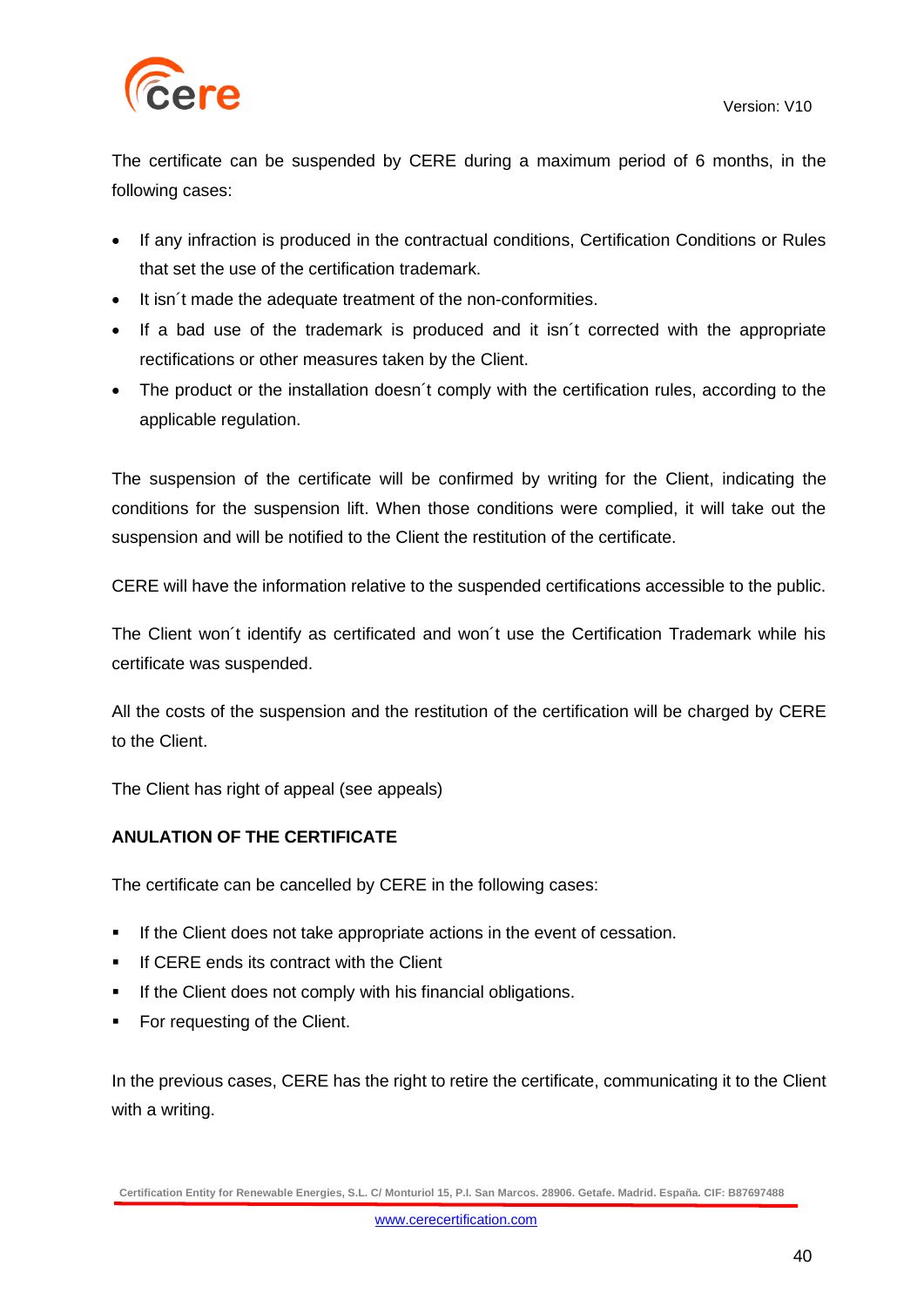

CERE will have the information relative to the retired certifications accessible to the public.

CERE will not make any refund in case of annulation of the certificate.

The Client has the right of appeal (see appeals)

### **ACCESIBLE INFORMATION TO THE PUBLIC**

CERE will give, when applicable, information that describes their process about their certification activities.

CERE will keep and have accessible to the public a list of the valid certificates where the name of the organization and the name of the certificated installation/product will be indicated.

CERE will give, when applicable, the way to confirm the validation of the given certification.

CERE maintains and makes available upon request the following:

- Information about the certification scheme, including evaluation procedures, rules and procedures for granting, maintaining, extending or reducing the scope, suspending, withdrawing or refusing certification.
- A description of the means by which the certification body obtains financial support and general information of the fees charged to applicants and to the Clients.
- A description of the rights and duties of applicants and Clients, including requirements, restrictions or limitations on the use of the certification body´s name and certification mark and on the ways of referring to the certifications granted.
- Information about procedures for handling complaints and appeals.

CERE could advertise the granted certifications, if the Client does not want to do advertising of his certification, he must communicate before.

#### **COMPLAINTS AND APPEALS**

#### Received by Client:

Any deficiency, complaints or reclamation that the Client received relative to the products/installation certified by CERE and that affect to the conformity with the certification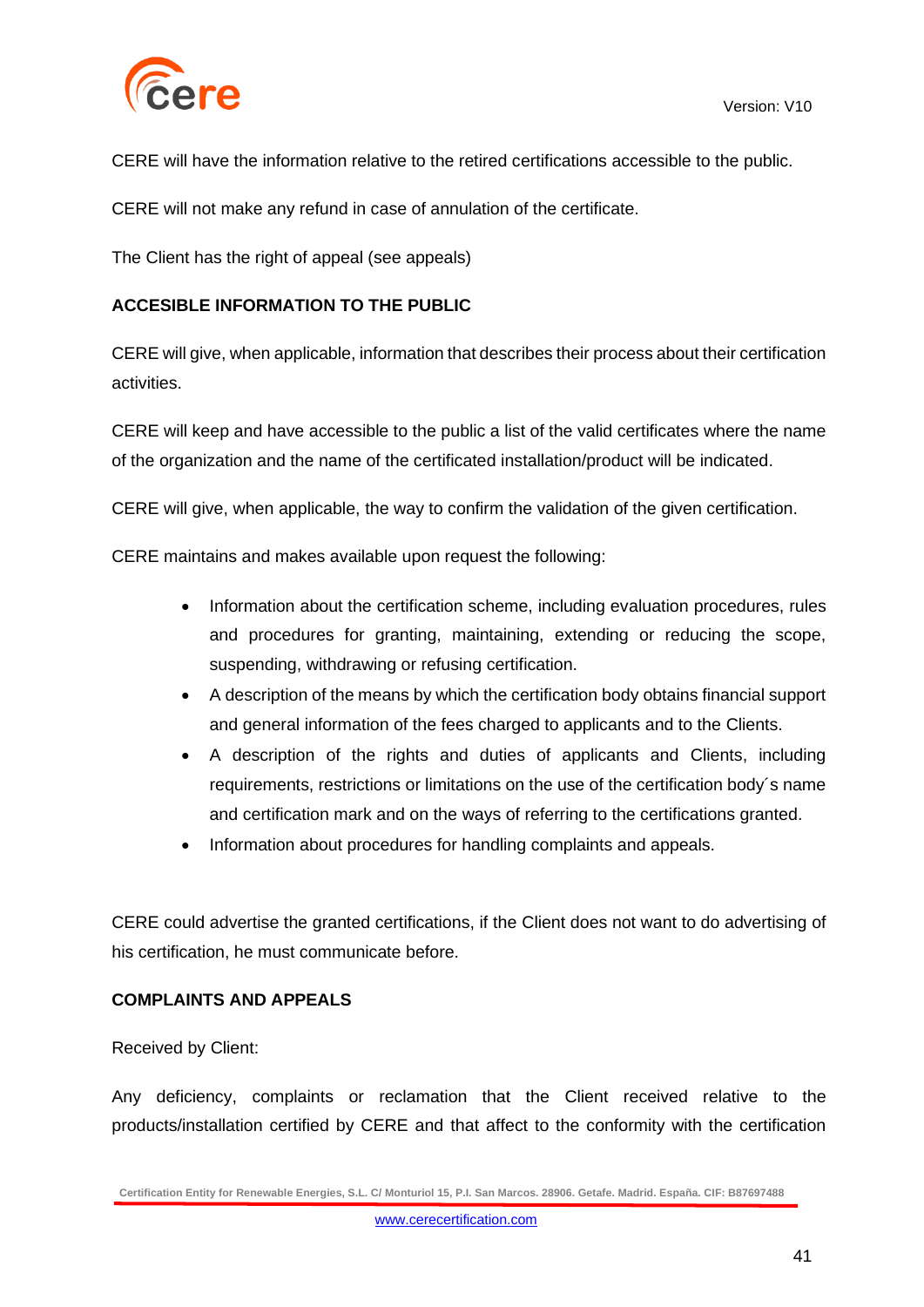

requirements, has to be registered and treated, documenting the taken actions, and having to be the available registers to CERE in the inspections.

Received by CERE:

CERE has the way for the treatment of the complaints (about the service given by CERE like the ones that could receive relative to the certificated systems) and appeals (about the decisions taken by CERE) that could be done. For that:

- It will give the reception by any writing way of complaints and appeals, requiring a clear exposition of the facts and identify of the issuers.
- It will do an acknowledge receipt of them
- It will be transferred to the Quality Manager and Certification Manager to evaluate its viability and to process to its treatment.
- It will inform to the involved, require an answer and make the appropriate investigations. The investigation can include extraordinary visits to verify the product that have to be certificated (these will be account of the Client)
- In case of appeals or complains about the certificated services, the decision will limit the concession, suspension or retirement of the certification scope.
- The result of the investigation will be put on knowledge of the certificated organization and, in case, of the complainer.
- In the case of a negative result, CERE reserves for itself to take measures like warning to the company, increase the frequency or duration of the inspections, or the suspension or retirement of the certificate.
- The Impartiality Committee of CERE will be informed about the complaints and appeals and their treatment.

### **APPLICATION**

If it is applied a Offer, it will be required that the organization gives the necessary information. After analyzing that information, CERE will send a proposal with the documents certification conditions (CC) and application form, this one has the consideration of a contract and implies the knowledge and acceptation of the Certification conditions (CC).

### **INITIAL INSPECTION**

**Certification Entity for Renewable Energies, S.L. C/ Monturiol 15, P.I. San Marcos. 28906. Getafe. Madrid. España. CIF: B87697488**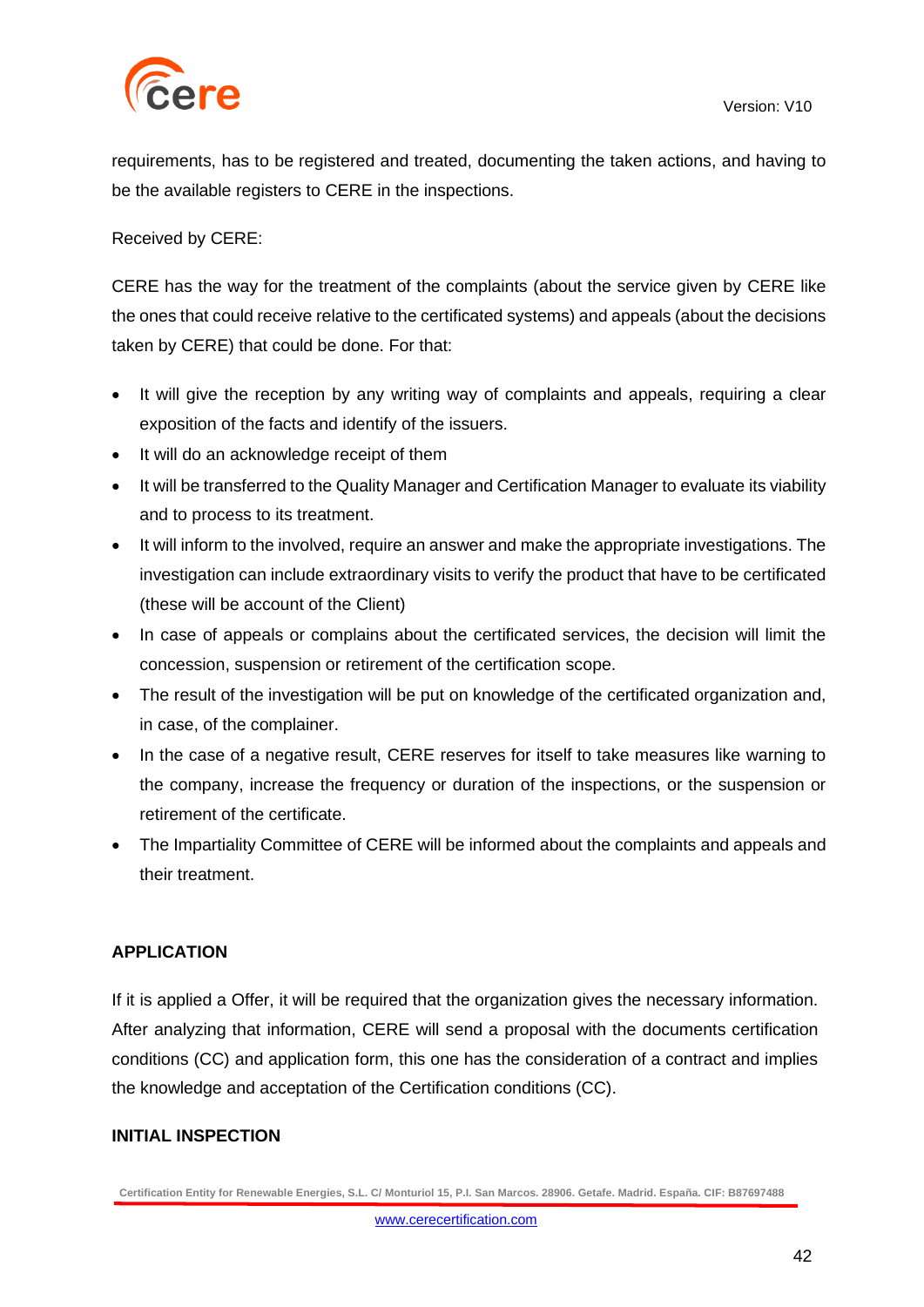

This inspection has as objective:

- Verify that the characteristics of the given service are according to the standards requested.
- To make sure that the means used, and the organization allow guaranteeing the permanent maintain of those characteristics.

#### **RENOVATION**

Installation:

To renovate the certificate every 5 years, the Client should complete the certification process before the end of the validity period.

Product:

To renovate the certificate every 3 years, the Client should complete the certification process before the end of the validity period

#### **ANNUAL INSPECTIONS**

Every year shall be done the annual inspections according the CERE inspection procedure.

#### **EXTRAORDINARY INSPECTIONS**

When it was deemed necessary (important changes in the product or in installations), it could be programmed extraordinary inspections.

### **PLANNING AND REPORTS OF THE INSPECTIONS**

Once received all the necessary information the Client will be informed that the information is complete and about the inspection personnel designated for the evaluation.

The Client has right to protest to any member of the inspection personnel designated.

At the end of every inspection process CERE will present an inspection report where the nonconformities found will be included (see nonconformities) and the recommendations of the inspection team about the certification.

**Certification Entity for Renewable Energies, S.L. C/ Monturiol 15, P.I. San Marcos. 28906. Getafe. Madrid. España. CIF: B87697488**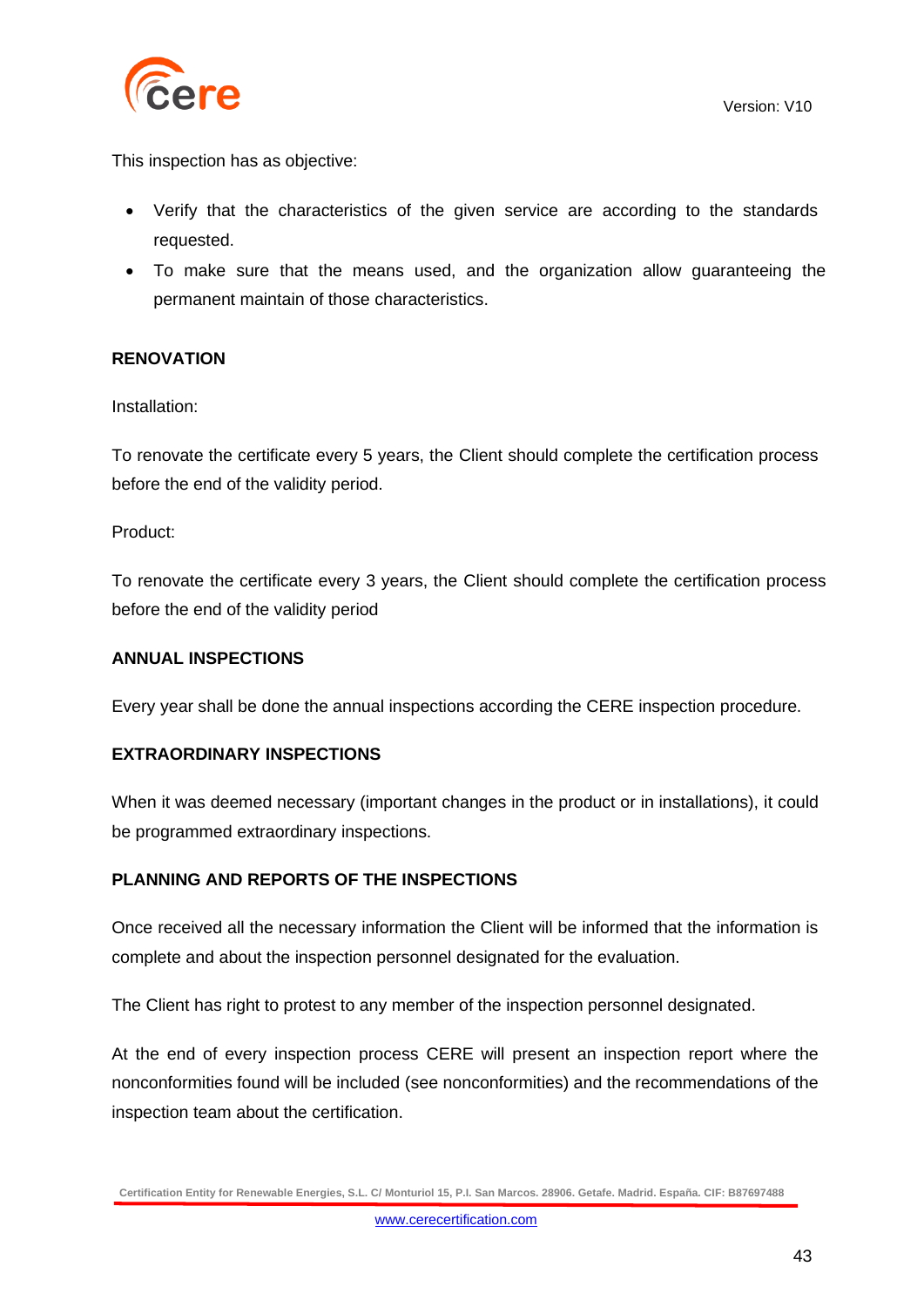

### **NON-CONFORMITIES**

The treatment of the nonconformities for factory inspection will be:

| Minor-Non-conformity    | Initial inspection: The corrective action of the Client (actions) will be<br>verified and approved. It is proposed the certification.<br>Periodical Inspection: The corrective action of the Client (actions) will be<br>verified and approved in the next visit. It is proposed the certification.                                                                                                                                                                                                          |
|-------------------------|--------------------------------------------------------------------------------------------------------------------------------------------------------------------------------------------------------------------------------------------------------------------------------------------------------------------------------------------------------------------------------------------------------------------------------------------------------------------------------------------------------------|
|                         | One minor Non-conformity will be a major NC in the next inspection.                                                                                                                                                                                                                                                                                                                                                                                                                                          |
| Major-Non-conformity    | Initial inspection: The Client will solve the corrective action(s). No<br>certification proposed.<br>Periodical Inspection: The Client will confirm the corrective action (s). It is<br>proposed the maintenance of the certification. NC must be solved in less<br>than 3 months. If it's not, there will be three months additional and if the<br>no conformity is not solved, the cancellation of the certificate is proposed.<br>One major-non-conformity will be a critical one in the next inspection. |
| Critical-Non-conformity | Initial inspection: it is not proposed the certification and it is recommended<br>to repeat the factory inspection after Client has confirmed the<br>implementation of the corrective action (s)<br>Periodical inspection: Client must solve the no conformity in less than 3<br>months, if it's not, it is proposed the cancellation of the certificate.                                                                                                                                                    |

The treatment of the nonconformities for evaluation of the documentation will be

- NC Minor. It is not proposed the certification until the solve of the NC before 12 months
- NC Mayor. It is not proposed the certification until the solve of the NC before 6 months.
- NC Critical. It is not proposed the certification until the solve of the NC before 3 months

**Certification Entity for Renewable Energies, S.L. C/ Monturiol 15, P.I. San Marcos. 28906. Getafe. Madrid. España. CIF: B87697488**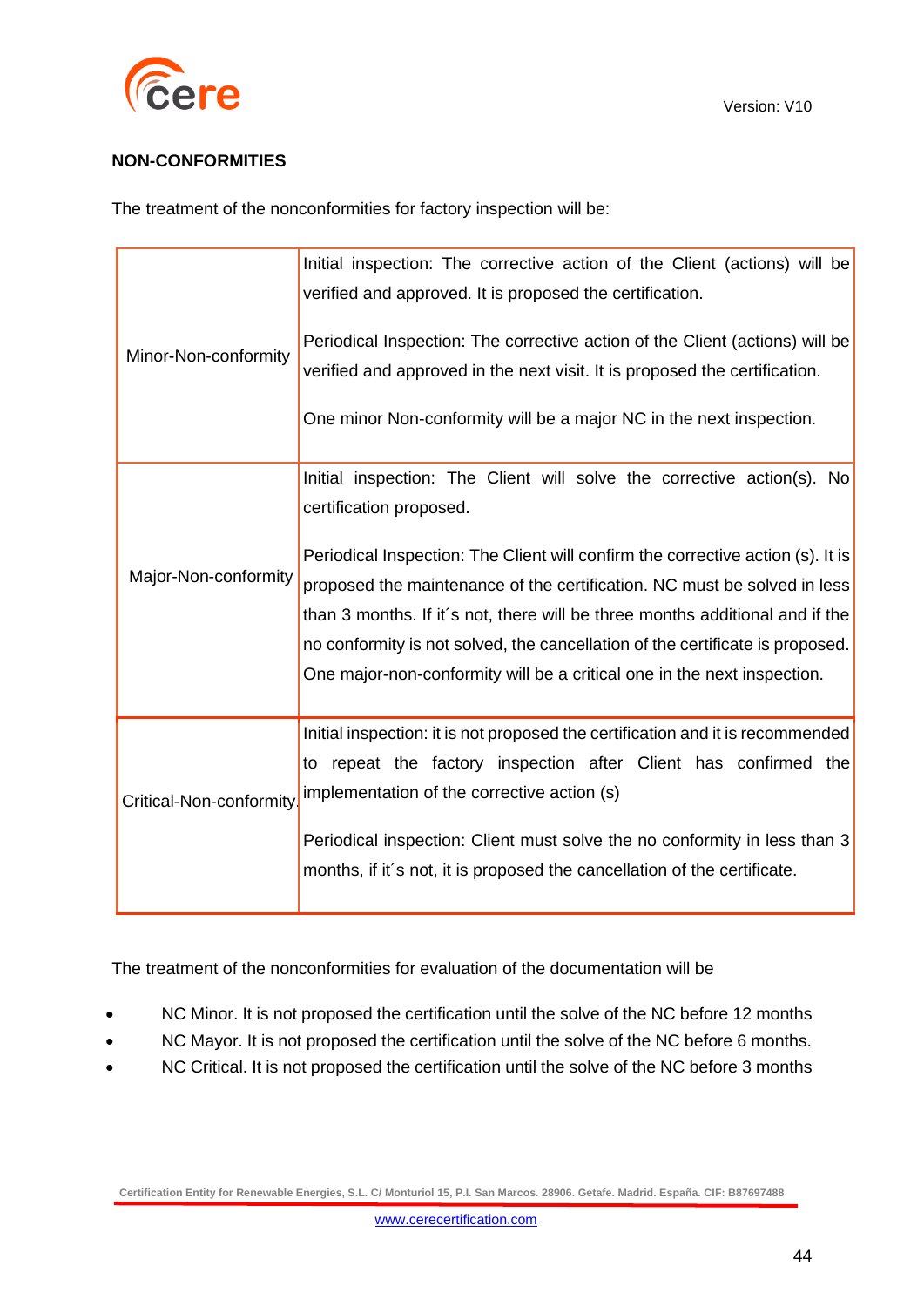



Before the deadline the NC must be solved in other case it is proposed the cancelation of the Project.

**Certification Entity for Renewable Energies, S.L. C/ Monturiol 15, P.I. San Marcos. 28906. Getafe. Madrid. España. CIF: B87697488**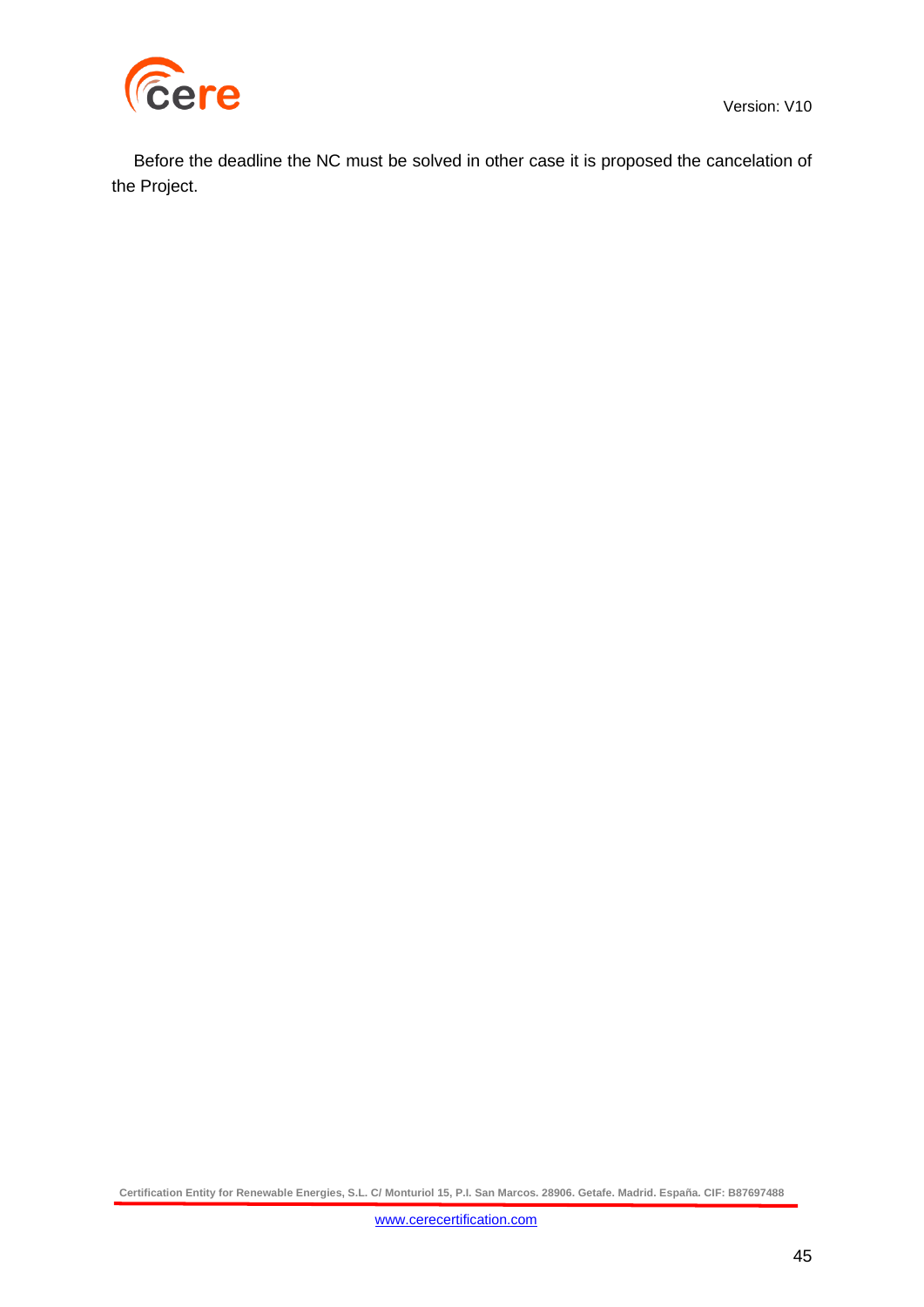

### **LABORATORY TESTING**

The laboratories that perform testing must have the accreditation according to the regulation of application according to the UNE-EN-ISO/IEC 17025 issued by an accreditation body.

#### **ISSUE AND MAINTAIN OF CERTIFICATION**

CERE will review the inspection reports, correcting actions, received complaints and any other relevant information, and will make the decision about the issue or not issue the certification of the product/installation.

All changes of the scheme will be evaluated by CERE and notified to the Client for the maintenance of the certificate.

#### **Installations**

The certificate will be valid for a period of 5 years since the date of approval of the concession/renovation of the certificate, in case that the installation has not been modified. Every change must be told with a signed document and directed to the certification manager of CERE.

#### Product

The certificate will be valid for a period of 3 years since the date of the approval of the concession/renovation of the certificate, in case that the product won´t be modified and the annual chase was consistent. Every change in that one will be told with a signed document and directed to the certification manager of CERE.

It will be kept in a list/ public directory of the certificated organization that will be given to everyone who apply for it.

In the event of a change in the version of the standard and/or the certification process during the validity of a certificate, the client will be informed in written communication of the changes and the scope of them. The evaluation of the changes will be carried out project by project by a member of the certification, simulation or testing department. Depending on the changes

**Certification Entity for Renewable Energies, S.L. C/ Monturiol 15, P.I. San Marcos. 28906. Getafe. Madrid. España. CIF: B87697488**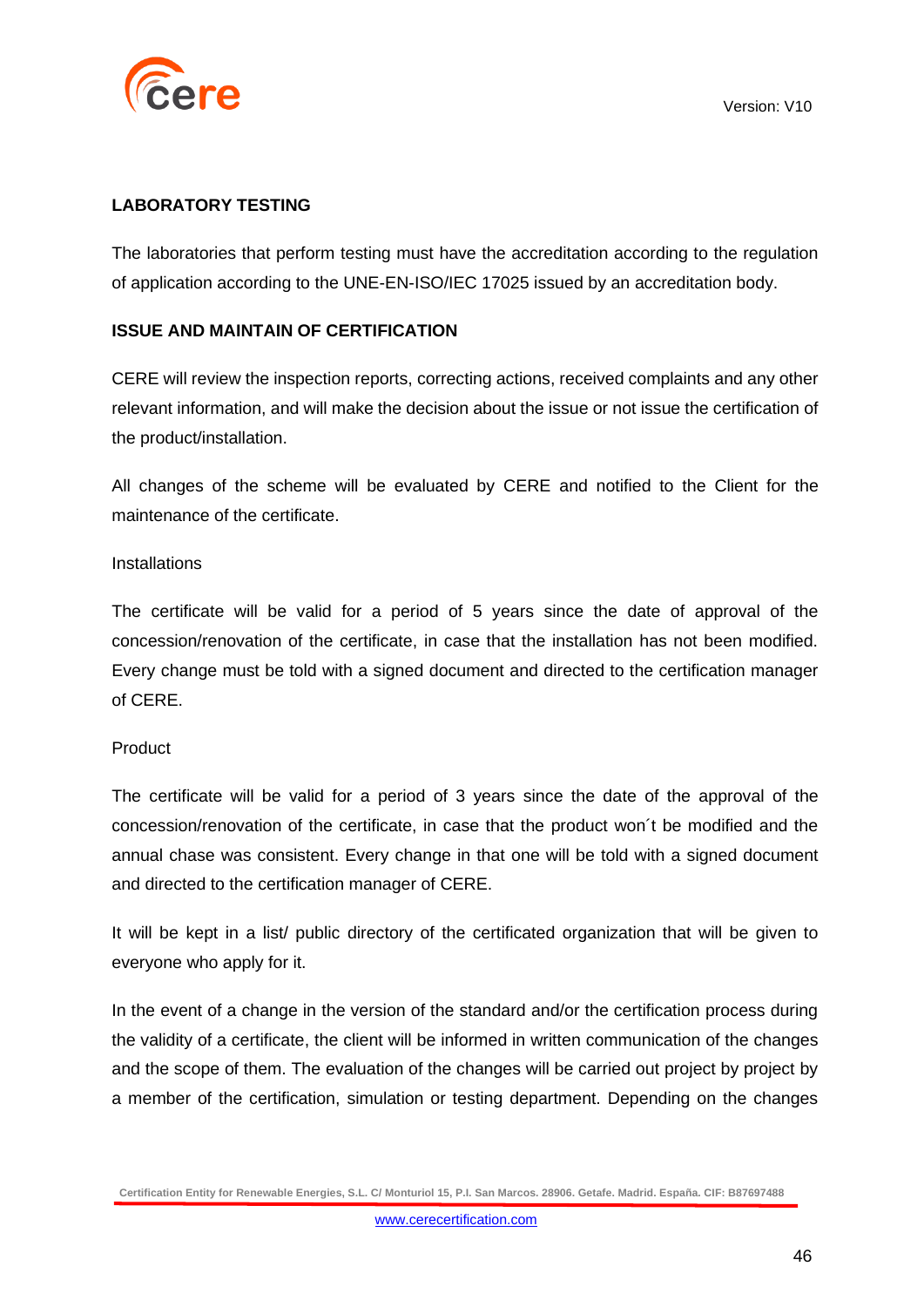

found, action can be taken as retesting, new factory inspection, or whatever needed to implement the change.

The person in charge of this notification will be the business manager.

### **OTHERS**

CERE reserves to itself the right to change, add or delete this Certification Conditions without a previously notification and the Client must accept these changes.

The Client must comply with:

- In case of certification process to ongoing production, the certified product continues to fulfill the product requirements.
- Makes all necessary arrangements for:
	- The conduct of the evaluations and surveillance, including provision for examining documentation and records, and access to the relevant equipment, location, area, personnel, and Client´s subcontractors.
	- Investigation of complaints.
	- Participation of observers, if applicable.
	- make certification statements consistent with the scope of certification
	- The Client does not use its product certification in such way to bring the certification body into disrepute and does not make any statement regarding its product certification that the certification body may consider misleading or unauthorized.
	- Client always fulfils the certification requirements, including implementing appropriate changes when they are communicated by CERE.
	- if the customer supplies copies of the certification documents to others, the documents shall be reproduced in full or as specified in the certification scheme
	- immediately after the suspension, withdrawal or termination of the certification, the customer will stop using it in all advertising material containing any reference to it, and take the actions required by the certification scheme (for example, the return of the certification documents) and take any other action that is required

**Certification Entity for Renewable Energies, S.L. C/ Monturiol 15, P.I. San Marcos. 28906. Getafe. Madrid. España. CIF: B87697488**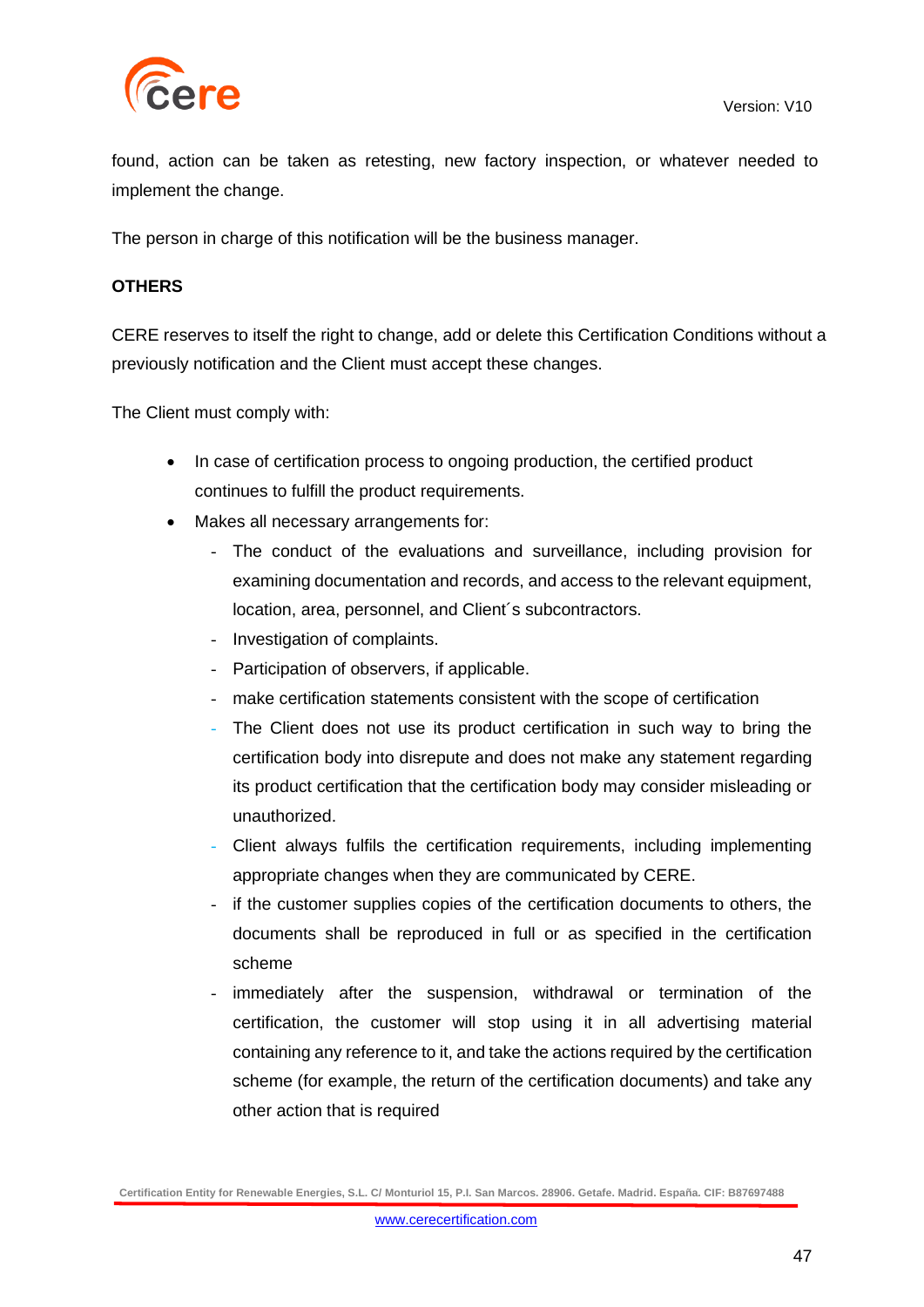

### <span id="page-47-0"></span>**7.13 Law of Prevention**

In accordance with the provisions of article 7 of RD 171/2004 of January 30, in the field of Coordination of Business Activities, where the duty of information of the incumbent employer is established, of the measures referred to the prevention of risks present in the Work centers, hereby we send you the following information of the risks to which workers may be subject in our facilities:

- Electric risk.
- Object falls.
- Blows and cuts.
- Falls of people at the same level.
- Fire.

The documentation related to risk prevention, and strictly necessary to perform work in our facilities, of the workers involved in the operations is:

- The risk assessment for the contracted service.
- Preventive activity planning for the contracted service

• Written accreditation of workers who have received training and information on the risks to which they will be affected.

- Appointment of the security officer if necessary fuse.
- Written accreditation of delivery of personal protective equipment to each worker.
- Medical qualification or waiver of recognition.
- Contract with own- or third-party prevention service or assumption by the employer.
- Mutual of work accidents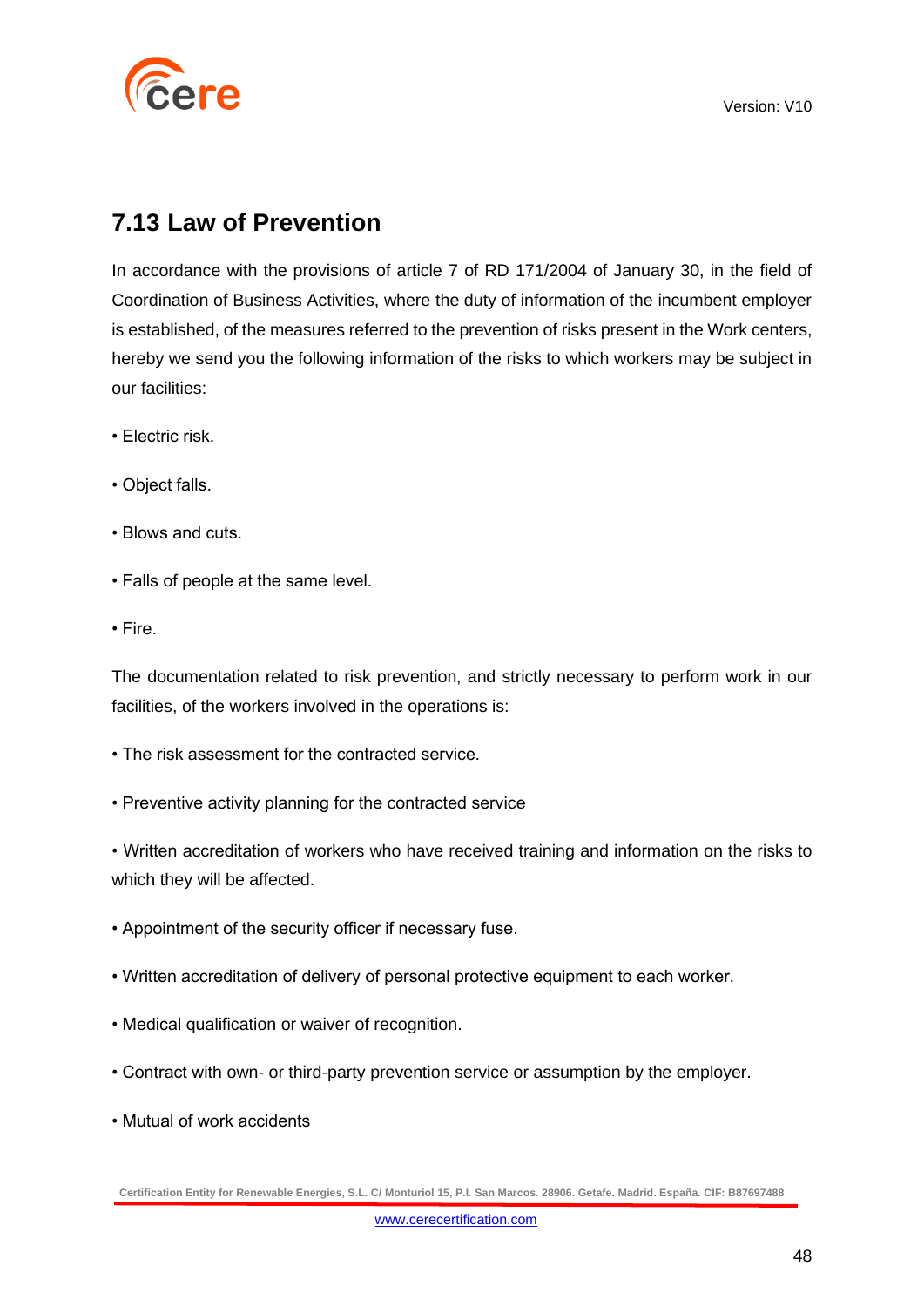

- TC1 and TC2
- Liability insurance
- Certificate of being up to date with social security payment

## **INFORMATION IN COMPLIANCE WITH ARTICLE 13 OF REGULATION (EU) 2016/679** The

data of the persons signing this contract will be processed by each of the entities they represent in order to execute the contract. These data will be kept for the legal periods of limitation of the responsibilities arising from the relationship of service provision that links both parties. The signatories have the right to request each of the entities responsible for processing access to their personal data, as well as their correction or deletion, at the addresses for notification purposes indicated in the heading of this contract. They also have the right to lodge a complaint with the competent supervisory authority if they believe that their data protection rights have been infringed.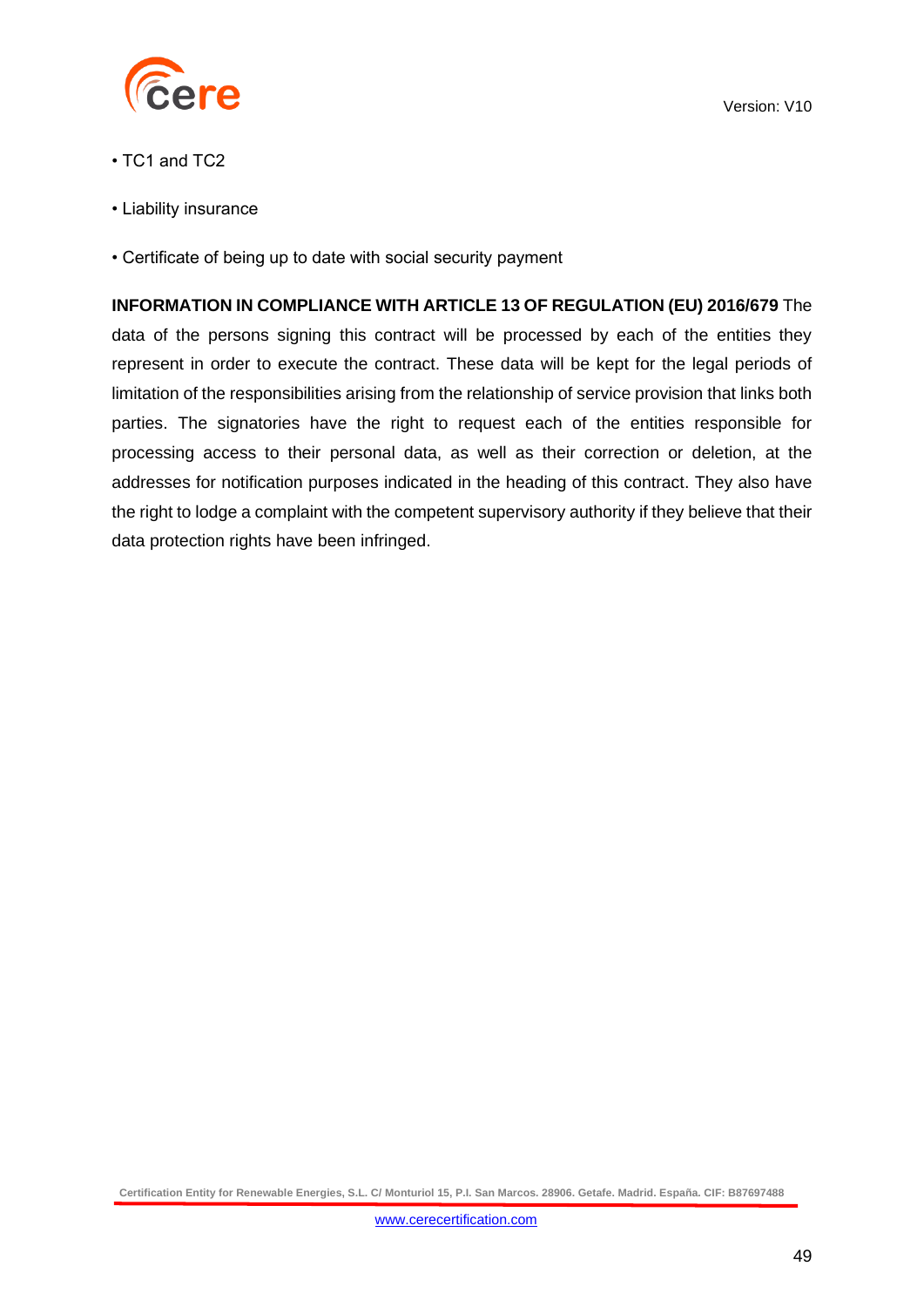

### **ANNEX 1 Certification agreement. Requirements established in ISO 17065, (4.1.2.2).**

The certification body shall ensure that its certification agreement requires the client to comply with at least the following:

a) the client must always comply with the certification requirements, including the implementation of the appropriate changes when communicated by the certification body,

b) if the certification applies to ongoing production, the certified product shall continue to fulfil the requirements of the product;

c) the client must take all necessary measures to:

1) the conduct of the evaluation and surveillance (if required), including provision for examining documentation and records, and access to the relevant equipment, location(s), area(s), personnel, and client's subcontractors;

2) investigation of complaints and deficiencies;

3) the participation of observers, if applicable;

d) he client shall make claims regarding certification consistent with the scope of certification

e) the client shall not use its product certification in such a manner as to bring the certification body into disrepute and shall not make any statement regarding its product certification that the certification body may consider misleading or unauthorized;

f) upon suspension, withdrawal, or termination of certification, the client discontinues its use of all advertising matter that contains any reference thereto and takes action as required by the certification scheme (e.g. the return of certification documents) and takes any other required measure;

g) if the client provides copies of the certification documents to others, the documents shall be reproduced in their entirety or as specified in the certification scheme;

**Certification Entity for Renewable Energies, S.L. C/ Monturiol 15, P.I. San Marcos. 28906. Getafe. Madrid. España. CIF: B87697488**